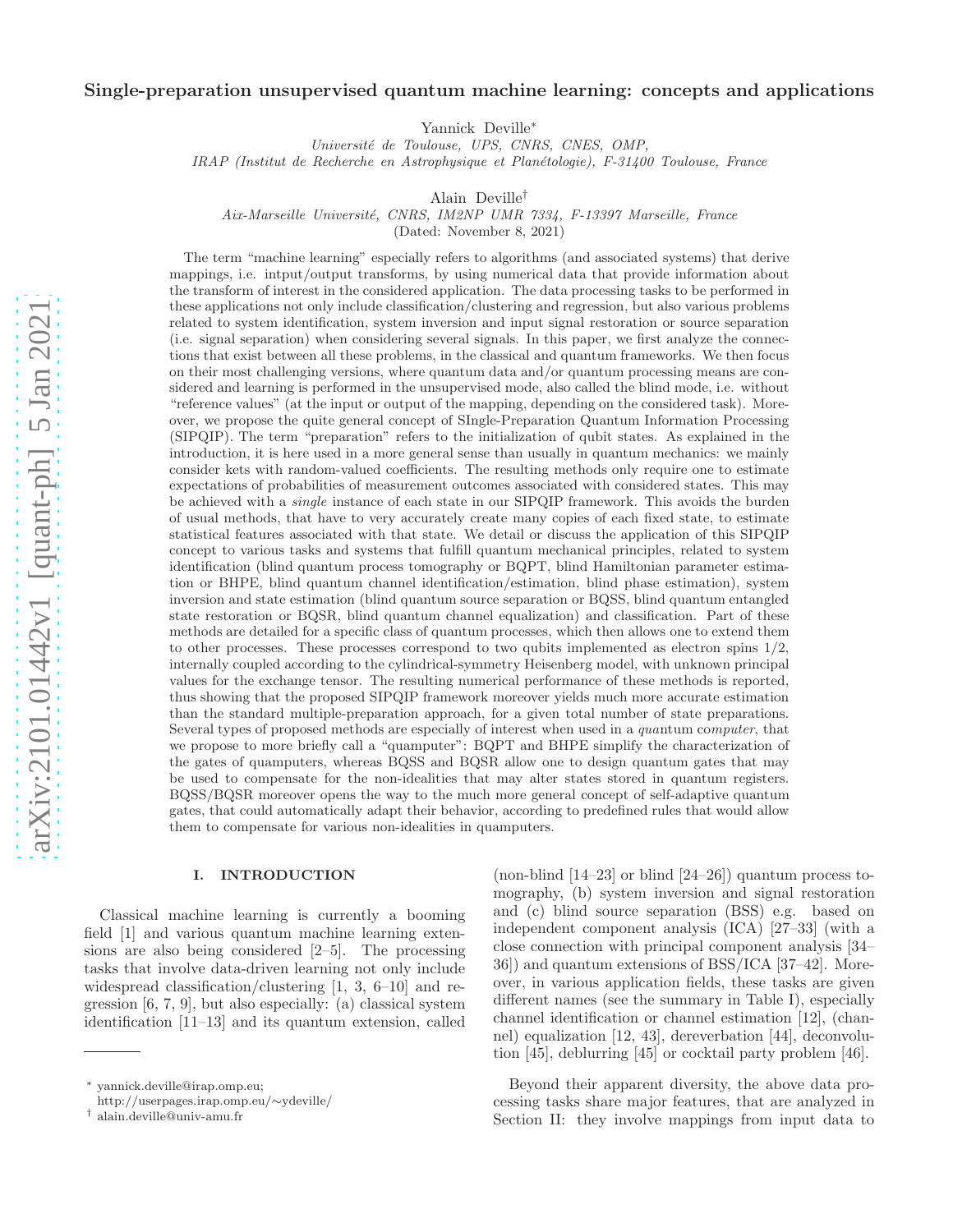|           | system identification             | system inversion,              |
|-----------|-----------------------------------|--------------------------------|
|           |                                   | signal restoration,            |
|           |                                   | source separation              |
| classical | $\bullet$ channel identification, | • channel equalization         |
| signals   | channel estimation                | (communication)                |
|           | (communication)                   | $\bullet$ deconvolution        |
|           | $\bullet$ impulse response        | (image, seismology)            |
|           | or transfer function              | $\bullet$ dereverberation      |
|           | estimation                        | (acoustics)                    |
|           | $(\alpha\text{constics})$         | $\bullet$ cocktail party       |
|           |                                   | processing                     |
|           |                                   | (audio)                        |
|           |                                   | $\bullet$ deblurring           |
|           |                                   | (mage)                         |
|           | $quantum$ o process tomography    | • source separation            |
| states    | (Section IV A)                    | (Section VA)                   |
|           | • Hamiltonian estimation          | state restoration<br>$\bullet$ |
|           | (Section IV B)                    | (Section VB)                   |
|           | $\bullet$ channel estimation      | channel equalization           |
|           | (Section IVC)                     | (Section VC)                   |
|           | • phase estimation                |                                |
|           | (Section IVC)                     |                                |

TABLE I. Application-dependent terminology of classical and quantum machine learning tasks (i.e. data-driven learning/adaptation methods) related to system identification, system inversion, signal restoration and source separation (apart from classification/clustering and regression). This yields non-blind and blind (i.e., supervised and unsupervised) variants. The sections of this paper mainly dealing with the blind (i.e., unsupervised) quantum single-preparation versions of these methods are mentioned.

output data, and these mappings are derived from a set of known values of these input and/or output quantities, depending whether that learning is performed in the so-called supervised or unsupervised (i.e. non-blind or blind) modes, whose definitions depend on the considered task and are also analyzed in Section II. These approaches are developed in order to characterize the mapping performed by a given natural or artificial system, and/or in order to build an artificial system that performs a mapping (i.e. a data transformation) suited to the considered application.

In this paper, we investigate a variety of the abovedefined data processing tasks and we focus on advanced configurations from the following points of view. First, we only consider a quantum framework, in terms of the nature of the data to be processed and/or of the means used to process them. Second, we almost only address unsupervised learning, which is more challenging than supervised learning because it consists of learning mappings without known values (but with a few known properties) for the input or output of that mapping. The overview of classical and quantum machine learning provided in Sec-

tion II includes references to the currently quite limited set of works from the literature which is dedicated to that quantum and unsupervised learning framework that we tackle in this paper. Moreover, we here proceed beyond that framework, by adding another feature: we focus on what we call "single-preparation operation". This concept is detailed in Section III. To put it briefly, various quantum machine learning methods from the literature, e.g. intended for system identification (i.e., say, quantum process tomography) or system inversion, use multiplepreparation approaches in the sense that, for each quantum state value that they consider, they estimate the probabilities of corresponding measurement outcomes by using the sample frequencies of these outcomes over a set of measurements, which requires a set of copies of the considered quantum state, to perform one measurement for each copy (see details in Section III A). In contrast, we very recently introduced a statistical approach which yields much higher flexiblity, since it avoids the burden of very acccurately preparing many ideally identical copies of the same known state, by allowing one to replace these copies by a set of states whose values are possibly different and unknown but only requested to belong to a general known class [26, 47]. This concept is quite general but, in [26, 47], we only detailed its application to a single data processing task, namely single-preparation blind (i.e. unsupervised) quantum process tomography. In the present paper, we aim at showing how this singlepreparation processing concept may be applied to a variety of other quantum information processing tasks of interest, thus yielding a general "SIngle-Preparation Quantum Information Processing" (SIPQIP) framework.

The terminology used in this paper deserves the following comments. Quantum mechanics (QM) considers that an isolated quantum system may be either in a pure state - the result of some preparation -, described by a ket with deterministic coefficients (in the Schrödinger picture), or more generally in a state called a mixed state or a statistical mixture, usually described by a density operator. When developing our methods, first in the BQSS then in the BQPT fields, we were led to distinguish between a "deterministic pure state" (the usual pure state of QM), and a "random pure state", described by a ket with random-valued coefficients when developed over an orthonormal basis of fixed vectors. It has been shown that the system is then in a mixed state [48]. Deterministic pure states may also be considered as a specific subset of random pure states, corresponding to the case when the random variables that define the ket coefficients of random pure states reduce to fixed values, i.e. with "no uncertainty". In the context of BQSS or BQPT, depending on the considered method, the system of interest is initialized either in a deterministic or in a random pure state. Most of the methods proposed in this paper are based on qubits initialized with random pure states. Such an initialization is also called a state preparation hereafter.

The remainder of this paper is organized as follows. In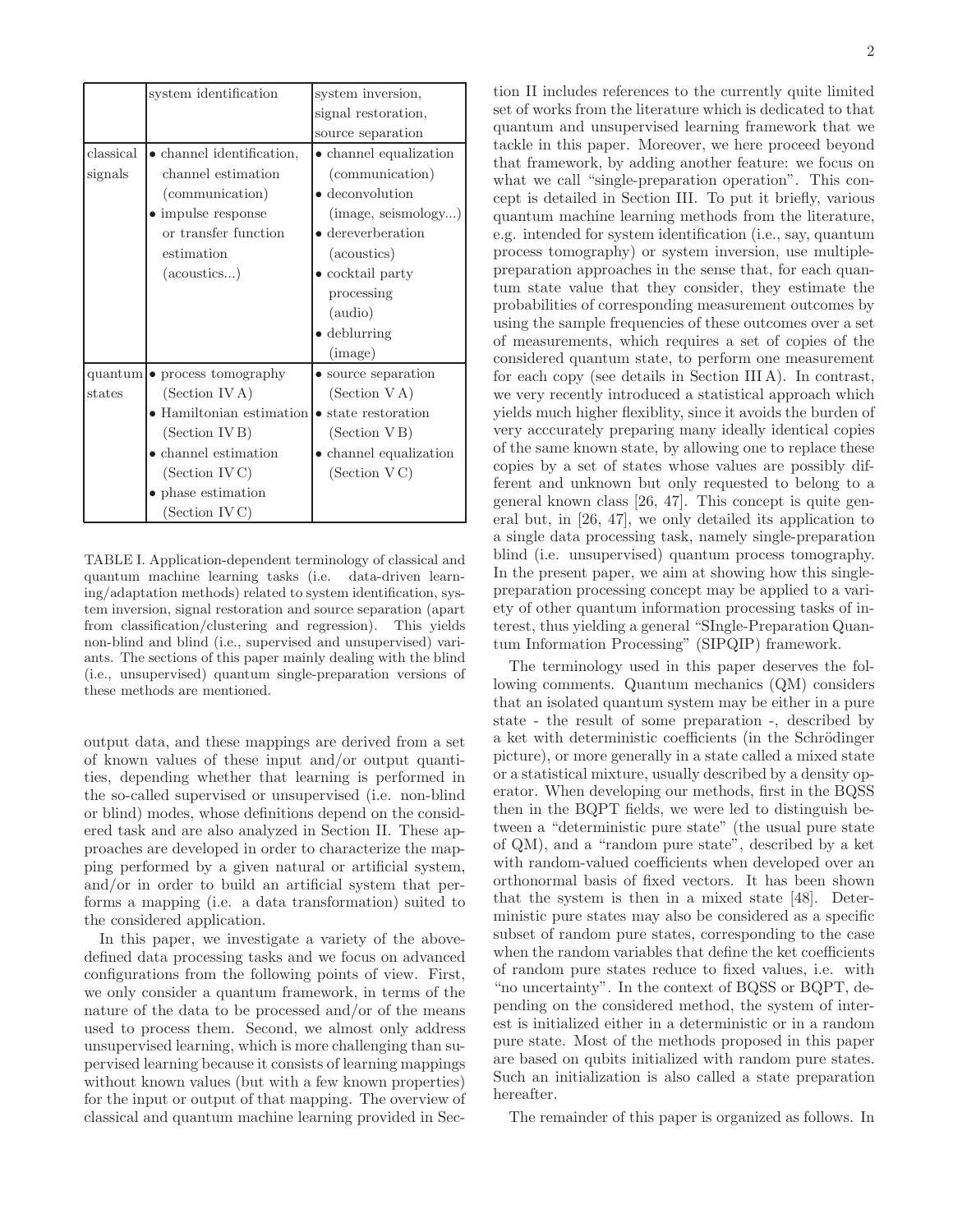Section II, we first provide an overview of major classical and quantum machine learning tasks, and we analyze their connections, that are of interest for our subsequent original contributions in this paper. Then, in Section III, we define the single-preparation quantum processing concept, which is an original general feature then used in all processing methods proposed in this paper. These methods deal with various problems related to quantum system identification (Section IV), quantum system inversion and state restoration (Section V) and quantum classification (Section VI). Finally, Section VII contains conclusions about the processing tasks addressed in this paper and a discussion of potential extensions of the proposed methods to other quantum information processing problems.

## II. CLASSICAL AND QUANTUM MACHINE LEARNING APPROACHES FOR DATA MAPPING

Many classical and quantum information processing systems aim at applying transforms, defined by mathematical functions, to their input data, in order to map them to output data. These transforms are often called mappings or maps, both in the classical [6] and quantum [49] information processing literature (quantum maps are also called quantum channels [49], with a reference to communications). In basic systems, the considered transform is predefined by the human system designer, depending on the target application. In contrast, more advanced systems, that are considered hereafter, are referred to as (self-)adaptive systems, since they adapt their behavior (i.e. the mapping they perform) to the data they receive [50, 51], by means of algorithms which perform so-called adaptation, training or (machine) learning [1, 6–9]. In other applications, input/output mappings are also learnt from data but with other goals, especially to characterize the behavior of a given natural medium or artificial system, as detailed below. The classical and quantum versions of machine learning thus involve various types of applications and associated types of transforms, that are analyzed in more detail hereafter.

Machine learning is first used in classical classification and regression systems, whose transforms map a set of input quantities (each of which has its own nature) to output quantities which often have a different nature from input ones. This is especially true for classification systems [1, 6–9], which receive a set of input quantities that are most often continuous valued, whereas their (possibly thresholded) outputs are binary valued. More precisely, let us first consider a classification system without the rejection capability that is defined further. Such a system generally outputs  $C$  values, where  $C$  is the number of classes involved in the considered application. Only one of these outputs is equal to 1, say output with index c, whereas all other outputs are equal to 0. The index c of the active output defines the decision made by the classifier: it considers that its input values correspond to a case when the input belongs to class c. During the final use of the classifier, called the "resolution phase", "classification phase" or "test phase", the above output values are provided to the target application. A typical use of this framework is Optical Character Recognition (OCR) [6, 8, 9]. The classifier then receives an image, i.e. a set of pixel values (or features, i.e. parameters, extracted from them), where a letter or symbol belonging to a given alphabet is written. The classifier sets its c-th output to 1 if it considers that this particular input image contains the c-th symbol of that alphabet. Moreover, improved classification algorithms are able to detect when they consider that the input that they receive during the resolution phase does not belong to any of the considered classes, e.g. when the received image is not similar enough to any character of the considered alphabet (indeed, an image may contain a shape which is not a character of any written language). Such a classifier then decides that it is not able to classify the considered input "object" and it rejects it. This may be expressed e.g. by setting all C outputs to zero or by adding a  $(C + 1)$ -th output to the classifier, which is equal to 1 when this classifier succeeds in classifying the considered input and to 0 otherwise.

Before the above resolution phase, machine learning algorithms are typically used, e.g. in OCR systems, to initially build an adequate input-output mapping, during the so-called "learning phase", "training phase" or "adaptation phase" (this possibly includes a so-called "validation"), by using data composed of training examples. In supervised learning approaches, each example consists of an input (e.g., an image containing a character for OCR) and its correct class, i.e. the associated desired values of the classifier outputs (called labels), which are provided by a supervisor, i.e. typically a human expert of the considered application. In contrast, in unsupervised learning approaches for classification (called clustering [9]), the system self-organizes by using only inputs (e.g., images in the OCR example), i.e. unlabeled data. Various system architectures and supervised or unsupervised learning algorithms have thus been developed, especially including (artificial) neural networks [6–9] and their recent deep extensions [1], as well as Support Vector Machines (SVM) [7–9].

Regression systems [6, 7, 9] are similar to the above classifiers, except that their outputs are continuousvalued. They typically first use a supervised training phase in order to learn mappings from data samples, which are examples of adequate pairs composed of input values and correct corresponding output values in the considered applications. Once this mapping has been fixed, such a regression system may eventually be used e.g. to control an industrial setup in a factory: the regression system then receives, as its inputs, different types of measured quantities provided by sensors available in the factory, and this system maps its inputs to possi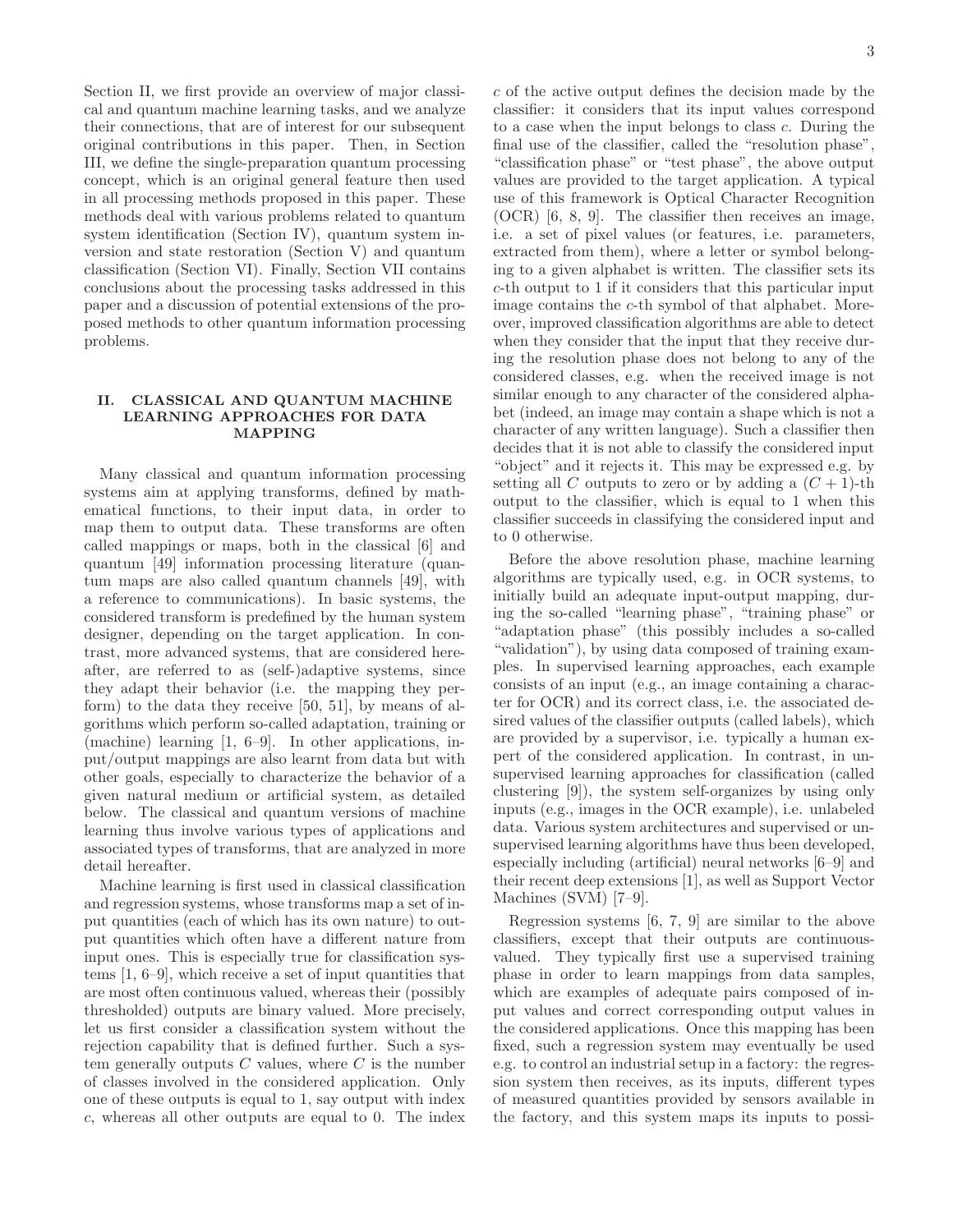bly different types of continuous-valued quantities, used to drive the actuators that control the industrial setup. More specifically, regression systems where the inputs and output(s) have the same nature especially concern prediction tasks for time series, where the system aims at providing the expected future value(s) of a quantity (e.g. a currency exchange rate or streamflow) from its past values.

Whereas the above concepts were initially developed for classical data, they are currently being extended to quantum data and/or quantum processing means [3], especially because the Quantum Information Processing (QIP) [14] community is investigating quantum extensions of classifiers to handle the huge processing power and amount of data involved in current real-world applications. These extensions include the implementation of SVM classifiers on quantum computers with very low computational complexity [10]. Besides, the versatile quantum optical neural networks proposed in [52] can perform different related tasks, including reinforcement learning.

Although one may first have in mind the above general classification and regression/prediction tasks when thinking of classical and quantum machine learning, datadriven algorithms are also widely used in a partly related set of processing tasks, called system identification and system inversion, with an extension to source separation. First considering the classical framework, this e.g. includes situations when an electromagnetic or acoustic signal is emitted from a first location, then transferred through a medium, which may be seen as an electromagnetic or acoustic "channel" that transforms its input composed of the emitted signal. The output of that channel is then the signal received by an electromagnetic antenna or microphone in a second location. These and other practical situations yield two types of machine learning problems. The first one is often called system identification [11–13], and more specifically channel identification or channel estimation in the field of electromagnetic communications [12]. Its simpler version [13], called the "non-blind version" by the signal and image processing community and the "supervised version" by the machine learning and data analysis community, operates as follows. As in the above regression task, it uses a set of known continuous-valued pairs composed of input values and corresponding output values of the considered "system", i.e. of the above-defined channel, in order to estimate, i.e. learn, the unknown transform (i.e. mapping) performed by this system. It should be noted that, in the above examples involving electromagnetic or acoustic signals, the considered "'system" is not an artificial system to be built by human beings in order to perform a given type of data processing (as in the above classification and regression tasks), but the "natural system" formed by the considered electromagnetic or acoustic propagation medium. The goal of system identification is then to characterize this medium.

System identification methods have also been extended

to the more challenging blind, i.e. unsupervised, configuration [11, 12]. In that case, during the learning or estimation phase, only the values of the system output (i.e. the values of the received channel output in the above examples) are known, whereas its input values are unknown. However, the system input is most often required to have some known properties, e.g. some known statistical features, so that this configuration is sometimes stated to be semi-blind or semi-supervised. This problem may therefore be seen as a non-conventional form of regression, with only partial knowledge about the input data. Besides, it should be noted that the known values are only the output values in blind system identification, whereas they are only the *input* values in the above unsupervised classification problem. Whereas non-blind or blind system identification is applied to single-input single output (SISO) systems in its basic form, it may then be extended to multiple-input multiple-output (MIMO) systems.

The second considered machine learning problem, in connection with system identification, deals with system inversion and signal restoration. One then again considers an unknown "system", called the direct system, but one here aims at building an artificial system that essentially performs a transform equal to (an estimate of) the inverse of that of the direct system (assuming that direct transform is invertible). This inverse transform is first learnt during the training/adaptation phase, either directly or by first learning the direct transform (using system identification methods) and then deriving its inverse (in low-noise scenarios). Then, in the "inversion phase", which corresponds to the final use of the inversion system, the (estimated) inverse transform is applied to known output values of the direct system, in order to recover (estimates of) corresponding unknown input values of that direct system. This approach e.g. applies to the above two configurations involving channels. The direct system then corresponds to the physical propagation medium, such as an electromagnetic communication channel, which alters the emitted signal in a initially unknown way. One then aims at restoring the emitted signal from its altered received version, by learning an adequate inverse transform from data samples. In the field of radio-frequency communications, this signal processing task is often referred to as (channel) equalization [12, 43]. Similarly, the restoration of an unknown emitted acoustic signal from its received version altered by reverberation during propagation is often called dereverbation [44]. More generally speaking, the problem of restoring a source signal only from an observation which is a transformed version of that source signal is called deconvolution (for a linear invariant transform) or deblurring in various fields, such as astronomical image analysis [45]. Whatever the considered application field, the initial learning procedure for estimating the inverse transform may be applied in the non-blind or blind mode, i.e. respectively with known or unknown input values for the direct system, whereas the output values of that sys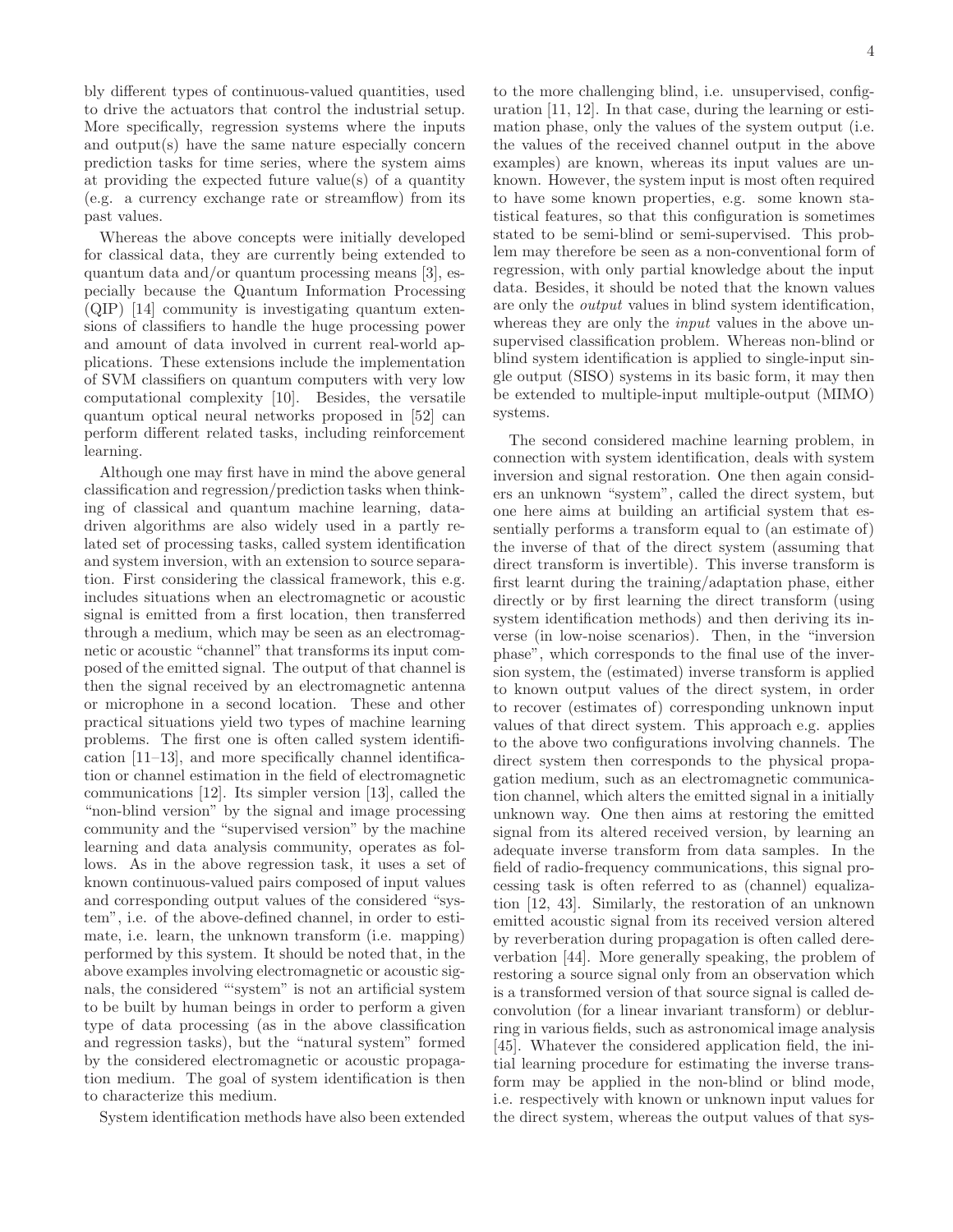tem are known in both modes. This "(unknown) system inversion" task may also be extended to MIMO configurations, in order to restore a set of unknown signals from a set of their transformed versions.

The blind MIMO system inversion problem is also closely related to the field of blind source separation (BSS) [27–33], whose quantum extension is one of the major topics tackled further in this paper, together with quantum extensions of system identification. In BSS, the goal is also to restore a set of unknown source signals from a set of available combinations of these signals (called mixtures in BSS), that result from an unknown transform which combines (i.e. mixes) these source signals. However, in BSS, one most often allows each restored signal to be equal to a source signal only up to an acceptable residual transform (called an indeterminacy), because such transforms cannot be avoided, due to the limited constraints that are set on the considered classes of signals and mixing transforms. When applied to the separation of acoustic/audio signals from their mixtures recorded by a set of microphones, BSS is often referred to as the "cocktail party problem" [46].

The first class of BSS methods that was developed and that is still of major importance is Independent Component Analysis, or ICA [29–32]. ICA is a statistical approach, which essentially requires statistically independent random source signals. Thus, ICA is guaranteed to restore the source signals up to limited indeterminacies for the simplest class of mixtures, that is when the available signals are linear instantaneous (i.e. memoryless) combinations of the unknown source signals [29– 32]. For such mixtures, ICA may be seen as an extension of more conventional Principal Component Analysis, or PCA [34, 35].

PCA and ICA may both be used to perform mappings from the available  $P$  variables to  $P$  output variables that are linear instantaneous mixtures of these available variables. In other words, they yield a representation of the same data in a new basis. The selected bases are different in PCA and ICA. PCA uses one of the bases that are such that the output variables are uncorrelated. ICA uses one of the bases that are such that these output variables are statistically independent, which includes uncorrelatedness but is more constraining (for non-Gaussian signals). This is the reason why PCA alone cannot achieve BSS [32], but is often used as a first stage in ICA algorithms. Outside the framework of ICA, PCA is most often used as a mapping that projects the available data onto a lower-dimensional space, i.e. with dimension D lower than  $P$ , by keeping only the first  $D$  coordinates in the output basis, for visualization (with  $D = 2$ , i.e. projection onto a plane, or  $D = 3$ , i.e. 3-dimensional visualization) or compression tasks. Such a projection may also be used as a preprocessing stage of ICA, in order to reduce the influence of noise, when the available mixed signals contain noise and their number  $P$  is higher than the number  $M$  of source signals: one then keeps the first  $D = M$  output components of PCA.

ICA also has connections with the above fields of classification and regression in the sense that a significant part of the algorithms developed in all these fields are based on the same class of tools, namely neural networks. More precisely, when initially developing ICA methods for linear instantaneous mixtures, one of the very first proposed approaches was the well-known Hérault-Jutten neural network (see e.g. [53–57] for its definition and analysis) and extended versions of that network were then introduced and analyzed (see e.g. [58, 59]). Neural approaches were then proposed for specific classes of nonlinear mixtures or without considering any restrictions on the type of mixture (see e.g. [60–63]). Finally, the interest in neural methods recently raised again also in the field of BSS/ICA. For instance, generative adversarial networks (GANs) were used to perform linear and non-linear ICA [64].

The above connected fields of classical system identification, system inversion, (B)SS and PCA have been partly extended as follows to the quantum framework. Among these problems, the one which was first studied is the quantum version of non-blind system identification, especially [65] introduced in 1997 in [66] and called "quantum process tomography" or QPT by the QIP community: see e.g. [14–23]. The connection between nonblind system identification and regression (and hence, to a lower extent, classification), that we highlighted above, was by the way mentioned for the quantum framework in [67], which states "Quantum process tomography is able to learn an unknown function within well-defined symmetry and physical constraints - this is useful for regression analysis" and further considers "Regression based on quantum process tomography".

The quantum version of the above-mentioned classical source separation, called Quantum Source Separation, or QSS, and especially its blind version, or BQSS, were then introduced in 2007 in [37]. Two main classes of BQSS methods were developed since then. The first one may be seen as a quantum extension of the above-mentioned classical ICA methods, since it takes advantage of the statistical independence of the parameters that define random source quantum states (qubit states). It is called Quantum Independent Component Analysis (or QICA, see e.g. [37],[38]) or, more precisely, Quantum-Source Independent Component Analysis (or QSICA, see e.g. [39]) to insist on the quantum nature of the considered source data, whereas it uses classical processing means (after quantum/classical data conversion). The second main class of BQSS methods was introduced in 2013-2014 in [40],[41] and then especially detailed in [42]. It is based on the unentanglement of the considered source quantum states and it typically uses quantum processing means to restore these unknown states from their coupled version. Independently from the above quantum extensions of BSS/ICA, a quantum version of PCA was introduced in 2014 in [36]. Finally, the blind extension of QPT was introduced in 2015 in [24] and then especially extended in [25] for its multiple-preparation version.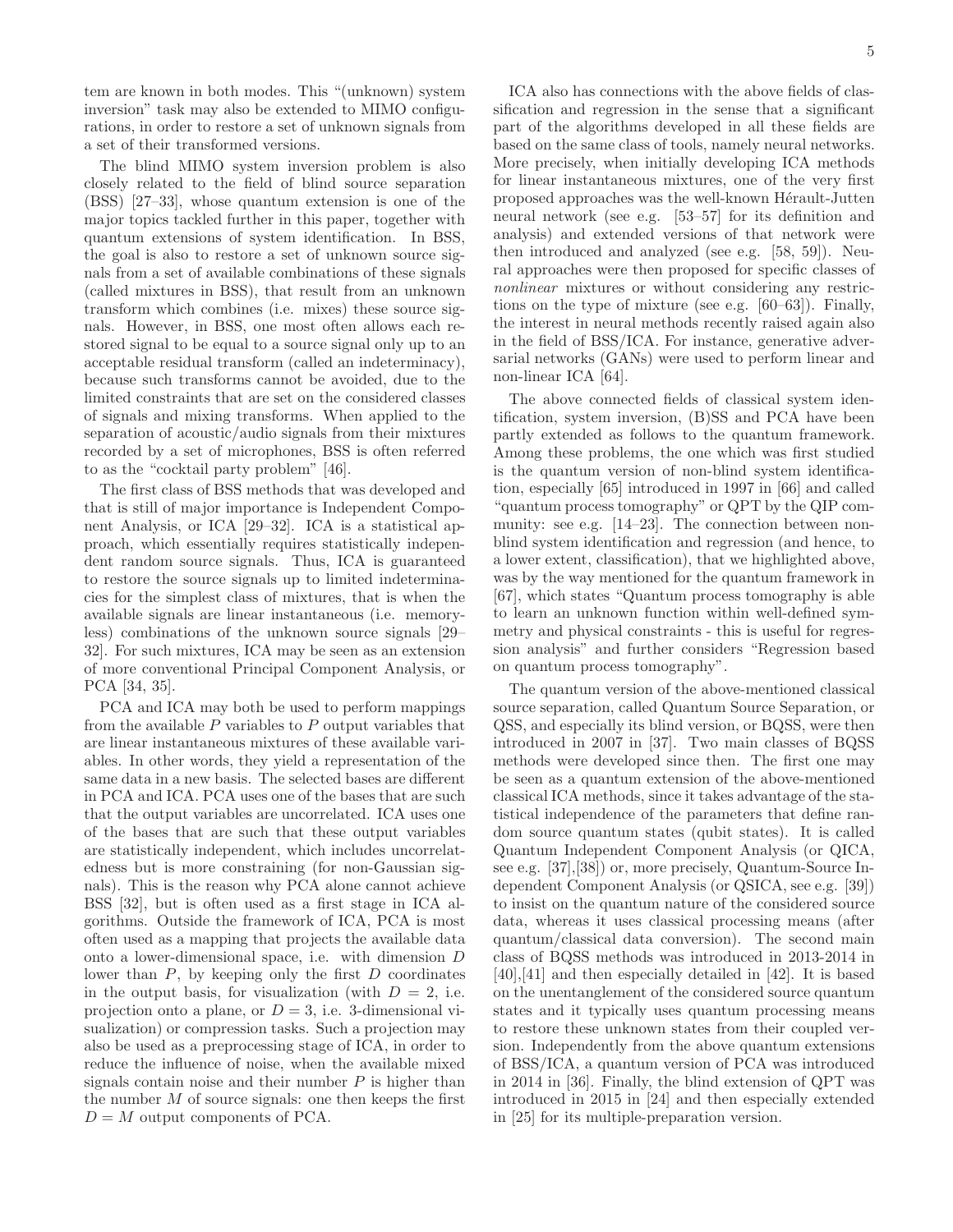Indeed, the above blind or non-blind QPT and (B)QSS methods are restricted to "multiple-preparation" operation, as defined in Section I. Beyond these approaches, we hereafter proceed to the general "single-preparation" QIP (or SIPQIP) framework that may be built to obtain a more efficient operation and we then present its application to various QIP tasks.

## III. SINGLE-PREPARATION QUANTUM INFORMATION PROCESSING (QIP)

#### A. Multiple-preparation QIP

Let us consider an arbitrary number Q of distinguishable [42] qubits, physically implemented as spins 1/2. If the quantum state  $|\psi\rangle$  of this set of qubits at a given time is pure and deterministic, it belongs to the  $2^Q$ dimensional space  $\mathcal E$  defined as the tensor product of the 2-dimensional spaces respectively associated with each of the considered qubits. Moreover, this state reads

$$
|\psi\rangle = \sum_{k=1}^{2^Q} c_k |k\rangle \tag{1}
$$

where the vectors  $|k\rangle$ , with  $k \in \{1, \ldots, 2^Q\}$ , form the standard basis of  $\mathcal{E}$ , i.e. they are respectively equal to  $|+\rangle_1 \otimes |+\rangle_2 \otimes \ldots \otimes |+\rangle_{Q-1} \otimes |+\rangle_Q$  to  $|-\rangle_1 \otimes |-\rangle_2 \otimes \ldots \otimes |-\rangle_{Q-1} \otimes |-\rangle_Q$ , where  $|+\rangle_i$  and  $|-\rangle_i$ form the standard basis of the state space associated with the qubit with index j and  $\otimes$  is the tensor product. The complex-valued coefficients  $c_k$  are fixed and arbitrary, except that they meet the normalization condition

$$
\sum_{k=1}^{2^Q} |c_k|^2 = 1.
$$
 (2)

When simultaneously measuring the spin components of all Q qubits along the quantization axis, the obtained result is a vector of Q values respectively associated with each of the qubits. That vector has a random nature and its  $2^Q$  possible values (in normalized units) are  $[+\frac{1}{2}, +\frac{1}{2}, \dots, +\frac{1}{2}, +\frac{1}{2}], [\pm \frac{1}{2}, +\frac{1}{2}, \dots, +\frac{1}{2}, -\frac{1}{2}],$  and so on, these values being respectively associated with the basis vectors  $|k\rangle$  and hereafter indexed by k. Thus, the experiment consisting of this Q-qubit measurement yields a random result, and each elementary event [68]  $A_k$  is defined as: the result of the experiment is equal to the k-th Q-entry vector in the above series of possible values  $\left[+\frac{1}{2},+\frac{1}{2},\ldots,+\frac{1}{2},+\frac{1}{2}\right]$  and so on. Moreover, the probabilities of these events are equal to

$$
P(A_k) = |c_k|^2 \qquad \forall \ k \in \{1, ..., 2^Q\}.
$$
 (3)

The standard procedure, applied in practice to estimate the above probabilities for a given Q-qubit state, requires one to prepare a large number (typically from a few thousand up to a few hundred thousand [38, 42]) of copies of that state, so that we hereafter call this standard approach "multiple-preparation QIP" (this terminology and the connection between these methods and classical adaptive processing are discussed in Appendix A). These copies may be obtained in parallel from an ensemble of systems or successively for the same system ("repeated write/read", or RWR, procedure [37–39]). The above type of measurement is performed for each of these copies and one counts the number of occurrences of each of the possible results  $\left[+\frac{1}{2},+\frac{1}{2},\ldots,+\frac{1}{2},+\frac{1}{2}\right]$  and so on. The associated sample relative frequencies are then used as estimates of the probabilities  $P(A_k)$ .

As stated above, this approach requires many copies of the same quantum state. This is therefore constraining, especially in the framework of blind QIP, where the processing methods should operate with unknown values of some quantum states (e.g. unknown inputs of the process to be identified with QPT): being able to operate without requiring known values of quantum states in blind methods is attractive, but then requesting many copies of each such state to be available is still a limitation, because it still requires some form of control of these states, that we would like to avoid, in order to simplify the practical operation of the considered methods and to make them "blinder". We hereafter provide a solution to this problem.

## B. Single-preparation QIP based on probability expectations

The above description was provided for an arbitrarily selected deterministic pure quantum state  $|\psi\rangle$ . When developing our first class of BQSS methods (see e.g. [37–39, 48]) and associated BQPT methods (see e.g.  $[24, 25, 48]$ , we had to extend that framework to random pure quantum states. We especially detailed that concept in [48]. Briefly, the coefficients  $c_k$  in (1) then become complex-valued random variables, instead of fixed parameters. Hence, the probabilities in (3) also become random variables!

The problem tackled in this section is the estimation of some statistical parameters of these random variables defined by (3), namely their expectations. The natural (global) procedure that may be used to this end, and that we used in our above-mentioned first BQSS and BQPT investigations, consists of the following two levels. The lower level only concerns one deterministic state (1) and the associated probabilities (3) which are estimated from a large number of copies of the considered state, using the multiple-preparation QIP framework of Section III A. This is repeated for different states (1) and then, at the higher level, the sample mean over all these states is separately computed for each probability  $P(A_k)$  (with samples supposedly drawn from the same statistical distribution).

Beyond the above natural procedure, we hereafter focus on a more advanced approach, that we recently intro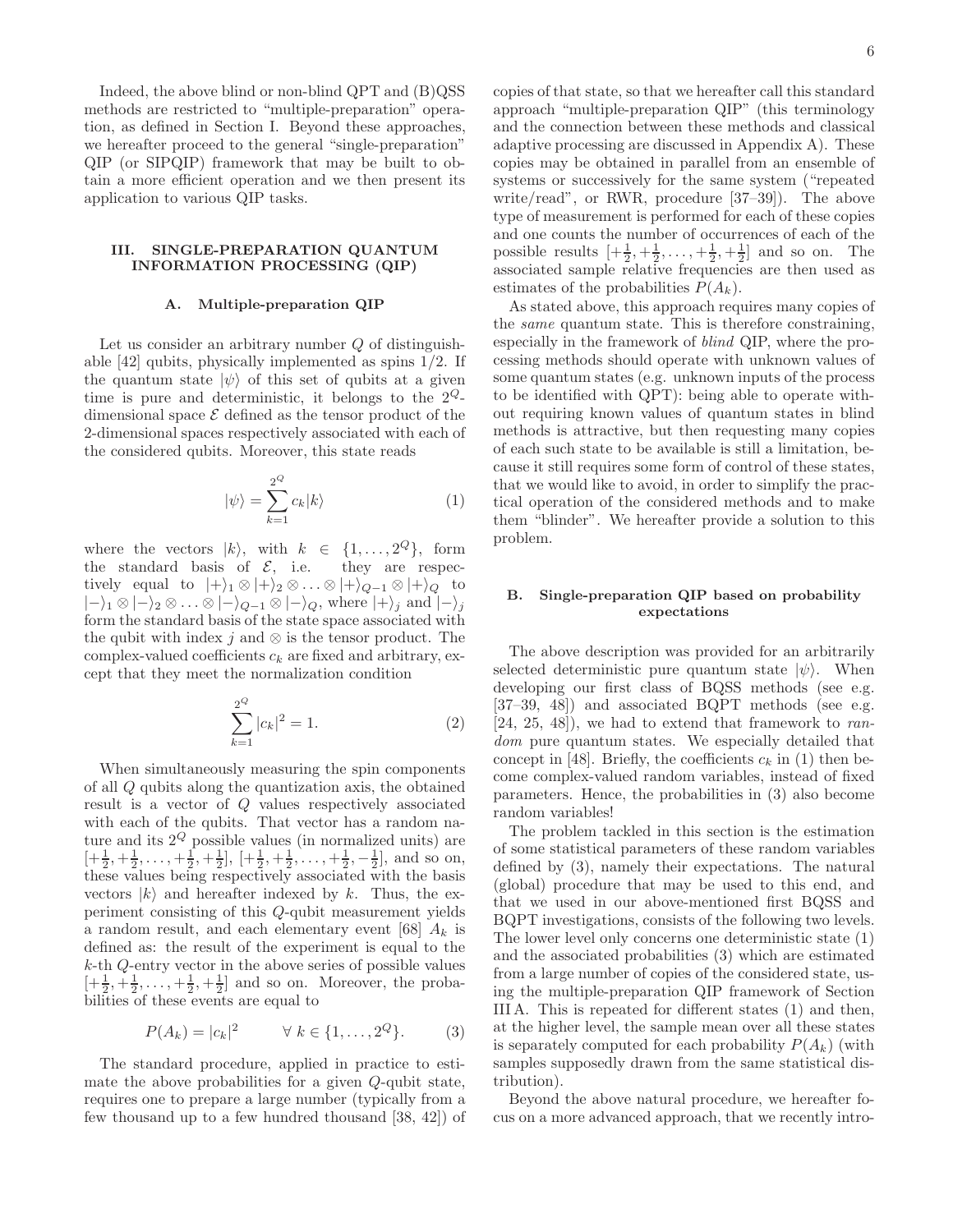duced in the short conference paper [47]. We then only partly described it and applied it to a single QIP task (namely BQPT) in the journal paper [26] whereas, in the present paper, we define it and analyze it in more detail and we then show that it also applies to a wide range of other QIP tasks. That modified procedure is based on the following principle: At the above-defined lower level, we aim at using a small number of copies of the considered state, or ultimately a single instance of that state, thus developing what we call "SIngle-Preparation QIP"or more briefly SIPQIP (this terminology and the connection between these methods and classical adaptive processing are also discussed in Appendix A). At first sight, it might seem that this is not possible, because the lower level would thus not provide accurate estimates, that one could then confidently gather at the higher level. However, we claim and show below that this approach can be used if one only aims at estimating some statistical parameters of the considered quantum states.

We now first build the proposed approach by starting from the frequentist view of probabilities (see e.g. [68]) at the above-defined two levels of the considered procedure, that is:

- At the higher level, where one combines the contributions associated with  $N$  states of the set of  $Q$ qubits. These states are indexed by  $n \in \{1, \ldots, N\}$ and denoted as  $|\psi(n)\rangle$ .
- At the lower level, which concerns one deterministic state  $|\psi(n)\rangle$  and the associated probabilities  $P(A_k, n)$  defined by (3) but with coefficients  $c_k(n)$ which depend on state  $|\psi(n)\rangle$ .

At the lower level, each probability  $P(A_k, n)$  is defined as

$$
P(A_k, n) = \lim_{K \to +\infty} \frac{\mathcal{N}(A_k, n, K)}{K}
$$
 (4)

provided this limit exists.  $\mathcal{N}(A_k, n, K)$  is the number of occurrences of event  $A_k$  for the state  $|\psi(n)\rangle$  when performing measurements for a set of  $K$  copies of that state  $|\psi(n)\rangle$ . In practice, one uses only a *finite* number K of copies of state  $|\psi(n)\rangle$  and therefore only accesses the following approximation of the above probability:

$$
P'(A_k, n, K) = \frac{\mathcal{N}(A_k, n, K)}{K}.
$$
 (5)

The higher level of the considered procedure then addresses the statistical mean associated with samples, indexed by  $n$ , of a given quantity, which is here theoretically  $P(A_k, n)$ . In the frequentist approach, this statistical mean is defined (if the limit exists) as

$$
E\{P(A_k)\} = \lim_{N \to +\infty} \frac{\sum_{n=1}^{N} P(A_k, n)}{N}.
$$
 (6)

At the higher level too, in practice one uses only a *finite* number N of states  $|\psi(n)\rangle$ , which first yields the following

approximation if only performing an approximation at the higher level of the procedure:

$$
E'\{P(A_k)\} = \frac{\sum_{n=1}^{N} P(A_k, n)}{N}.
$$
 (7)

The latter expression may then be modified by replacing its term  $P(A_k, n)$  by its approximation (5). This yields

$$
E''\{P(A_k)\} = \frac{\sum_{n=1}^{N} \mathcal{N}(A_k, n, K)}{NK}.
$$
 (8)

 $\sum_{n=1}^{N} \mathcal{N}(A_k, n, K)$  is nothing but the number, hereafter denoted as  $\mathcal{N}(A_k, L)$ , of occurrences of event  $A_k$  for the complete considered set of  $L = NK$  measurements. Therefore,  $E''\lbrace P(A_k)\rbrace$  is the relative frequency of occurrence of that event over these L measurements, or "'trials", using standard probabilistic terms [68]. This quantity (8) may therefore also be expressed as

$$
E''\{P(A_k)\} = \frac{\mathcal{N}(A_k, L)}{L} \tag{9}
$$

$$
=\frac{\sum_{\ell=1}^{L}\mathbb{1}(A_k,\ell)}{L}\tag{10}
$$

where  $\mathbb{1}(A_k, \ell)$  is the value of the indicator function of event  $A_k$  for trial  $\ell$ , which takes the value 1 if  $A_k$  occurs during that trial, and 0 otherwise. When using (10), one now considers the  $L = NK$  trials as organized as a single series, with trials indexed by  $\ell$ . One thus fuses the abovedefined two levels of the procedure into a single one, thus disregarding the fact that, in this series, each block of K consecutive trials uses the same state  $|\psi(n)\rangle$ . One may therefore wonder whether the number  $K$  of used copies of each state  $|\psi(n)\rangle$  may be freely decreased, and even set to one, while possibly keeping the same total number L of trials. A formal proof of the relevance of that approach, using Kolmogorov's view of probabilities, is provided in Appendix B. Moreover, Appendix B thus proves that the proposed estimator (10) of  $E\{P(A_k)\}\$ is attractive because, for states independently randomly drawn with the same distribution and with one instance of each state, this estimator is asymptotically efficient.

It should be clear that this procedure for estimating  $E\{P(A_k)\}\$ , and hence the resulting SIPQIP methods, can be freely used with either one instance or several (e.g. many) copies per state, i.e. this SIPQIP terminology means that these methods allow one to use a single instance of each state. In contrast, so-called multiplepreparation QIP methods force one to use many state copies to achieve good performance.

# C. Single-preparation QIP based on sample means of probabilities

As explained in Section III B, the framework introduced in that section is intended for a formalism based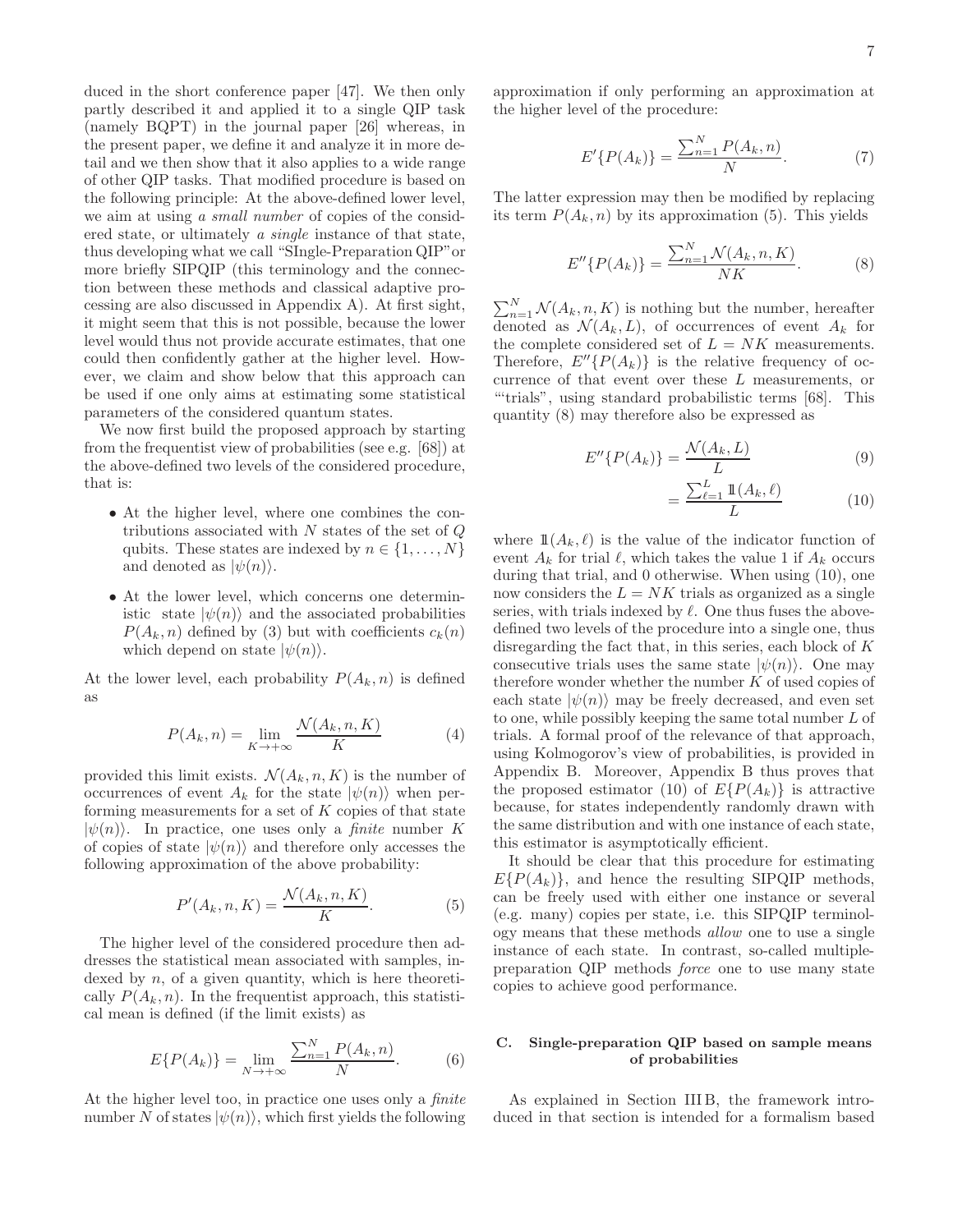on random pure states, that we use in most of this paper. In addition, we employ the more standard formalism of deterministic pure states in Section VI, where the considered QIP task eventually boils down to estimating the mean, over a finite number (i.e. the sample mean) of deterministic pure states, of the (hence deterministic) probabilities respectively associated with each of these states. Although this framework is conceptually different from the one of Section III B, it eventually yields the same implementation as will now be shown. Here again, at the lower level, each of the considered probabilities is theoretically defined by (4) but then replaced by (5) in practice. The difference with respect to Section III B then appears at the higher level of the approach, since we here directly aim at handling a finite number of quantum states, so that we directly consider the quantity in (7). The remainder of the analysis of Section III B then also applies to the framework considered here, so that our SIPQIP concept also applies to this framework and thus here again yields the above-defined advantages.

# IV. QIP TASKS RELATED TO SYSTEM IDENTIFICATION

#### A. Blind quantum process tomography

As explained in Sections I and II, the quantum version of system identification is often referred to as Quantum Process Tomography (QPT). It is of major importance, especially for characterizing the actual behavior of quantum gates (see e.g. [14, 17, 18, 20, 21, 23]), which are the building blocks of a quantum computer, that, by the way, we propose to more briefly call a "quamputer". In this section, we consider the blind and single-preparation extension of QPT. This corresponds to the only SIPQIP task that we detailed in our previous papers (see [47] for a partial version and [26] for complete extensions). We hereafter summarize the major features of the main method that we proposed in [26], because several original contributions introduced further in this paper build upon that single-preparation blind QPT method.

Various papers from the literature dealing with conventional (i.e. non-blind and multiple-preparation) QPT are focused on specific processes or classes of processes: see e.g. [19, 21, 69]. Similarly, the method that we introduced in [26] is dedicated to the class of configurations involving two distinguishable [42] qubits implemented as electron spins 1/2, that are internally coupled according to the cylindrical-symmetry Heisenberg model, with unknown principal values  $J_{xy}$  and  $J_z$  of the exchange tensor. We stress that this type of coupling is only used as a concrete example [70], to show how to fully implement the proposed general concepts in a relevant case, but that these concepts and resulting practical algorithms (for performing BQPT and other QIP tasks detailed further in this paper) may then be extended to other classes of quantum processes and associated applications.

The above Heisenberg model is detailed in Appendix C. This shows that the associated quantum process, from its input (i.e. initial) quantum state  $|\psi(t_0)\rangle$  to its output (i.e. final) quantum state  $|\psi(t)\rangle$ , is represented by a matrix  $M$ , and that the only quantities that must be estimated in order to obtain an estimate of  $M$  are  $\exp\left[i\frac{J_{xy}(t-t_0)}{\hbar}\right]$  and  $\exp\left[i\frac{J_z(t-t_0)}{2\hbar}\right]$ Fig. 2. The main method proposed in  $[26]$  to estimate M uses three values of the time interval  $(t - t_0)$ , denoted as  $\tau_1$ ,  $\tau_2$  and  $\tau_3$ , with

$$
\tau_2 = 2\tau_1
$$
 and  $\tau_3 = 2\tau_2$ . (11)

These values are respectively used to first estimate  $\exp\left[i\frac{J_{xy}\tau_1}{\hbar}\right]$ , then estimate  $\exp\left[i\frac{J_{z}\tau_2}{2\hbar}\right]$  and finally obtain an estimate of M which is non-ambiguous only from the point of view of the final use of this process with  $(t - t_0) = \tau_3$  ([26] discusses the relevance of finally using a quantum process in conditions, i.e. here with a value of  $(t-t<sub>0</sub>)$ , different from those initially used to identify that process, e.g. when that process corresponds to a gate of a quamputer).

More precisely, when applying the considered BQPT method in the purely single-preparation mode, the first part of this method uses one instance of each output quantum state  $|\psi(t)\rangle$ . For each such state, it measures the components of the considered two spins along the  $Oz$  axis. As discussed in [26] and in Section III A of the present paper, the result of each such measurement has four possible values, that is  $\left(+\frac{1}{2},+\frac{1}{2}\right), \ \left(+\frac{1}{2},-\frac{1}{2}\right),\$  $\left(-\frac{1}{2},+\frac{1}{2}\right)$  or  $\left(-\frac{1}{2},-\frac{1}{2}\right)$  in normalized units. Their probabilities are respectively denoted as  $p_{1zz}$  to  $p_{4zz}$  hereafter. Using the moduli  $r_j$  and the phases  $\theta_j$  and  $\phi_j$  of the polar representation (C3) of the qubit parameters that define the input state  $|\psi(t_0)\rangle$ , these probabilities read [38, 39]

$$
p_{1zz} = r_1^2 r_2^2
$$
\n
$$
p_{2zz} = r_1^2 (1 - r_2^2)(1 - v^2) + (1 - r_1^2) r_2^2 v^2
$$
\n
$$
-2r_1r_2 \sqrt{1 - r_1^2} \sqrt{1 - r_2^2} \sqrt{1 - r_2^2} \sin \Delta x (13)
$$

$$
-2r_1r_2\sqrt{1-r_1^2}\sqrt{1-r_2^2}\sqrt{1-v^2}v\sin\Delta_I\ (13)
$$

$$
p_{4zz} = (1 - r_1^2)(1 - r_2^2) \tag{14}
$$

with

$$
\Delta_I = (\phi_2 - \theta_2) - (\phi_1 - \theta_1) \tag{15}
$$

$$
\Delta_E = -\frac{J_{xy}(t - t_0)}{\hbar} \tag{16}
$$

$$
v = sgn(\cos \Delta_E) \sin \Delta_E. \tag{17}
$$

Probability  $p_{3zz}$  is not considered hereafter because the sum of  $p_{1zz}$  to  $p_{4zz}$  is equal to 1.

Using  $(t - t_0) = \tau_1$  in the first part of this method,  $(16)-(17)$  may then be inverted as

$$
\frac{J_{xy}\tau_1}{\hbar} = -\Delta_{Ed} + k_{xy}\pi\tag{18}
$$

with

$$
\Delta_{Ed} = \arcsin(v) \tag{19}
$$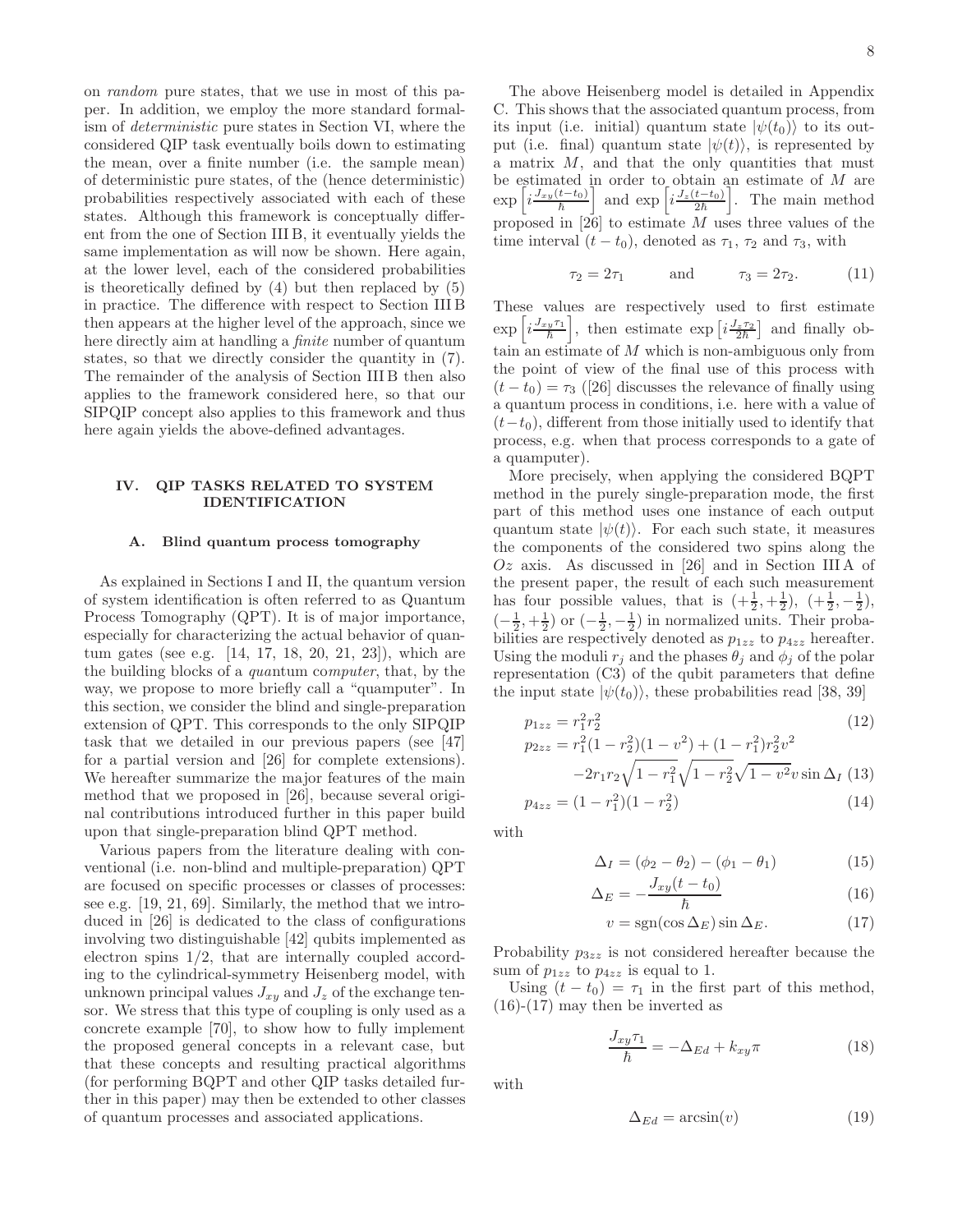where  $\Delta_{Ed}$  is a determination associated with the actual value  $\Delta_E$ , i.e.  $\Delta_{Ed}$  is equal to  $\Delta_E$  up to the additive constant  $-k_{xy}\pi$ , where  $k_{xy}$  is an integer.

The SIPQIP framework defined in Section III B then makes it possible to derive an estimate  $\Delta_{Ed}$  of  $\Delta_{Ed}$  as follows. We consider the case when  $r_1$ ,  $r_2$  and  $\Delta_I$  are random valued and when these random variables are statistically independent. Eq. (13) then yields

$$
E\{p_{2zz}\} = E\{r_1^2\}(1 - E\{r_2^2\})(1 - v^2) + (1 - E\{r_1^2\})E\{r_2^2\}v^2 - 2E\{r_1\sqrt{1 - r_1^2}\}E\{r_2\sqrt{1 - r_2^2}\}\sqrt{1 - v^2}v \times E\{\sin \Delta_I\}.
$$
 (20)

In this equation,  $E\{p_{2zz}\}\$ is known: in practice, it is estimated by using the SIPQIP approach of Section III B, i.e. by using the sample mean of the estimates of all values of  $p_{2zz}$ , themselves typically estimated with sample frequencies (possibly each reduced to one measurement outcome). Similarly,  $E\{r_1^2\}$  and  $E\{r_2^2\}$  are known: as detailed in [26], they may be derived by solving the two equations obtained by taking the expectation of (12) and (14), which involve  $E\{p_{1zz}\}\$  and  $E\{p_{4zz}\}\$ , that are also estimated with the SIPQIP approach. Finally, the blind version of QPT concerns the case when the individual values of the input quantum states of the considered process are unknown, but it allows one to request some of the statistical parameters of these inputs to be known. Therefore, we here request the states  $|\psi(t_0)\rangle$  to be prepared with a procedure which is such that the value of  $E\{\sin \Delta I\}$ , or at least its sign, is known. Thus, (20) can be exploited so that the only unknown is  $v$ . Ref. [26] shows how to solve this equation. More precisely, two instances of this equation, with different values of  $E\{\sin \Delta_I\}$ , are used: the first one yields an estimate of the absolute value of  $v$  and the second equation provides an estimate of the sign of  $v$ . Combining these two results yields an estimate  $\hat{v}$  of v and hence an estimate  $\hat{\Delta}_{Ed}$  of  $\Delta_{Ed}$  by using  $\hat{v}$  in (19).

Based on (18), once the above estimate  $\widehat{\Delta}_{Ed}$  has been obtained, corresponding shifted estimates of  $\frac{J_{xy}\tau_1}{\hbar}$  are derived as

$$
\frac{\widehat{J}_{xy}\tau_1}{\hbar} = -\widehat{\Delta}_{Ed} + \widehat{k}_{xy}\pi \tag{21}
$$

where  $\widehat{k}_{xy}$  is an integer, that corresponds to  $k_{xy}$  in (18). The value of  $k_{xy}$  has to be selected without knowing the actual value of  $k_{xy}$  in the fully blind case considered here, i.e. when no prior information is available about the value of  $J_{xy}$ . But this is not an issue from the point of view of the considered BQPT method, because that method is designed so that the obtained estimate of the process matrix M, for  $(t - t_0) = \tau_3$ , does not depend on the integer value of  $k_{xy}$  [26]. The simplest approach therefore consists of setting  $\hat{k}_{xy} = 0$  in (21).

Similarly, [26] shows that

$$
\frac{J_z \tau_2}{\hbar} = \Delta \Phi_{1,0d} + 2k_z \pi + \frac{J_{xy} \tau_2}{\hbar} + \frac{GB \tau_2}{\hbar}
$$
(22)

where  $k_z$  is an integer. This is used to derive the estimate

$$
\frac{\widehat{J}_z \tau_2}{\hbar} = \widehat{\Delta \Phi}_{1,0d} + 2\widehat{k}_z \pi + \frac{\widehat{J}_{xy} \tau_2}{\hbar} + \frac{GB \tau_2}{\hbar} \tag{23}
$$

where the SIPQIP framework of Section III B is again used to obtain an estimate  $\Delta\Phi_{1,0d}$  of the quantity  $\Delta\Phi_{1,0d}$ that may be derived from the same type of probability expectations  $E\{p_{kzz}\}\)$  as above and from the probability expectations  $E\{p_{kxx}\}\$  of results of additional measurements of spin components along the  $Ox$  axis (see details in [26]). Besides,  $\hat{k}_z$  is an integer whose value has no influence on the final estimate of the process matrix  $M$ , and that may therefore be set to zero. Moreover,  $\frac{\hat{J}_{xy}\tau_2}{\hbar}$  is equal to twice the value previously computed with  $(21)$ and the other parameters have known values.

It should be noted that this QPT method only uses the known outputs of the considered process and general known properties of its inputs, not its input *values*, which are unknown. This is therefore indeed a *blind* QPT method (moreover operating in the single-preparation mode). In contrast, non-blind methods are supposed to operate with predefined values of their input states and are in practice very sensitive to errors in the preparation of these value, as detailed in [26]. Their performance for actual preparations is therefore significantly degraded, whereas the above blind operation yields much better accuracy in the tests reported in [26].

Beyond BQPT itself, we hereafter move to one of the new methods that we propose in this paper, for other QIP tasks, that further exploit the results of the above algorithm.

#### B. Blind Hamiltonian parameter estimation

## *1. Proposed method*

As shown in Appendix C, the behavior of the device composed of two Heisenberg-coupled qubits that we considered above is primarily defined by its Hamiltonian, whereas the above process matrix M follows when considering the evolution of the state of that system from a fixed time  $t_0$  to a fixed time t. Therefore, beyond the estimation of the process matrix  $M$ , a related QIP task consists of estimating the primary unknown parameters of the Hamiltonian of the studied device, namely the principal values  $J_{xy}$  and  $J_z$  of the exchange tensor (similar considerations are also provided in [71]). This type of task (for the parameters of this or other Hamiltonians) is called Hamiltonian parameter estimation hereafter and also especially in [71–73]. Such parameter estimation problems are also addressed but often referred to as Hamiltonian identification e.g. in [22, 74, 75] and partly [76]. To our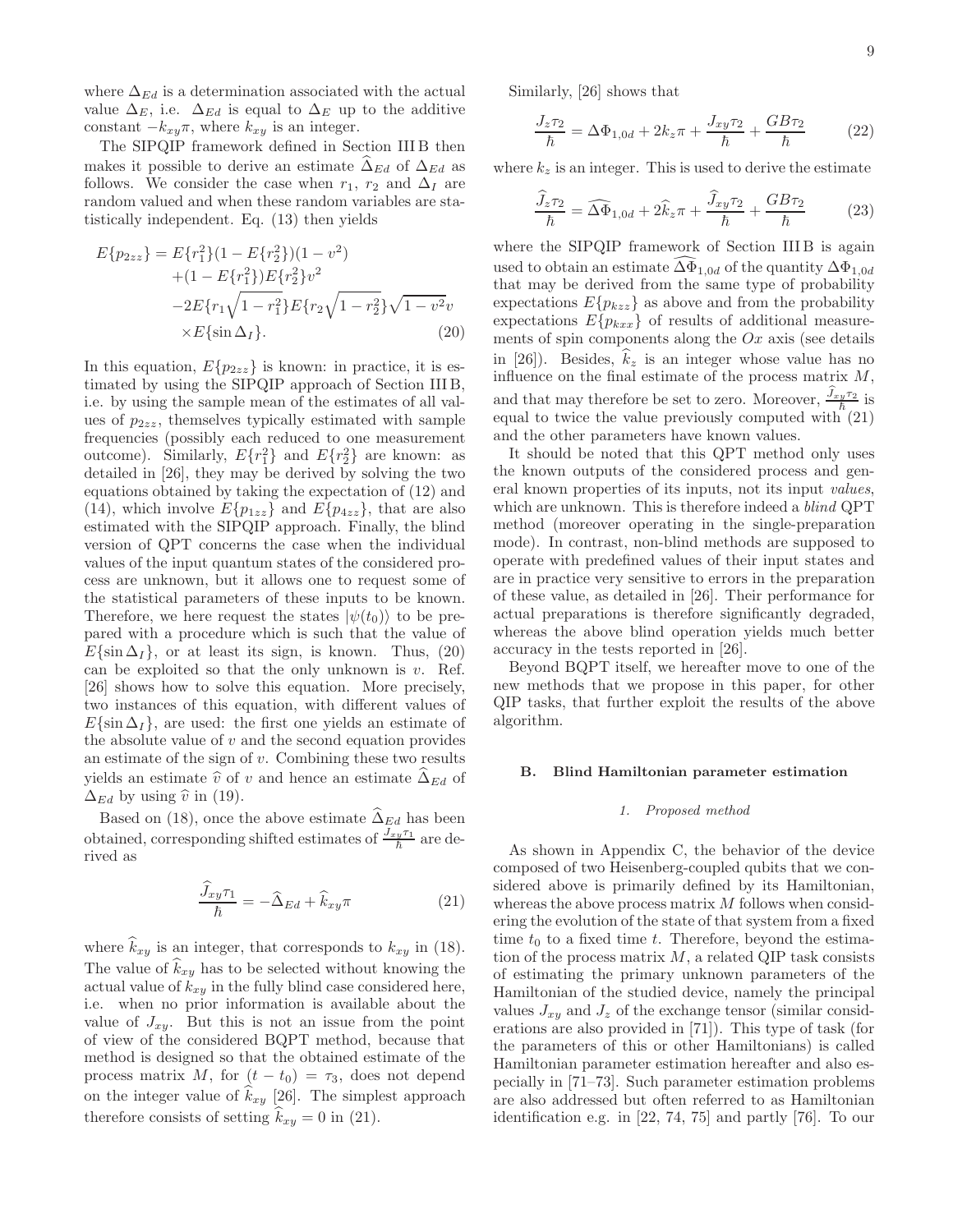knowledge, in the literature this task has been studied only in the non-blind or "controlled" mode and/or using multiple preparations in approaches that are closely connected with conventional QPT [76] or that are based on specific protocols, such as periodical sampling (hence with a potentially quite high total number of required state preparations) [22, 71, 75], use of a closed-loop [74] or optimal feedback [73] structure, or curve fitting with respect to the experimental results obtained for various angles of the magnetic field [72]. In contrast, we hereafter investigate a single-preparation and blind (without control) version of this Hamiltonian parameter estimation task, based on measurements along the  $Oz$  and  $Ox$ axes, that we did not address in our previous papers, that has direct connections with the above-defined singlepreparation and blind version of QPT and that yields the same type of attractive features as for QPT: it avoids the burden of very accurately and repeatedly preparing predefined states to estimate the unknown parameters of the considered Hamiltonian. Here again, we show how to develop such an extension for the specific class of Hamiltonians defined in Appendix C, namely Heisenberg coupling with unknown  $J_{xy}$  and  $J_z$ , but this should be considered only as an example, that the reader may then extend to other types of Hamiltonians. Similarly, various investigations in the literature considered specific parametrized Hamiltonians, with a limited number of unknown parameters, as the core of the proposed approaches or to illustrate them: see e.g. [22, 71–76].

The blind Hamiltonian parameter estimation (BHPE) method that we propose builds upon the BQPT algorithm summarized in Section IV A but it requires subsequent developments for the following reason. As explained in Section IV A, that BQPT method is strongly connected with estimating the quantities  $\exp\left[i\frac{J_{xy}(t-t_0)}{\hbar}\right]$ and  $\exp\left[i\frac{J_z(t-t_0)}{2\hbar}\right]$ i , using some types of measurements. The estimation of these very quantities would define their phase arguments  $\frac{J_{xy}(t-t_0)}{\hbar}$  and  $\frac{J_z(t-t_0)}{2\hbar}$ , only up to additive integer multiples of  $2\pi$ , that would yield the indeterminacies of this estimation procedure from the point of view of BHPE. More precisely, using the data provided by the considered measurements, the above BQPT method yields the indeterminacies that consist of the additive constants  $k_{xy}\pi$  and  $2k_z\pi$  of (21) and (23). It thus does not provide a unique solution with respect to  $\frac{\widehat{J}_{xy}\tau_1}{\hbar}$ and  $\frac{\widehat{J}_{z} \tau_2}{\hbar}$ , and hence  $\widehat{J}_{xy}$  and  $\widehat{J}_z$ , so that it does not solve the Hamiltonian parameter estimation problem considered here (related comments may be found in [71]). For instance, let us consider the test conditions defined in Appendix E, including the available prior knowledge about the range of values to which  $J_{xy}$  is guaranteed to belong. Then, a single run of our BQPT method yields 32 acceptable determinations of  $J_{xy}$  in that range and no means to know which of these numerous potential solutions corresponds to the actual value  $J_{xy}$ .

We here aim at developing a BHPE method that takes

advantage of the above BQPT algorithm so as estimate  $J_{xy}$  and  $J_z$  without indeterminacies. The trick that we propose to this end is based on estimating each of the parameters  $J_{xy}$  and  $J_z$  by using two values of the abovedefined time interval  $(t-t_0)$ , instead of one in the fundamental principle of the above BQPT method. This trick also has relationships with the practical approach that we used in [26], for BQPT only: starting from a basic BQPT method that uses a single value of  $(t - t_0)$  and that thus yields some indeterminacies with respect to  $M$ , we then moved to a more advanced BQPT method, that uses several values of  $(t - t_0)$  and thus avoids all indeterminacies with respect to M (this is the method summarized in Section IV A). However, for BQPT, we thus eventually used several values of  $(t - t_0)$  for the complete practical procedure but only one value for each part of that BQPT method, e.g. associated with the phase factor involving one of the parameters  $J_{xy}$  and  $J_z$  (see (21) and (23), respectively), whereas, for BHPE, we here move to two values of  $(t - t_0)$  per parameter  $J_{xy}$  and  $J_z$ , these values therefore being exploited in a new way, that we describe hereafter.

Let us first consider the estimation of  $J_{xy}$ . To this end, we use the procedure of the first part of the BQPT method of Section IV A. We apply it twice, with  $\tau_1$  of Section IV A successively replaced by two values denoted as  $\tau_{11}$  and  $\tau_{12}$ . Combining (18) and (21), with  $\tau_1$  replaced by  $\tau_{11}$  and similarly with an additional index "1" for the other variables whose values are specific to that first application of the procedure, yields

$$
\widehat{J}_{xy1} = J_{xy} + \frac{\hbar}{\tau_{11}} \left( \Delta_{Ed1} - \widehat{\Delta}_{Ed1} + \Delta k_{xy1} \pi \right) \tag{24}
$$

with

$$
\Delta k_{xy1} = \hat{k}_{xy1} - k_{xy1}.\tag{25}
$$

This shows that the procedure applied with the time interval  $\tau_{11}$  yields a regular one-dimensional grid of possible estimates  $\widehat{J}_{xy1}$  of  $J_{xy}$  (associated with the values of  $\hat{k}_{xy1}$ , with a step equal to  $\frac{\hbar\pi}{\tau_{11}}$ . Similarly, the second application of that procedure, with a time interval  $\tau_{12}$ , yields

$$
\widehat{J}_{xy2} = J_{xy} + \frac{\hbar}{\tau_{12}} \left( \Delta_{Ed2} - \widehat{\Delta}_{Ed2} + \Delta k_{xy2} \pi \right) \tag{26}
$$

with

$$
\Delta k_{xy2} = \hat{k}_{xy2} - k_{xy2}.\tag{27}
$$

The corresponding estimates  $\hat{J}_{xy2}$  of  $J_{xy}$  therefore form a regular grid with a step equal to  $\frac{\hbar\pi}{\tau_{12}}$ .

We here aim at exploiting the differences between the above two [77] grids of values. As a preliminary stage, let us consider the ideal case, i.e. when

$$
\widehat{\Delta}_{Ed1} = \Delta_{Ed1} \quad \text{and} \quad \widehat{\Delta}_{Ed2} = \Delta_{Ed2}. \quad (28)
$$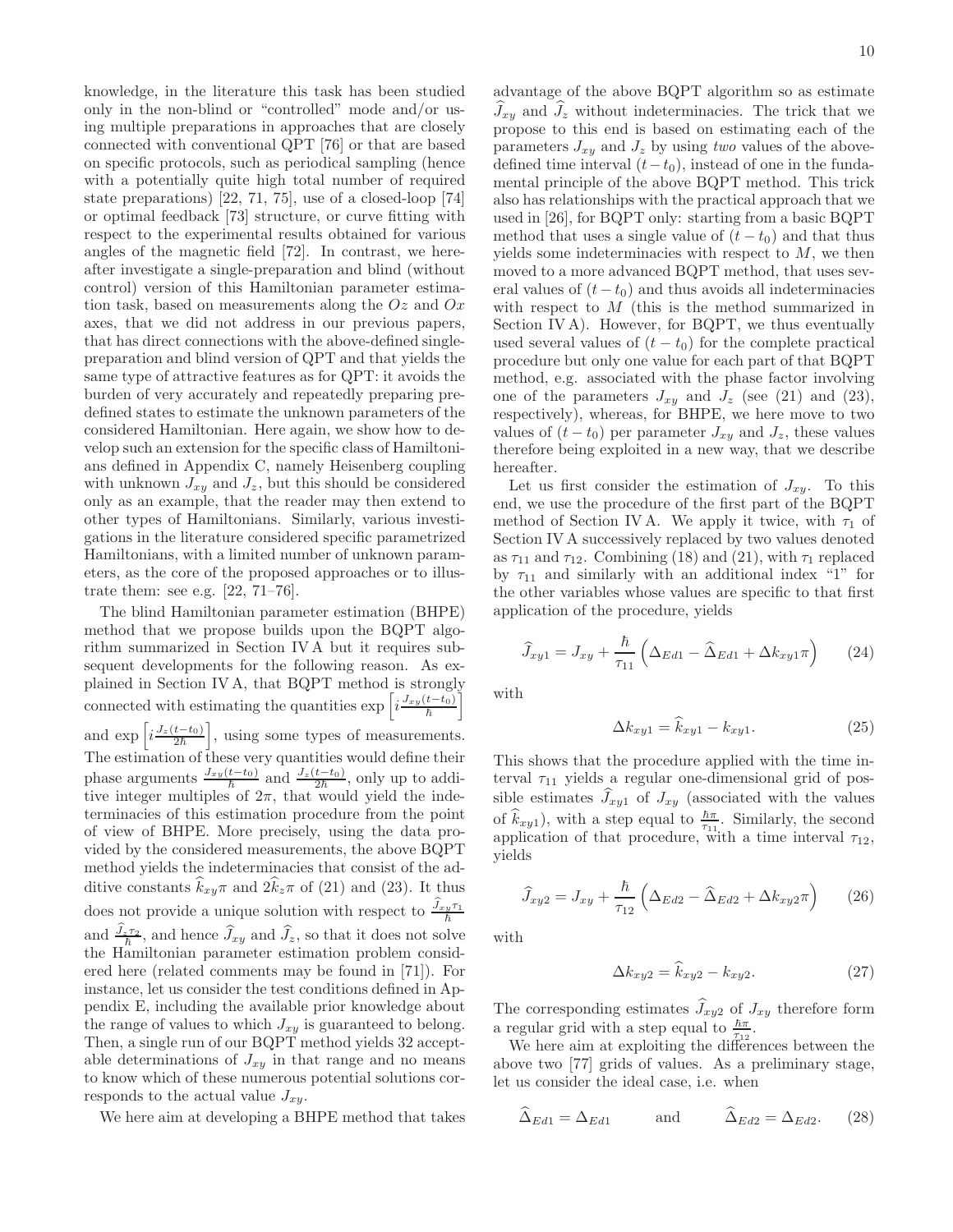Then, the above two grids share at least one value, equal to  $J_{xy}$  and obtained when  $k_{xy1}$  and  $k_{xy2}$  are respectively set to  $k_{xy1}$  and  $k_{xy2}$ , which results in  $\Delta k_{xy1} = 0$  and  $\Delta k_{xy2} = 0$ . Moreover, let us consider the case when  $\tau_{12}/\tau_{11}$  is set to an irrational value. Then, the above grids only share the value  $J_{xy}$ , because (24) and (26) show that, when (28) is met, the values of  $\hat{k}_{xy1}$  and  $\hat{k}_{xy2}$  that are such that the corresponding estimates  $\widehat{J}_{xy1}$  and  $\widehat{J}_{xy2}$ are equal are those that meet  $\Delta k_{xy1}/\tau_{11} = \Delta k_{xy2}/\tau_{12}$  so that, when  $\Delta k_{xy1}$  and  $\Delta k_{xy2}$  are nonzero, this requires  $\tau_{12}/\tau_{11}$  to be equal to the rational value  $\Delta k_{xy2}/\Delta k_{xy1}$ . So, when (28) is met and  $\tau_{12}/\tau_{11}$  is set to an irrational value, a simple criterion for determining  $J_{xy}$  is: it is the only value shared by the above two grids. This behavior has a relationship with the influence of the sampling period when sampling a sine wave, as e.g. detailed in [78], which thus also indirectly shows that the above attractive behavior of our grids is obtained *only* if  $\tau_{12}/\tau_{11}$  is irrational.

The above criterion must then be modified when moving to practical situations, because the available estimates  $\Delta_{Ed1}$  and  $\Delta_{Ed2}$  are somewhat and independently shifted with respect to the corresponding actual values. Therefore, to estimate  $J_{xy}$ , instead of looking for values of both grids which are identical in the ideal case, this here suggests to compare each value  $J_{xy1}$  of the first grid to each value  $J_{xy2}$  of the second grid in order to derive the couple of closest values. Moreover, in practical configurations, one usually has prior knowledge about a range of values to which  $J_{xy}$  and hence its relevant estimates are guaranteed to belong. This known range may be exploited in such a way that the values of  $J_{xy1}$  and  $\hat{J}_{xy2}$  which are the closest to one another in this range are also those which are the closest to  $J_{xy}$ , by using the method detailed in Appendix D. From these two specific values, an estimate of  $J_{xy}$  is eventually derived as  $\frac{J_{xy1}+J_{xy2}}{2}.$ 

2 Similarly, the parameter  $J_z$  is estimated by using the procedure of the second part of the BQPT method of Section IV A, based on (22) and (23). This procedure is here applied twice, with different values of the parameter  $\tau_2$  of Section IV A. The resulting method is described in Appendix D.

#### *2. Test results*

The physical implementation of qubits is an emerging topic which is beyond the scope of this paper. We therefore assessed the performance of the proposed BHPE method by means of numerical tests performed with data derived from a software simulation of the considered configuration. Each elementary test consists of the following stages. We first create a set of N input states  $|\psi(t_0)\rangle$ . Each such state is obtained by randomly drawing its six parameters  $r_j$ ,  $\theta_j$  and  $\phi_j$ , with  $j \in \{1, 2\}$ , and then using  $(C3)$ ,  $(C4)$ ,  $(C6)$  (the state  $(C6)$ ) is defined by the above six parameters, but only the four parameters  $r_i$ and  $\phi_j - \theta_j$  have a physical meaning). We then process the states  $|\psi(t_0)\rangle$  according to (C7), with given values of the parameters of the Hamiltonian (C1) and hence of the matrix M involved in (C7). This yields the states  $|\psi(t)\rangle$ . More precisely, we eventually use simulated measurements of spin components associated with these states  $|\psi(t)\rangle$ . For measurements along the Oz axis, this means that we use the model  $(12)-(14)$  with a given value of the parameter  $v$ , corresponding to the above values of the parameters of the Hamiltonian (C1). For each of the N states  $|\psi(t_0)\rangle$ , corresponding to parameter values  $(r_1, r_2, \Delta_I)$ , Eq. (12)-(14) thus yield the corresponding set of probability values  $(p_{1zz}, p_{2zz}, p_{4zz})$ , which are used as follows. We use  $K$  prepared copies of the considered state  $|\psi(t_0)\rangle$  to simulate K random-valued two-qubit spin component measurements along the  $Oz$  axis, drawn with the above probabilities  $(p_{1zz}, p_{2zz}, p_{4zz})$ . We then derive the sample frequencies of the results of these  $K$  measurements, which are estimates of  $p_{1zz}$ ,  $p_{2zz}$  and  $p_{4zz}$  for the considered state  $|\psi(t_0)\rangle$  (see (5)). Then computing the averages of these  $K$ -preparation estimates over all  $N$ source vectors  $|\psi(t_0)\rangle$  yields  $(NK)$ -preparation estimates of probability expectations  $E\{p_{kzz}\}\$  (see (8)). Spin component measurements for the  $Ox$  axis are handled similarly (with other state preparations), thus yielding estimates of probability expectations  $E\{p_{kxx}\}\.$  Both types of estimates of probability expectations are then used by our BHPE method defined in Section IV B 1, to derive the estimates  $J_{xy}$  and  $J_z$ .

In these tests, the above parameters  $N$  and  $K$  were varied as described further in this section, whereas the numerical values of the other parameters were fixed as explained in Appendix E, so that we used the same values for the parameters of the Hamiltonian (C1) in all tests. For each considered set of conditions defined by the values of  $N$  and  $K$ , we performed 100 above-defined elementary tests, with different sets of states  $|\psi(t_0)\rangle$ , in order to assess the statistical performance of the considered BHPE method over up to 100 estimations of the same set  $\{J_{xy}, J_z\}$  of parameter values. More precisely, all 100 estimates of  $J_{xy}$  were real-valued and were kept. In constrast, for some test conditions, some estimates of  $J_z$  were complex-valued (because they were derived from trigonometric equations, where some estimates of sines or cosines may be situated out of the interval  $[-1, 1]$ . Since these false values can actually be detected and rejected in practice, the estimation performance for  $J_z$  was computed only over its real-valued estimates.

The considered performance criteria are defined as follows. Separately for each of the parameters  $J_{xy}$  and  $J_z$ , we computed the Normalized Root Mean Square Error (NRMSE) of that parameter over all considered estimates, defined as the ratio of its RMSE to its actual (positive) value. The values of these two performance criteria are shown in Fig. 1 and 2, where each plot corresponds to a fixed value of the product  $NK$ , i.e. of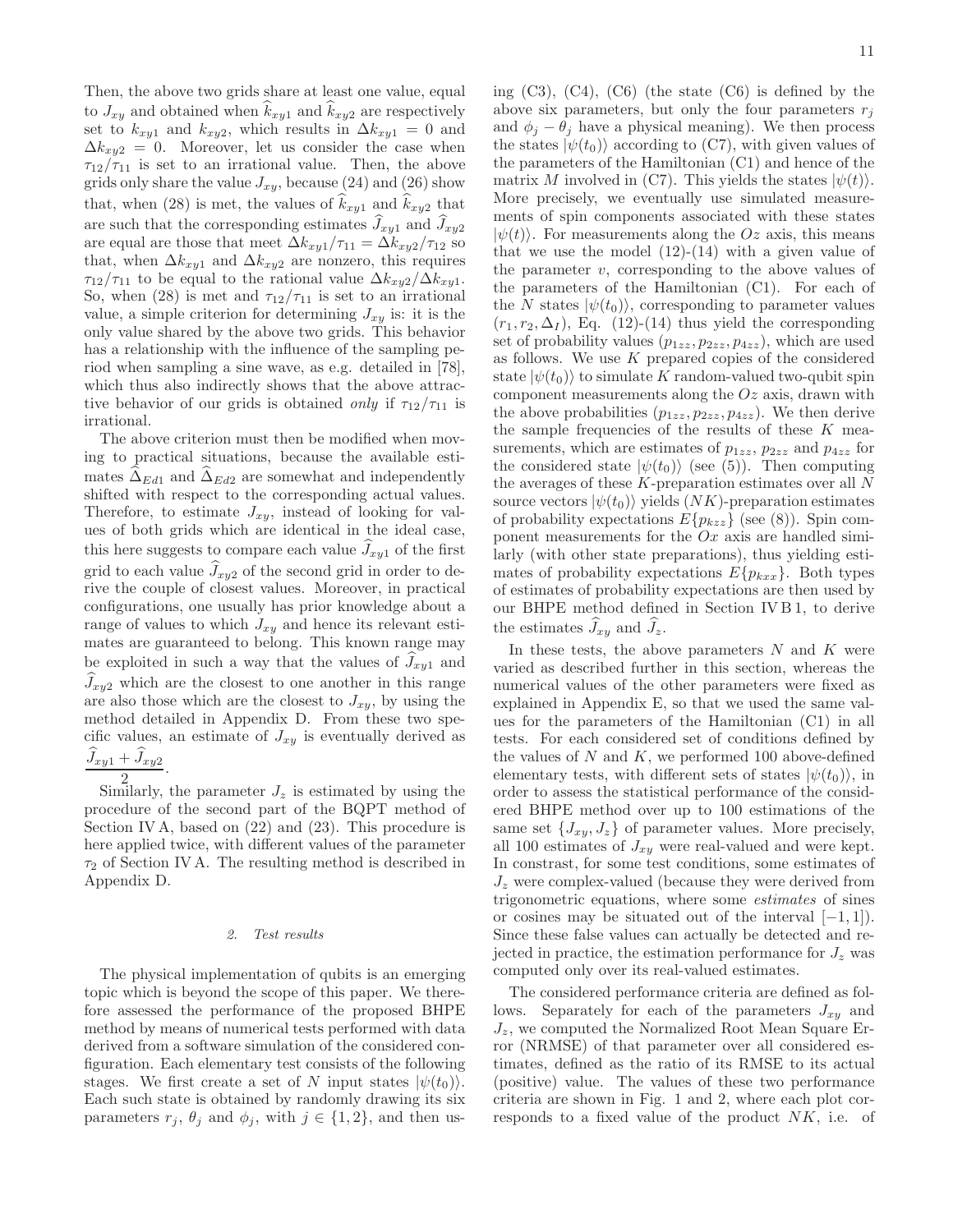the complexity of the BHPE method in terms of the total number of state preparations. Each plot shows the variations of the considered performance criterion vs. K, hence with N varied accordingly, to keep the considered fixed value of NK.

Fig. 1 and 2 first show that the proposed BHPE method is able to operate with a number  $K$  of preparations per state  $|\psi(t_0)\rangle$  decreased down to one, as expected. Moreover, for a fixed value of NK, the errors decrease when K decreases, which is expected to be due to the fact that the number  $N$  of *different* used states thus increases, allowing the estimation method to better explore the statistics of the considered random process. The magnitude of the error reduction from the highest value of K down to  $K = 1$  is often quite large, especially for  $J_{xy}$ , that is, between one and two orders of magnitude even when disregarding the "discontinuity" in some plots discussed hereafter. This means that the proposed SIPQIP framework is then of high interest not only in terms of simplicity of operation of QIP methods, but also with respect to their accuracy.

Moreover, some of the plots contain the abovementioned type of discontinuity. For example, in Fig. 1, the NRMSE of  $J_{xy}$  for the fixed value  $NK = 100,000$ abruptly decreases from around  $2 \times 10^{-2}$  when  $K = 200$ to around  $2 \times 10^{-4}$  when  $K = 100$ . This behavior is normal: it is due to the intrinsically discontinuous nature of the specific type of estimation algorithm used here for  $J_{xy}$  (the same considerations apply to  $J_z$ , as confirmed by Fig. 2). More precisely, in conditions when  $J_{xy}$  is estimated with a low accuracy, the following phenomenon may occur for one or several runs of the estimation procedure: that procedure may select a false determination of the estimate of  $J_{xy}$ , that is, a value corresponding to false (i.e. nonzero) values of  $\Delta k_{xy1}$  in (24) and  $\Delta k_{xy2}$ in (26). The estimated value of  $J_{xy}$  is thus strongly shifted, because e.g. the corresponding values on the first grid (24) are shifted by multiples of the step  $\frac{\hbar\pi}{\tau_{11}}$ as explained above. For the numerical values considered here, the corresponding step for the determinations of  $\hat{J}_{xy}/k_B$  is  $\frac{\hbar\pi}{\tau_{11}k_B} \simeq 0.048$  K, as compared to the actual value of  $J_{xy}/k_B$  equal to 0.3 K in these tests. Therefore, a shift equal to one step, i.e. obtained with  $\Delta k_{xy1} = 1$ , corresponds to a relative error for  $J_{xy}/k_B$ , and hence for  $\tilde{J}_{xy}$ , around 16 % for the considered estimate of  $J_{xy}$ . The overall error for 100 estimates then depends on the number of runs where such false determinations are selected, but as long as at least one of them is selected, the NRMSE of  $J_{xy}$  is lower bounded to a significant value. In constrast, in conditions when  $J_{xy}$  is estimated with a better accuracy, the correct determination of  $J_{xy}$  is selected for all 100 runs of the procedure and the NRMSE of  $J_{xy}$  is not lower bounded anymore: it regularly decreases when NK increases or when K decreases. This is precisely what occurs in the above-mentioned example of Fig. 1 with  $NK = 100,000$ : we manually checked all 100 estimates of  $J_{xy}$  (not shown here), which proved that

one of them corresponds to a false determination (with a shift equal to a single step in the above-mentioned grid) for  $K = 200$  and no false determination for  $K = 100$ . The main conclusion of this analysis is that, when using enough state preparations, the proposed procedure avoids false determinations and thus has the usual behavior, with performance regularly increasing when the conditions (values of  $NK$  and/or K) are improved.

By considering a wide range of test conditions, Fig. 1 and 2 show that a wide range of estimation accuracies may be obtained for  $J_{xy}$  and  $J_z$ . Focusing on the most interesting cases, namely when  $K = 1$ , the NRMSE of  $J_{xy}$  can e.g. here be made equal to  $2.75 \times 10^{-2} = 2.75\%$ for only  $N = 10^4$  state preparations or  $8.46 \times 10^{-5}$  for  $N = 10^5$  or  $2.74 \times 10^{-5}$  for  $N = 10^6$ . Similarly, when  $K =$ 1, the NRMSE of  $J_z$  can e.g. be made equal to 7.66  $%$ for  $N = 10^5$  or 2.17 % for  $N = 10^6$  or  $9.07 \times 10^{-5}$  for  $N = 10<sup>7</sup>$ . The "very low" NRMSE values, corresponding to the absence of false determinations and to the parts "below possible discontinuities" in the plots of Fig. 1 and 2, are thus achieved for N higher than  $10^4$  for  $J_{xy}$  and  $10^6$  for  $J_z$ .

All above results show that, for given values of  $K$  and N, the parameter  $J_{xy}$  is often estimated much more accurately than  $J_z$ . This is reasonable because, on the one hand,  $J_{xy}$  is estimated by using only measurements along the  $Oz$  axis, that lead to a relatively simple data model and hence a simple estimation procedure, which is likely to yield good estimation accuracy, whereas, on the other hand,  $J_z$  is estimated by combining measurements along the  $Ox$  and  $Oz$  axes, and those along the  $Ox$  axis involve a more complex data model, which yields an estimation procedure with possibly degraded estimation accuracy. This also means that, whereas we here used a simple protocol by considering the same values of the set of parameters  $\{K, N\}$  in the series of state preparations used for estimating  $J_{xy}$  and  $J_z$ , one might instead use lower values of the number  $N$  of state preparations (preferably with  $K = 1$ ) in the series of preparations performed for estimating  $J_{xy}$  than in those used for  $J_z$ , in order to balance the estimation accuracies achieved for  $J_{x,y}$  and  $J<sub>z</sub>$  while reducing the total number of state preparations (the BQPT method used here yields related considerations, that were detailed in [26]).

## C. Channel estimation and phase estimation

In Sections I and II, we explained that, in the classical framework, the same information processing task is given different names, depending on the considered application field. In particular, the system identification task in the field of automatic control corresponds to the channel estimation task in the field of communications. The same phenomenon occurs in the quantum framework. In particular, QPT, and hence our blind (and possibly singlepreparation) extension addressed in Section IV A, is often stated to be the quantum counterpart of classical system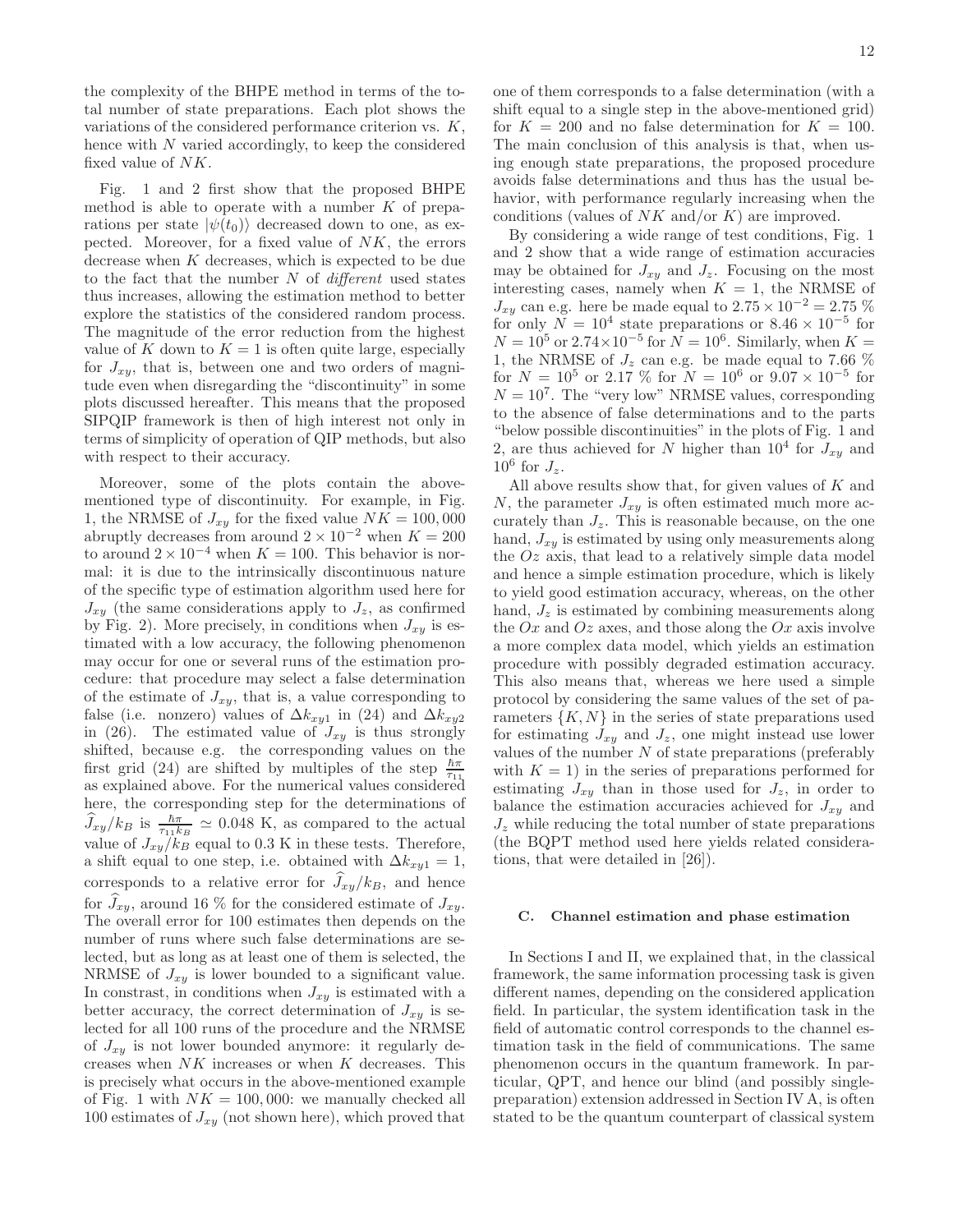

FIG. 1. Normalized Root Mean Square Error (NRMSE) of estimation of parameter  $J_{xy}$  vs. number K of preparations of each of the N used states.



FIG. 2. NRMSE of estimation of parameter  $J_z$  vs. number K of preparations of each of the N used states.

identification (see e.g. [14] p. 389). QPT applies to general quantum systems, not necessarily defined by a small set of parameters, and could therefore be called nonparametric system identification. But the Hamiltonian parameter estimation task, and hence our blind (and single-preparation) extension introduced in Section IV B, is also closely connected with system identification, and more precisely to parametric system identification, since it estimates a small set of parameters (e.g., the principal values of the exchange tensor in the case of Heisenberg coupling that was considered above as an example), and these parameters then completely define the behavior of that system, including the resulting process matrix in the associated QPT task.

Moreover, although a different terminology is used for other quantum information processing tasks, some of these tasks actually address the same type of problems as above. This first concerns the quantum channel estimation task: as explained e.g. in [49], a map from the density operator associated with a quantum state to another density operator is often called a quantum channel, as a reference to classical communication scenarios. The identification of such a map may therefore be called quantum channel estimation and is closely linked to the QPT problem that we considered above, possibly in its

blind and single-preparation form. Similarly, a standard quantum information processing procedure is phase estimation. In [14] p. 221, it is defined as the estimation of the phase  $\Phi$  of an eigenvalue  $e^{2\pi i \Phi}$  of a unitary operator. This task is therefore related as follows to both investigations reported in Sections IV A and IV B. First, as explained in Section IV A, the considered (B)QPT problem essentially consists of estimating the parameters exp  $i\frac{J_{xy}(t-t_0)}{\hbar}$ i and  $\exp\left[i\frac{J_z(t-t_0)}{2\hbar}\right]$ i and hence the exponential terms of the diagonal representation D of the considered operator (see  $(C9)-(C13)$ ). This is therefore equivalent to estimating the phases of these exponentials, up to a multiple of  $2\pi$ . Moreover, the method introduced in Section IV B is directly connected with removing the additive indeterminacy due to this multiple of  $2\pi$ .

This discussion shows that the blind and singlepreparation extensions that we proposed above in this paper for quantum information processing tasks related to system identification are expected to be of importance not only for the scientific communities focused on QPT and Hamiltonian parameter estimation but also for quantum scientists who investigate a variety of related problems, such as quantum channel estimation and phase estimation. Moreover, in this Section IV, we restricted ourselves to problems related to the characterization (i.e. identification) of the considered quantum process itself. As explained in Sections I and II, related QIP problems consist of building processing systems, with quantum and/or classical means, that essentially implement the inverse of an initially unknown quantum process. This corresponds to the quantum source separation and related tasks, that we investigate in the next section, still aiming at extending the considered configurations to blind and single-preparation ones.

## V. QIP TASKS RELATED TO SYSTEM INVERSION AND STATE RESTORATION

#### A. Blind quantum source separation

A rather general version of the blind quantum source separation (BQSS) problem addressed here may be defined as follows. A set of qubits with indices  $j$  are independently prepared with states  $|\psi_j\rangle$ . The state  $|\psi\rangle$ of the system composed of these qubits, which is equal to the tensor product of the above single-qubit states  $|\psi_i\rangle$ , is then transformed, i.e. mapped to another state  $|\psi'\rangle = \mathcal{M}(|\psi\rangle)$ , where the mapping function  $\mathcal{M}$  e.g. corresponds to temporal evolution with coupling between qubits, as detailed below. In the blind configuration, the user is given a set of transformed states  $|\psi'\rangle$  but does not know the corresponding set of original states  $|\psi\rangle$ , and hence the source states  $|\psi_i\rangle$ , nor the mapping function M. The user then eventually wants to restore the information contained in (at least part of) the source states, either in quantum form, by deriving estimates of these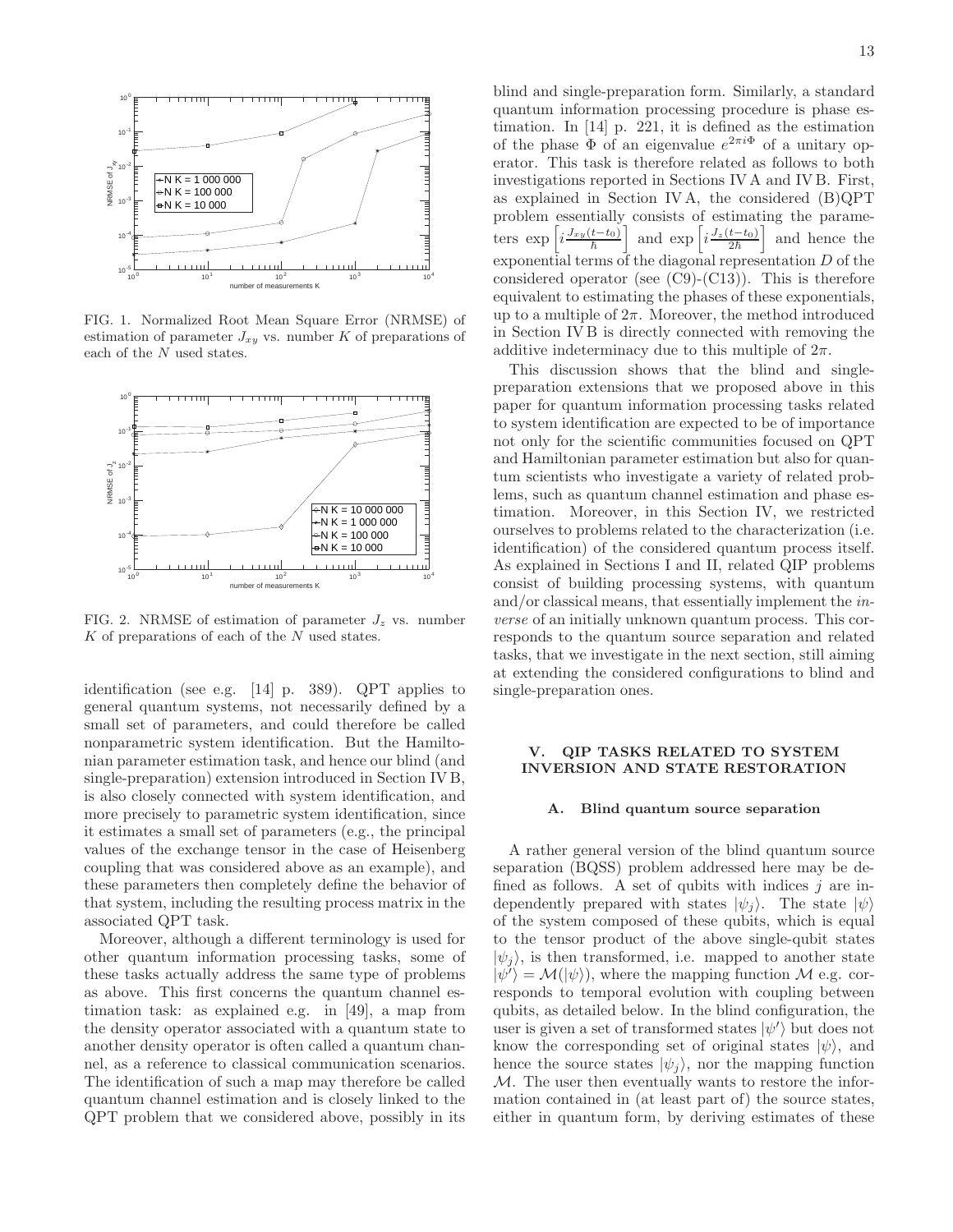states  $|\psi_i\rangle$ , or in classical form, typically by eventually using a classical computer to derive estimates of the coefficients of the states  $|\psi_i\rangle$  in a given basis.

This generic problem is connected with various application fields. The first one, on which we focus hereafter, is related to the operation of quamputers. In such a future quamputer, data will be stored in registers of qubits, for subsequent use. Due to non-idealities of the physical implementation of such a register, the qubits which form it may have undesired coupling with one another, such as Heisenberg coupling, e.g. if considering quamputer implementations related to spintronics [79–81]. As time goes on, the register state will therefore evolve in a complicated way due to this undesired qubit coupling, thus making the final value of that register state not directly usable in the target quantum algorithm executed on that quamputer. BQSS may then be used as a preprocessing stage, to restore the initial register state, before providing it to the target application of that quamputer.

To analyze this BQSS problem in more detail, we hereafter focus on a basic case, from which the reader may then extend this analysis to other configurations. In the considered case, the device (e.g., the qubit register) is restricted to two qubits, implemented as electron spins 1/2, and the undesired coupling which exists between them is again based on the cylindrical-symmetry Heisenberg model defined in Appendix C. Using the notations of that appendix, the initial state  $|\psi(t_0)\rangle$  of the device (e.g., the state stored at time  $t_0$  in the register), which corresponds to state  $|\psi\rangle$  in the above general definition of BQSS, may be represented by the column vector  $C_+(t_0)$ of the components of  $|\psi(t_0)\rangle$  in the standard basis, defined by (C8). Similarly, the final state  $|\psi(t)\rangle$  of the device (e.g., the only state available to the user, at a later time t, in the register), which corresponds to state  $|\psi'\rangle$ in the above general definition of BQSS, may be represented by the column vector  $C_+(t)$  of the components of  $|\psi(t)\rangle$  in the standard basis. The effect of coupling is then represented by the relationship

$$
C_{+}(t) = MC_{+}(t_0)
$$
\n(29)

where M is the matrix defined in Appendix C.

The first class of BQSS methods that we previously developed for handling this configuration (see especially [37–39]) is the "least quantum" one, in the sense that, starting from the available quantum states  $|\psi(t)\rangle$ , it first converts them into classical-form data (probability estimates) by means of measurements and then processes the latter data with only classical means, as shown in Fig. 3. More precisely, in the reported investigations, only measurements of the components of the two spins along the  $Oz$  axis were considered. The probabilities of the outcomes of these measurements are therefore again defined by  $(12)-(14)$ . Unlike the BQPT method of Section IV A, the BQSS methods summarized here do not use the SIPQIP framework. Instead, they separately derive an estimate of each set of probabilities  $p_{kzz}$ , with  $k = 1, 2$  and 4, associated with one final state  $|\psi(t)\rangle$ , so



FIG. 3. Global (i.e. mixing + separating) blind quantum source separation (BQSS) configuration when only applying measurements and classical processing to the available coupled quantum state.

that they require each initial state  $|\psi(t_0)\rangle$  to be prepared many times.

This class of BQSS methods therefore uses the mapping (29), from a state  $|\psi(t_0)\rangle$  to a state  $|\psi(t)\rangle$ , *indirectly*: it only involves the mapping (12)-(14), which goes from the set of initial qubit parameters  $\{r_1, r_2, \Delta_I\}$ , to the set of probabilities  $\{p_{1zz}, p_{2zz}, p_{4zz}\}.$  The transform (12)-(14) is then the "mixing model", using the classical BSS terminology and, indeed, even if they are derived from an intrinsically quantum phenomenon, the inputs and outputs of this transform may be stored in classical form, on a classical computer: the moduli  $r_j$  and the phases  $\theta_i$  and  $\phi_i$  (in fact, only their differences  $\phi_i - \theta_i$  have a physical meaning) may be stored on a classical computer before they are used by the procedure that prepares the corresponding state  $|\psi(t_0)\rangle$ . The output of this "mixing stage", equal to an estimate of  $\{p_{1zz}, p_{2zz}, p_{4zz}\}\$ , is then connected to the input of the "separating stage" (see Fig. 3 again), which is composed of the separating system that we proposed for restoring an estimate of  $\{r_1, r_2, \Delta_I\}$  from its input. In other words, this separating system ideally aims at implementing the inverse of the mapping  $(12)-(14)$ . This can be done (up to an approximation due to estimating the probabilities  $p_{kzz}$ ) in the ideal case when the exact value of the parameter  $v$  of  $(13)$  is known, because the inverse of  $(12)-(14)$  can be analytically determined: see details in [37–39]. In contrast, the blind version of the problem, i.e. when the value of  $v$  is unknown, is handled as follows. One considers the class of direct mappings obtained by replacing  $v$  by a free parameter  $\overline{v}$  in (12)-(14). One then determines the analytical expression of the corresponding class of inverse mappings, which is derived by replacing v by  $\overline{v}$  in the above ideal inverse mapping. The idea is then to derive an estimate  $\hat{v}$  of v, in order to use it as the value of  $\overline{v}$  in the inverse mapping. Various methods have been proposed to this end (see e.g. [37–39]), by extending differents concepts used in classical Independent Component Analysis (ICA) to the considered quantum problem.

The complete operation of the above class of BQSS methods consists of two phases, which correspond to the general features that we provided in Section II for classical and quantum machine learning methods: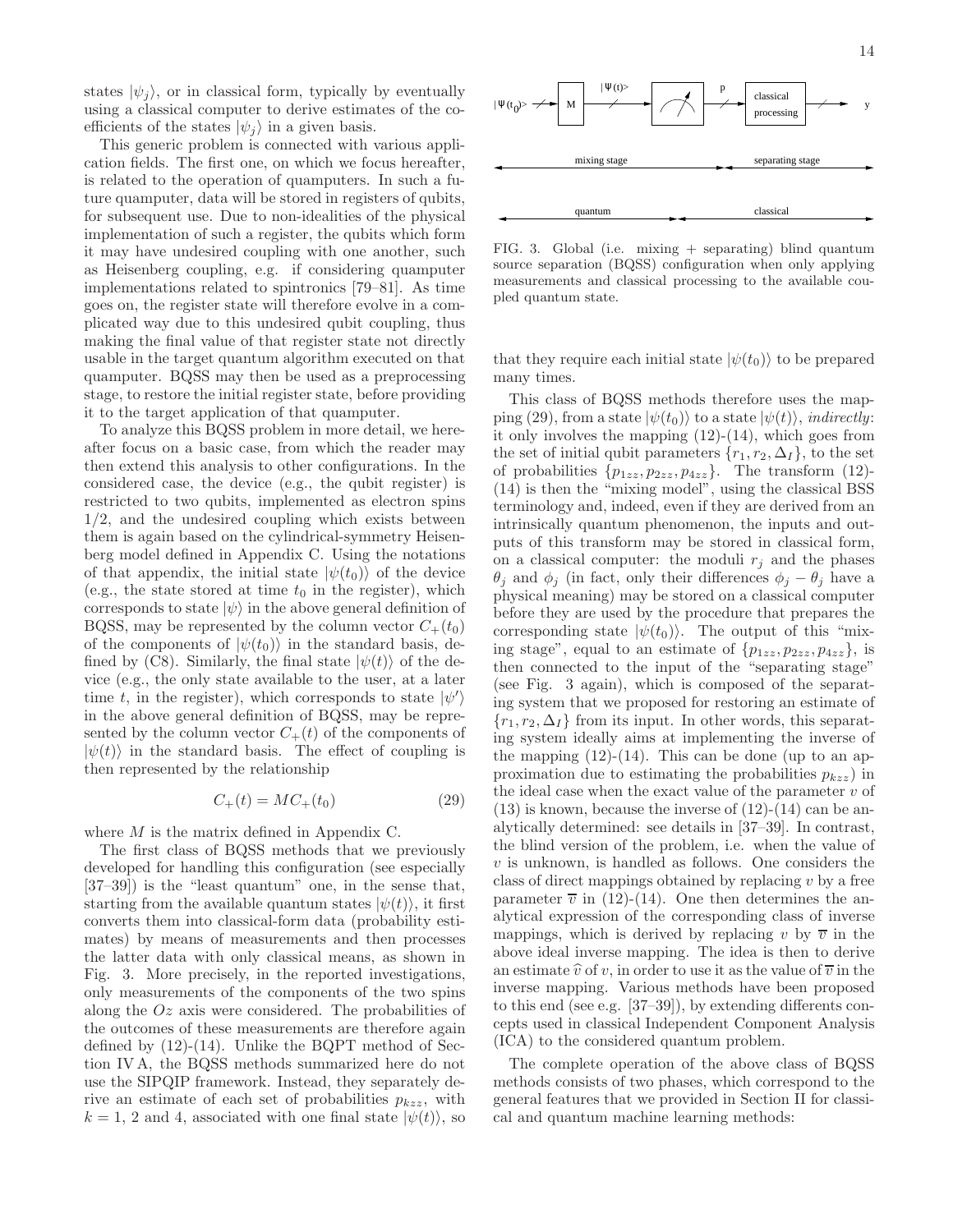

FIG. 4. Mixing stage + quantum-processing inverting block of separating system.

- 1. First, in the adaptation (or training) phase, a set of states  $|\psi(t)\rangle$  is used to derive the above estimate  $\hat{v}$ , i.e. to learn the (direct and) inverse mapping.
- 2. Then, in the inversion phase (which corresponds to the final, useful, operation of the separating system), the probabilities estimated for each new state  $|\psi(t)\rangle$  are transferred through the above estimated inverse mapping, to restore the considered parameters of the corresponding state  $|\psi(t_0)\rangle$ .

As mentioned above, a major constraint in that first class of BQSS methods is that it requires the same state  $|\psi(t_0)\rangle$  to be prepared many times, both in the adaptation and inversion phases. This makes these methods "less blind" because, although these states  $|\psi(t_0)\rangle$  are allowed to be unknown from the point of view of the adaptation procedure, some control is required so that the same value is repeatedly prepared for each of these states.

A solution to the above problem was introduced, but only for the inversion phase, in our second class of BQSS methods, especially described in [40–42]. We now detail it, since we take advantage of it in the fully SIPQIP methods that we introduce further in this paper for BQSS. In that second class of BQSS methods, during the inversion phase, each state  $|\psi(t)\rangle$  available as the input of the separating system is directly used in quantum form, i.e. without performing measurements, so that this separating system outputs a quantum state  $|\Phi\rangle$  that should ideally be equal to the multi-qubit source state  $|\psi(t_0)\rangle$  that one aims at restoring. That part of the separating system, called the inverting block, is thus a global quantum gate (see Fig. 4), which only requires a single instance of its input state  $|\psi(t)\rangle$  to derive its corresponding output state  $|\Phi\rangle$ .

The above gate is designed as follows. Although we here do not keep all the features of the above first class of BQSS methods, we build upon some of its principles. In particular, we exploit the fact that, although the actual value of the mixing matrix  $M$  of (29) is not known in the blind configuration, from Appendix C one knows that it belongs to the class of matrices defined as

$$
M = QDQ \tag{30}
$$



FIG. 5. Implementation of quantum operator defined by matrix  $\tilde{D}$ , used in inverting block.

where  $Q = Q^{-1}$  is a known, fixed, matrix and D is a diagonal matrix, whose diagonal entries have unit modulus (and a structure that is disregarded in this approach). We therefore use an inverting block of the separating system which is adaptive (or tunable), i.e. such that some of the values of the parameters that define its behavior may be modified. More precisely, this block is designed so that it is able to implement the inverse of any transform in the above-defined class, depending on its parameter values. Its operation is therefore represented by a matrix defined as

$$
U = Q\tilde{D}Q\tag{31}
$$

with

$$
\tilde{D} = \begin{bmatrix} e^{i\gamma_1} & 0 & 0 & 0 \\ 0 & e^{i\gamma_2} & 0 & 0 \\ 0 & 0 & e^{i\gamma_3} & 0 \\ 0 & 0 & 0 & e^{i\gamma_4} \end{bmatrix}
$$
(32)

where  $\gamma_1$  to  $\gamma_4$  are free real-valued parameters. This inverting block is thus the cascade of three simpler quantum gates, as shown in Fig. 4. The implementation of each gate corresponding to the matrix  $Q$ , as a combination of even simpler gates, was detailed in [38]. Moreover, the adaptive gate corresponding to (32), introduced in [42], may be decomposed as shown in Fig. 5, where the closed (i.e. black) and open circle notations respectively indicate conditioning on the qubit being set to one or zero, as in [14] p. 184. In [42] and in the new use of that gate introduced further in this paper, the values of the parameters  $\gamma_1$  to  $\gamma_4$  are controlled by classical-form signals. These parameters may e.g. be independent, known but arbitrary, increasing, functions of control voltages. Such control voltages are e.g. used in the real device described in [81].

The complete operation of this second class of BQSS methods therefore consists of the same phases as for the above first class of methods: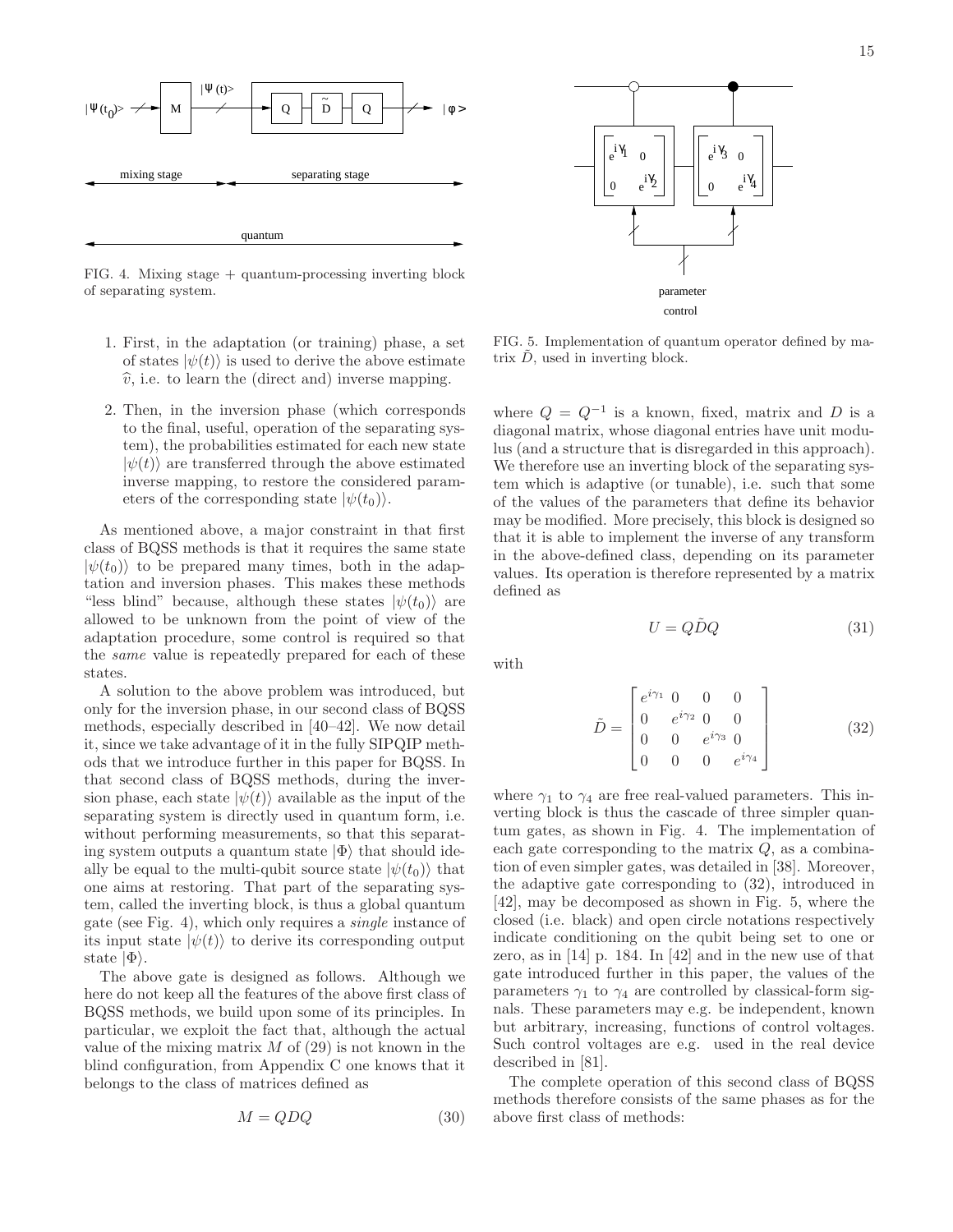- 1. First, in the adaptation phase, a set of states  $|\psi(t)\rangle$ is used to adapt the matrix  $\ddot{D}$ , i.e. to learn the inverse mapping.
- 2. Then, in the inversion phase, each new state  $|\psi(t)\rangle$ is transferred through the gates of Fig. 4, which perform the above estimated inverse mapping, to restore the corresponding state  $|\psi(t_0)\rangle$ .

The method used in [42] to adapt the matrix  $\ddot{D}$  is based on the probabilities of measurements associated with a set of output states  $|\Phi\rangle$  of the inverting block of Fig. 4. These probabilities are essentially used to measure the degree of entanglement of these states  $|\Phi\rangle$ . The matrix  $\tilde{D}$  is adapted so as to essentially make these states  $|\Phi\rangle$  unentangled, so that this type of methods performs an "Unentangled Component Analysis" [42], as opposed to the above-mentioned classical and quantum Principal Component Analysis and Independent Component Analysis. The complete structure of the resulting separating system is shown in Fig. 6. Unlike in the inversion phase, during the adaptation phase this structure requires many copies of each of its input states  $|\psi(t)\rangle$ , in order to derive the corresponding copies of the output states  $|\Phi\rangle$ and hence the corresponding probability estimates based on sample frequencies of measurement outcomes. This second class of BQSS methods is thus "more quantum" than the first one, first because it uses quantum processing means in the inverting block, and second because it is based on the quantum concept of entanglement, which has no classical counterpart.

In the present paper, we introduce a third class of BQSS methods, which proceeds further than the above two classes, by using the SIPQIP framework in all the operation of the separating system, i.e. by using a single preparation of each state also during the adaptation phase. To this end, we exploit the structure of the matrix  $D$ , defined in  $(C11)-(C13)$ . We take into account the fact that the matrix  $\ddot{D}$  of the separating system should ideally be set to the inverse of  $D$ . Therefore, by replacing  $J_{xy}$  and  $J_z$  by their estimates  $J_{xy}$  and  $J_z$  in (C11)-(C13), we set  $\tilde{D}$  as in (32), but here with the following structure for the phases of its diagonal elements:

$$
\gamma_1 = \frac{GB\tau_3}{\hbar} - \frac{\widehat{J}_z\tau_3}{2\hbar}, \quad \gamma_2 = -\frac{\widehat{J}_{xy}\tau_3}{\hbar} + \frac{\widehat{J}_z\tau_3}{2\hbar}, \quad (33)
$$

$$
\gamma_3 = \frac{\tilde{J}_{xy}\tau_3}{\hbar} + \frac{\tilde{J}_z\tau_3}{2\hbar}, \quad \gamma_4 = -\frac{GB\tau_3}{\hbar} - \frac{\tilde{J}_z\tau_3}{2\hbar} \qquad (34)
$$

where  $\tau_3$  is the value of the time interval  $(t - t_0)$  used in the inversion phase of the proposed BQSS method. In this new BQSS method, we take advantage of the BQPT method that we described in Section IV A: when applying the latter method with time intervals  $(t - t_0)$  set according to (11) with a freely selected value of  $\tau_1$ , we get  $(21)$  and  $(23)$ , which shows that all the quantities in (33)-(34) required to assign  $\gamma_1$  to  $\gamma_4$  are known or can be estimated. The adaptation phase of the proposed BQSS method therefore consists of applying the above BQPT

method, then using (33)-(34) to derive the selected values of  $\gamma_1$  to  $\gamma_4$  and finally using the supposedly known correspondence function which makes it possible to convert these values of  $\gamma_1$  to  $\gamma_4$  into the practical control signals (e.g., voltages) of the gates of Fig. 5 which make these gates operate with these desired values of  $\gamma_1$  to  $\gamma_4$ . The resulting global configuration is shown in Fig. 7. Each state  $|\psi(t)\rangle$  is thus used only once (see also [42] about the no-cloning theorem): during the adaptation phase, these states are sent to the part of the system which performs measurements and BQPT (dashed line and lower part of Fig. 7); then, during the inversion phase, they are sent to the inverting block (dash-dotted line and upper right

part of Fig. 7). Thanks to the properties of the BQPT method reused here as a building block of the proposed BQSS method, the output of the latter method does not depend on the values used in (21) and (23) for the integers  $k_{xy}$  and  $k_z$ . This may be seen by inserting  $(21)-(23)$  in  $(33)-(34)$  and then in  $(32)$ , with  $(11)$ , which shows that the terms of (21)-(23) that include  $\hat{k}_{xy}$  and  $\hat{k}_z$  yield terms in (33)-(34) that are integer multiples of  $2\pi$ , and that therefore have no influence on the value of  $D$ .

#### B. Blind quantum (entangled) state restoration

In the classical framework, the concept of blind source separation (BSS) intrinsically refers to situations involving several (unknown) source signals, created by several "sources" that may be some kinds of "objects". Such a situation may be mathematically described by gathering all the values of these source signals, e.g. at a given time, as the elements of an overall source vector. In our quantum extensions of this classical BSS, we started from a similar situation, involving several objects, such as qubits implemented as spins  $1/2$ , and we first independently considered the "signal value", i.e. the initial quantum state  $|\psi_i(t_0)\rangle$ , of each of them (see (C2)). We then "gathered" these individual states by defining the state of the complete system (see (C5)) as the tensor product of the states  $|\psi_i(t_0)\rangle$ , somehow as the quantum counterpart of the above vector of classical signal values. However, the quantum framework opens the way to much richer situations, because the possible states of a complete system are not restricted to the tensor products of the individual states of independent parts of this system: they also include entangled states. An extension of the above BQSS problem is therefore blind quantum state restoration (BQSR), aiming at restoring a possibly entangled deterministic pure state of a multi-qubit system, starting from an altered version of it. One thus conceptually considers a single arbitrary multi-qubit source state, instead of several single-qubit source states. In particular, this includes restoring the possibly entangled initial state  $|\psi(t_0)\rangle$  of a multi-qubit system, from the state  $|\psi(t)\rangle$  of that system at a later time.

We here investigate this extension of BQSS to possibly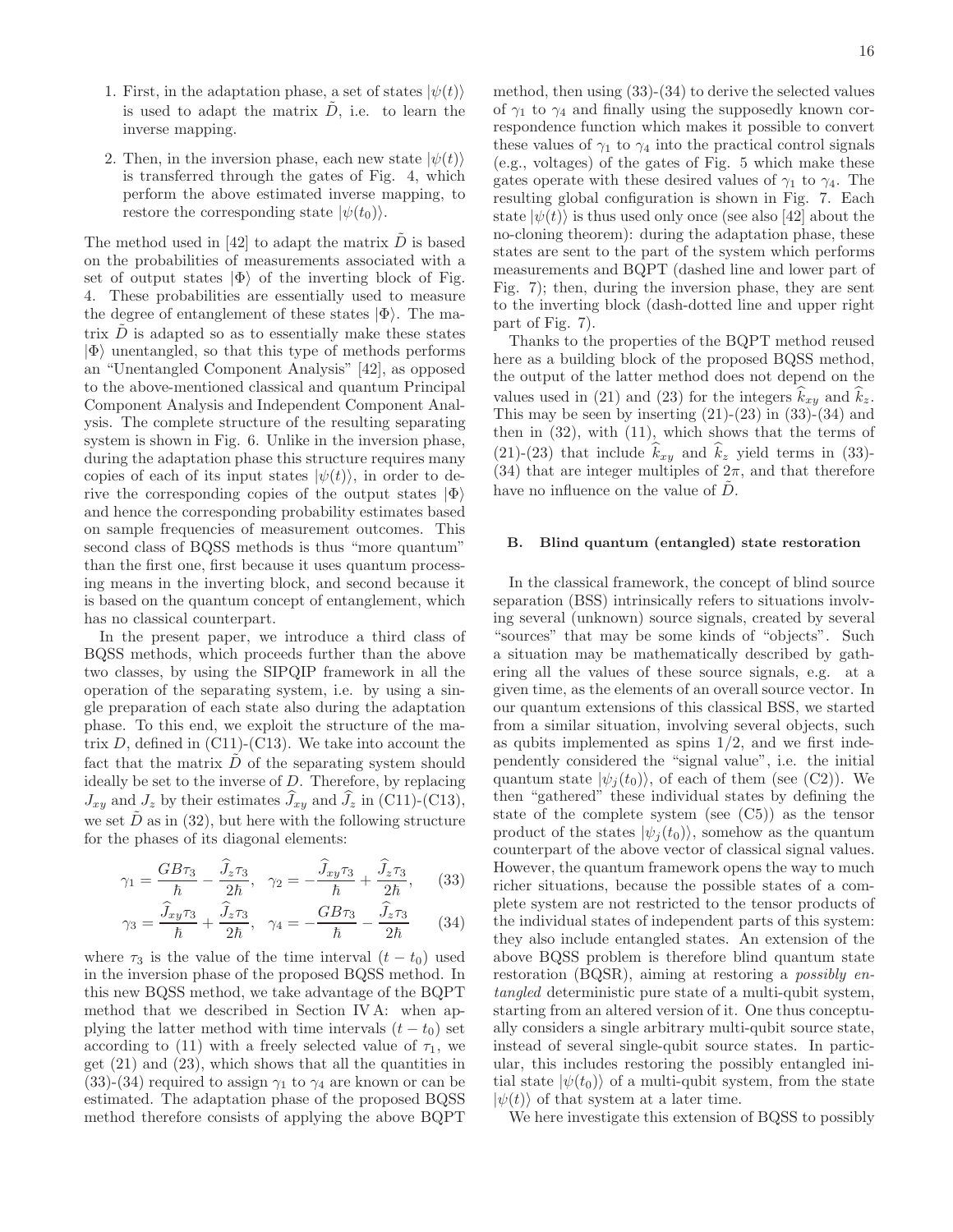

FIG. 6. Global (i.e. mixing + separating) configuration, which a feedback separating system that includes a quantum-processing inverting block and a classical-processing adapting block. Each quantum state  $|\Phi\rangle$  is used only once (no cloning): see [42].



FIG. 7. Global (i.e. mixing  $+$  separating) configuration, with a feedforward separating system that includes a quantumprocessing inverting block and a classical-processing adapting block. Each quantum state  $|\psi(t)\rangle$  is used only once (no cloning): see text.

entangled source states, by considering the use of such states in the second phase of the operation of this system, i.e. in the above-defined inversion phase, after the transform performed by this system has been fixed by means of the adaptation phase. We claim that the BQSS system defined in Fig. 7 is directly able to perform the considered BQSR task, since it operates as follows. An unknown state  $|\psi(t_0)\rangle$  is created, then modified by an operator represented by the matrix  $M$ , thus yielding the state  $|\psi(t)\rangle$ . The latter state is the state processed by the new separating system that we designed in Section V A. The transform performed by this system is represented by the matrix  $U = QDQ$  (see (31)). But, during the adaptation phase of that separating system that occurred before this inversion phase, U was made equal to the inverse of M (up to estimation errors) by the proposed adaptation method. Therefore, when applying that separating transform U to  $|\psi(t)\rangle$ , the output state of the separating system becomes equal to  $|\psi(t_0)\rangle$  (up to estimation errors)

and this analysis does not depend at all whether  $|\psi(t_0)\rangle$ is entangled or not. In particular, if the proposed BQSS (and hence BQSR) method is used to restore the initial state of a qubit register by compensating for the undesired coupling between its qubits, as discussed above, this means that this method also applies when an entangled state is stored in this qubit register.

#### C. Blind quantum channel equalization

As discussed in Sections I, II and IV C, in the classical and quantum frameworks, the same information processing task is given different names depending on the considered application field. This is also true for the generic QIP problem, related to system inversion, that we initially defined for non-entangled states at the beginning of Section V A , that we then extended to possibly entangled states in Section V B and that may be summarized as follows: a user is given a set of transformed states  $|\psi'\rangle = \mathcal{M}(|\psi\rangle)$ , but does not know the original states  $|\psi\rangle$ , nor the mapping function M; the user wants to restore the original states  $|\psi\rangle$ . Whereas we illustrated that QIP task with one type of application in Sections V A and V B, we anticipate that it will have various other applications as the quite general field of QIP keeps on growing. In particular, this problem too may be rephrased as a quantum communication scenario. The above user is then the receiver, who only knows the received states  $|\psi'\rangle$ , that have been altered by the channel M. Without knowing that channel, the receiver aims at restoring the emitted states  $|\psi\rangle$  that he does not know either (or the information, in classical form, contained in these states  $|\psi\rangle$ ). This therefore corresponds to the blind quantum channel equalization problem and the generic methods that we proposed in Sections V A and V B also allow one to solve this problem, moreover with the advantages of the proposed SIPQIP framework.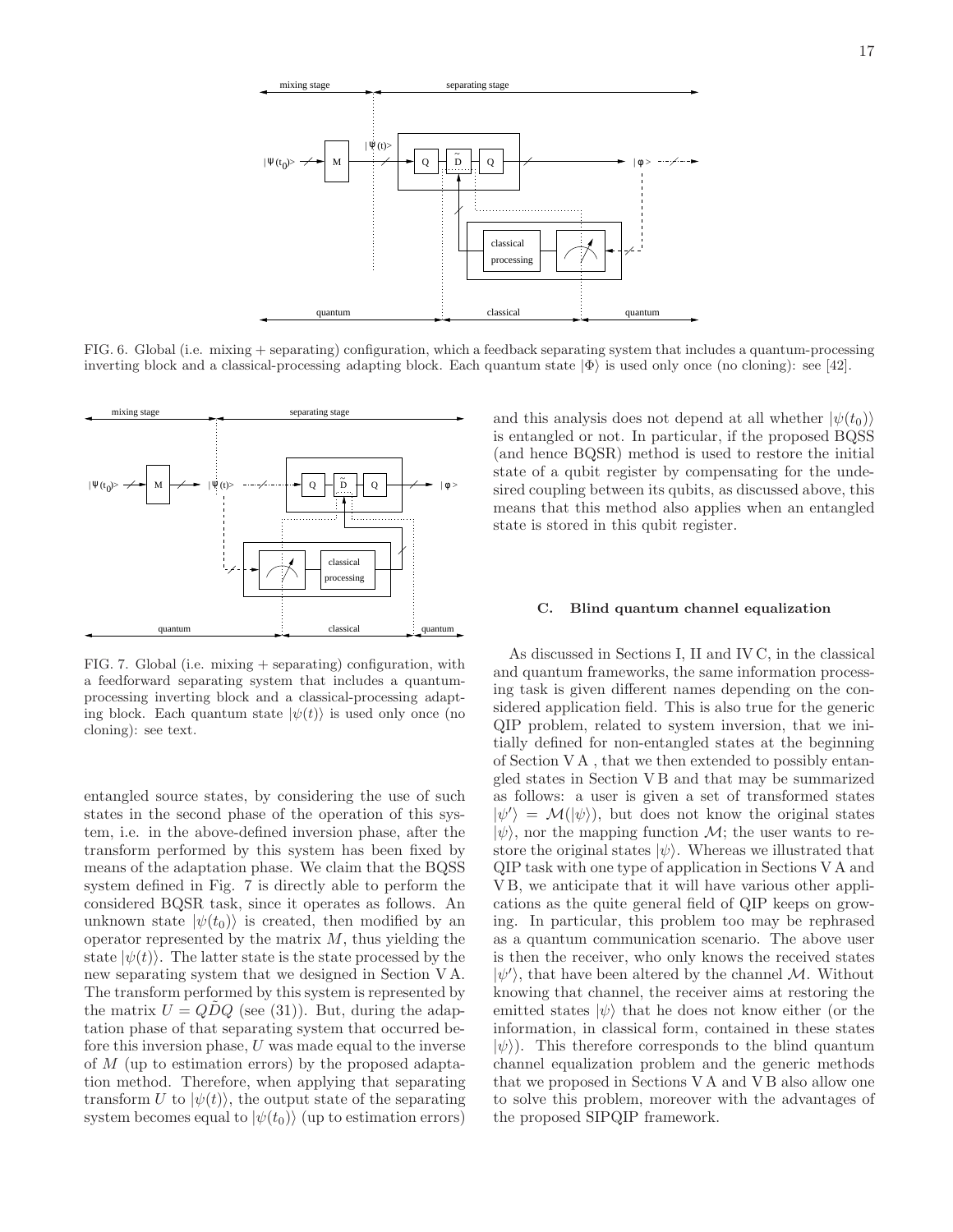# VI. CONTRIBUTING TO QUANTUM CLASSIFICATION

We now come back to the other main aspect of machine learning discussed in Section II, namely classification. In the classical framework, many classification algorithms receive data that consist of vectors which contain features that characterize the "objects" to be classified [67]. These algorithms heavily rely on computing the dot (i.e., scalar or inner) product  $v_j^T v_k$  of two column vectors  $v_j$ and  $v_k$ , where  $T$  stands for transpose, or on computing the distance  $||v_i - v_k||$  between the associated two data points [67]. These two quantities are moreover directly connected, since

$$
||v_j - v_k||^2 = ||v_j||^2 + ||v_k||^2 - 2v_j^T v_k.
$$
 (35)

In particular, for any unit-norm vectors, this yields

$$
||v_j - v_k||^2 = 2(1 - v_j^T v_k).
$$
 (36)

Using the signal/data processing terminology,  $v_j^T v_k$  is also the basic, i.e. non-centered and non-normalized, correlation parameter of the data vectors  $v_i$  and  $v_k$ , whereas their non-centered correlation coefficient (also called the cosine similarity [67]) is

$$
\rho(v_j, v_k) = \frac{v_j^T v_k}{||v_j|| \cdot ||v_k||}.
$$
\n(37)

These two correlation parameters coincide for unit-norm vectors. The correlation coefficient  $\rho(v_i, v_k)$  is e.g. widely used for data characterization and classification by the Earth observation (i.e. remote sensing) community. Each of the vectors  $v_i$  and  $v_k$  then typically defines a spectrum, which consists of the light reflectance values of a material at a set of "frequencies" (in fact, narrow spectral bands) [31]. More precisely, one then computes the arccosine of  $\rho(v_i, v_k)$ , which is equal to the angle between  $v_j$  and  $v_k$  [67] and is therefore called the "Spectral Angle Mapper" (SAM) between these vectors [82]. A low value of that SAM corresponds to a high value of the "spectral similarity" of the considered materials, i.e. of their similarity in terms of the shape of the variations of their reflectance functions with respect to frequency (where "shape" means regardless of their global scale: that scale has no influence on  $(37)$  and hence on SAM). Similar approaches are used in the field of Astrophysics, with spectral data vectors which consist of luminance values (i.e. direct light flux from the observed object), instead of reflectance.

Let us now consider the situation when data that are initially in classical form are to be classified by using a quantum classifier, in order to achieve higher classification speed [10, 67, 83]. This first requires one to transform the initial classical data into quantum states. To this end, each classical-form vector is stored in a qubit register with index  $r$ , that consists of  $Q$  qubits. Each individual qubit is thus indexed by r and  $q \in \{1, \ldots, Q\}.$ 

Its state space is denoted as  $\mathcal{E}_{rq}$  and a basis of this space is composed of the two kets  $|k_{rq}\rangle_{rq}$  with  $k_{rq} \in \{0,1\}.$ All deterministic pure states of the qubit register  $r$  then belong to the space  $\mathcal{E}_{r1} \otimes \ldots \mathcal{E}_{rQ}$  and read

$$
|\psi_r\rangle = \sum_{\mathcal{S}(k_{r\bullet})} c_{rk_{r1}...krQ} |k_{r1}\rangle_{r1} \otimes ... \otimes |k_{rQ}\rangle_{rQ} \qquad (38)
$$

where the compact notation  $\mathcal{S}(k_{r\bullet})$  means: the set of all values of the ordered set of Q integers  $k_{ra}$  corresponding to the fixed value r and to all values  $q \in \{1, \ldots, Q\},\$ again with  $k_{rq} \in \{0, 1\}$ . Besides, the  $2^Q$  complex-valued coefficients  $c_{rk_{r1}\ldots k_{rQ}}$  are indexed by the index  $r$  of the considered register and by all integers  $k_{rq}$  which define to which basis state each coefficient  $c_{rk_{r1}\ldots k_{rQ}}$  corresponds. These coefficients are such that  $|\psi_r\rangle$  has unit norm. Let us then consider a classical-form complex-valued unitnorm vector  $v_i$  with dimension  $2^Q$  (or lower: zero-valued components are then added to  $v_i$  to reach  $2^Q$  components). This vector may be stored in a ket  $|\psi_r\rangle$  defined by (38), by setting the coefficients  $c_{rk_{r1}...k_{rQ}}$  of  $|\psi_r\rangle$  respectively to the values of the components of  $v_i$  (a common phase reference may be used for all considered kets). If the norm of  $v_i$  is not equal to one, it may be handled separately, while  $v_i/||v_i||$  is stored in  $|\psi_r\rangle$ , as stated in [83].

The above-defined kets (38) may then be employed in quantum classifiers, which often use (i) the dot product  $\langle \psi_1 | \psi_2 \rangle$  of such kets or (ii) the squared modulus of this dot product, which is called the overlap of these kets (see  $[84, 85]$  or  $[67]$  p. 120), or (iii) the distance between the points associated with such kets, as e.g. discussed in [10, 67, 83]. The dot product formally associated with two states (38) respectively stored in registers with indices  $r = 1$  and  $r = 2$  is defined as if these kets belonged to the same state space. This dot product therefore reads

$$
\langle \psi_1 | \psi_2 \rangle = \sum_{\mathcal{S}(k_{r\bullet})} c^*_{1k_{r1}...k_{rQ}} c_{2k_{r1}...k_{rQ}} \tag{39}
$$

where <sup>∗</sup> stands for complex conjugate. Some quantum circuits were proposed in the literature for computing the corresponding state overlap. A widely used approach, called the swap test, was proposed in [86] to essentially test the equality of two states. The quantity used to this end is the probability of an outcome of a measurement performed at the output of the considered circuit. This quantity is equal to 0 if the considered states are equal, and essentially equal to 1/2 otherwise (more precisely, it is higher than a bound close to  $1/2$  if the states are far enough from one another). Beyond this binary decision, this probability is a continuous-valued quantity, which may be shown to be linearly related to the overlap of the considered quantum states (part of the corresponding calculations are provided in [67, 86]). Another approach for computing the overlap of quantum states is based on the circuit of Fig. 6(B) of [84]. The behavior of that circuit is only briefly defined in [84], which outlines how to express the overlap associated with the density operators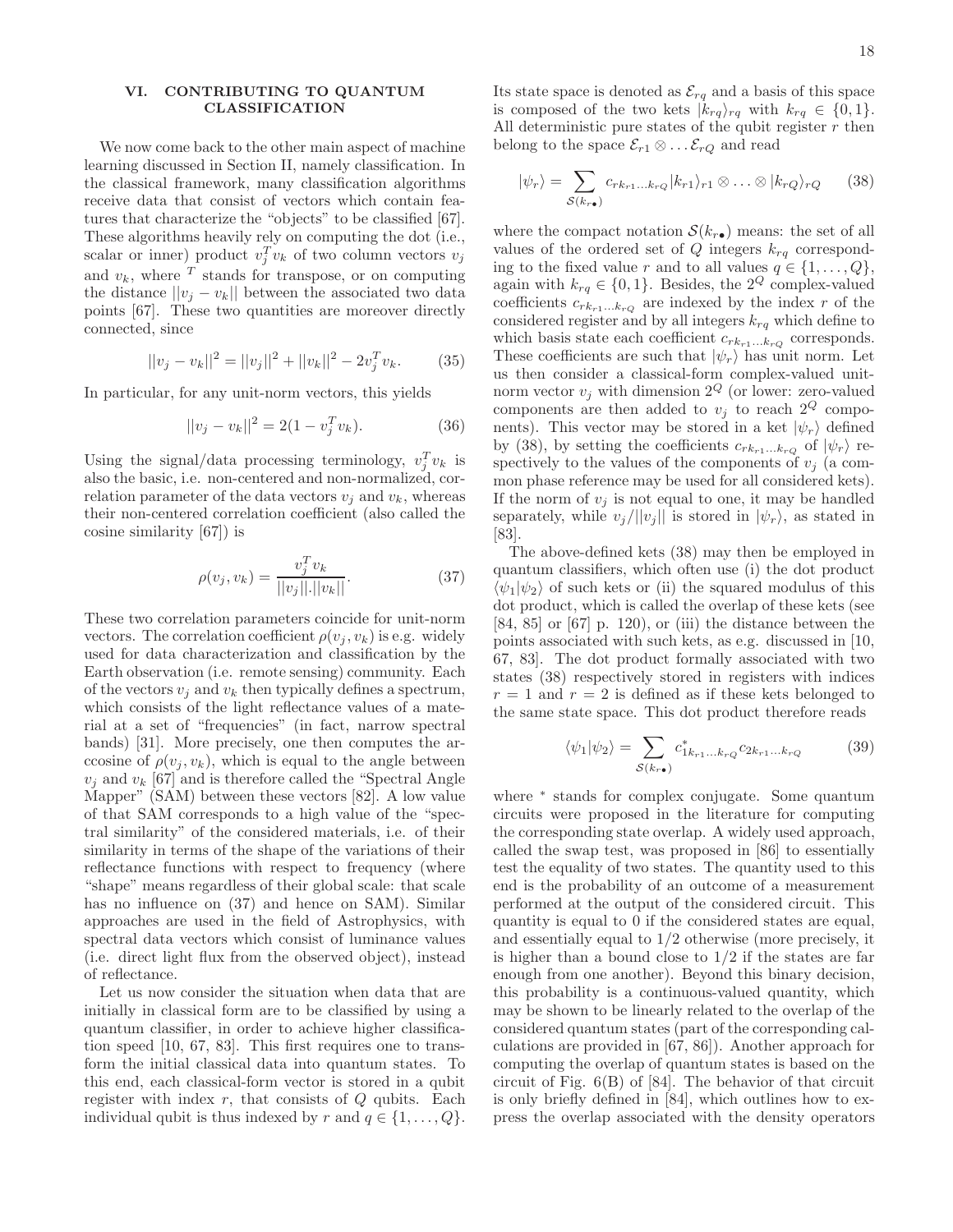of the two multi-qubit inputs of the considered circuit as the result of classical post-processing applied to the results of measurements performed at the output of that circuit. Our own calculations (to be detailed elsewhere), performed for deterministic pure input states  $|\psi_1\rangle$  and  $|\psi_2\rangle$ , confirm that the squared modulus of (39) may be expressed as a (multistage) linear combination of probabilities of outcomes of measurements performed at the output of that quantum circuit. In appendix F, we show how the above quantum circuits may be further exploited in order to compute dot products  $\langle \psi_1 | \psi_2 \rangle$ , not only their (squared) moduli.

The above dot products or overlaps may be used in various ways in the general framework of quantum classification. More specifically, we hereafter show how enhanced approaches may be developed by combining quantum classification principles that use dot products or overlaps with our SIPQIP, i.e. single-preparation, concept. We illustrate this approach with a first original contribution to single-preparation quantum classification, that will be extended in future papers. In this contribution, we focus on the second phase of the operation of a classifier, that is on the "resolution phase" defined in Section II, which takes place after the (unsupervised or supervised) learning phase. This is, by the way, similar to what we did for BQSS, by first applying our SIPQIP concept to the second phase of operation, i.e. the inversion phase, before we extended it to the first, i.e. adaptation, phase as explained in Section V A.

In the proposed approach, we consider the situation when the classical-form vectors to be classified are characterized by their shapes, not their magnitudes, e.g. as in the Earth observation and Astrophysics applications outlined at the beginning of the present section. Therefore, these vectors may initially be rescaled to have unit norm, so that this norm is not an issue when transforming these classical vectors into quantum states. We hereafter address the general situation when the considered classification problem involves  $C$  classes, indexed by  $c$ , with  $c \in \{1, ..., C\}$ . Moreover, we consider the usual case when the classical-form data vectors, and hence the associated dot products of kets, are real-valued.

To describe how classification is here performed, let us first consider the non-realistic situation when each class with index  $c$  is initially defined by a single known classical-form vector  $v_{c1}$  and hence a single associated quantum state  $|\psi_{c1}\rangle$ . When analyzing a new "object" of the considered application (e.g. the spectrum of an unknown material in the above Earth observation or Astrophysics applications), represented by a quantum state  $|\phi\rangle$ , a basic method for classifying that object consists of separately estimating its dot product  $\langle \phi | \psi_{c1} \rangle$  with each of the states  $|\psi_{c1}\rangle$  and in deciding that this object belongs to the class which yields the highest estimated value of the dot product  $\langle \phi | \psi_{c1} \rangle$ , i.e. the best similarity with  $|\phi\rangle$ . This approach may be simplified as follows in the case when the components of the considered classicalform data vectors are nonnegative, which e.g. applies to the reflectance or luminance values that compose the above-mentioned spectra. In that case, the square root of the overlap  $|\langle \phi | \psi_{c1} \rangle|^2$  coincides with the corresponding dot product  $\langle \phi | \psi_{c1} \rangle$ . This overlap is therefore sufficient for measuring similarity in that case (as opposed to the sign indeterminacy that it yields with respect to the dot product for possibly negative data). The above classifier then operates equivalently by deciding that the considered object belongs to the class which yields the highest estimated value of overlap  $|\langle \phi | \psi_{c1} \rangle|^2$ . This is attractive, because an overlap is computed more easily that the corresponding dot product, as shown in Appendix F.

An improved variant of the above classification method employs a user-defined threshold in addition, in order to achieve the rejection capability defined in Section II: if the highest of the above dot products (or overlaps, in the simplified version) remains lower than this threshold, the considered object is "rejected", i.e. the classifier decides that it is not able to classify that object, because it is not similar enough to any of the classes of objects that are known in the considered problem.

All these classifiers are based on computing overlaps, because their decisions are either directly based on such overlaps or based on dot products, that may be derived from overlaps, as explained in Appendix F. Each of these overlaps, such as  $|\langle \phi | \psi_{c1} \rangle|^2$ , is typically estimated by using the sample frequency estimate(s) of one or several types of probabilities associated with overlap in the quantum circuits that were defined above for estimating overlaps. This then means that, for each class  $c$ , many copies (typically  $10^5$ , as explained in Section III A) of the state  $|\psi_{c1}\rangle$  must be prepared to estimate these probabilities.

Now consider the realistic version of the above problem, when each class with index  $c$  is initially defined by a full set of classical-form vectors  $v_{cj}$ , with a vector index *j* ranging from 1 to a maximum value that may depend on the class. These vectors are then transformed into quantum states  $|\psi_{cj}\rangle$ . The above classifiers may be extended as follows for this situation, focusing on their version that directly bases its decisions on overlaps, for the sake of clarity. For each class, one may first compute a full set of (estimates of) overlaps  $|\langle \phi | \psi_{cj} \rangle|^2$  and these quantities should then be reduced to a single parameter that characterizes the overall similarity of the considered class with  $|\phi\rangle$ . A natural parameter that may be used to this end is the mean of all overlaps  $|\langle \phi | \psi_{cj} \rangle|^2$  associated with the considered class. Here again, in practice, only an estimate of this mean overlap is obtained, by using various quantum state preparations and measurements. However, unlike in the above non-realistic scenario, this may here be achieved with two quite different approaches. The first approach, which might be considered as the most natural one if disregarding our previous contributions in this paper, consists of separately estimating each of the overlaps  $|\langle \phi | \psi_{cj} \rangle|^2$  as above, therefore typically preparing  $10^5$  copies of each state  $|\psi_{cj}\rangle$  (and of  $|\phi\rangle$ , and then computing (on a classical computer) the mean of these estimated overlaps. This is an application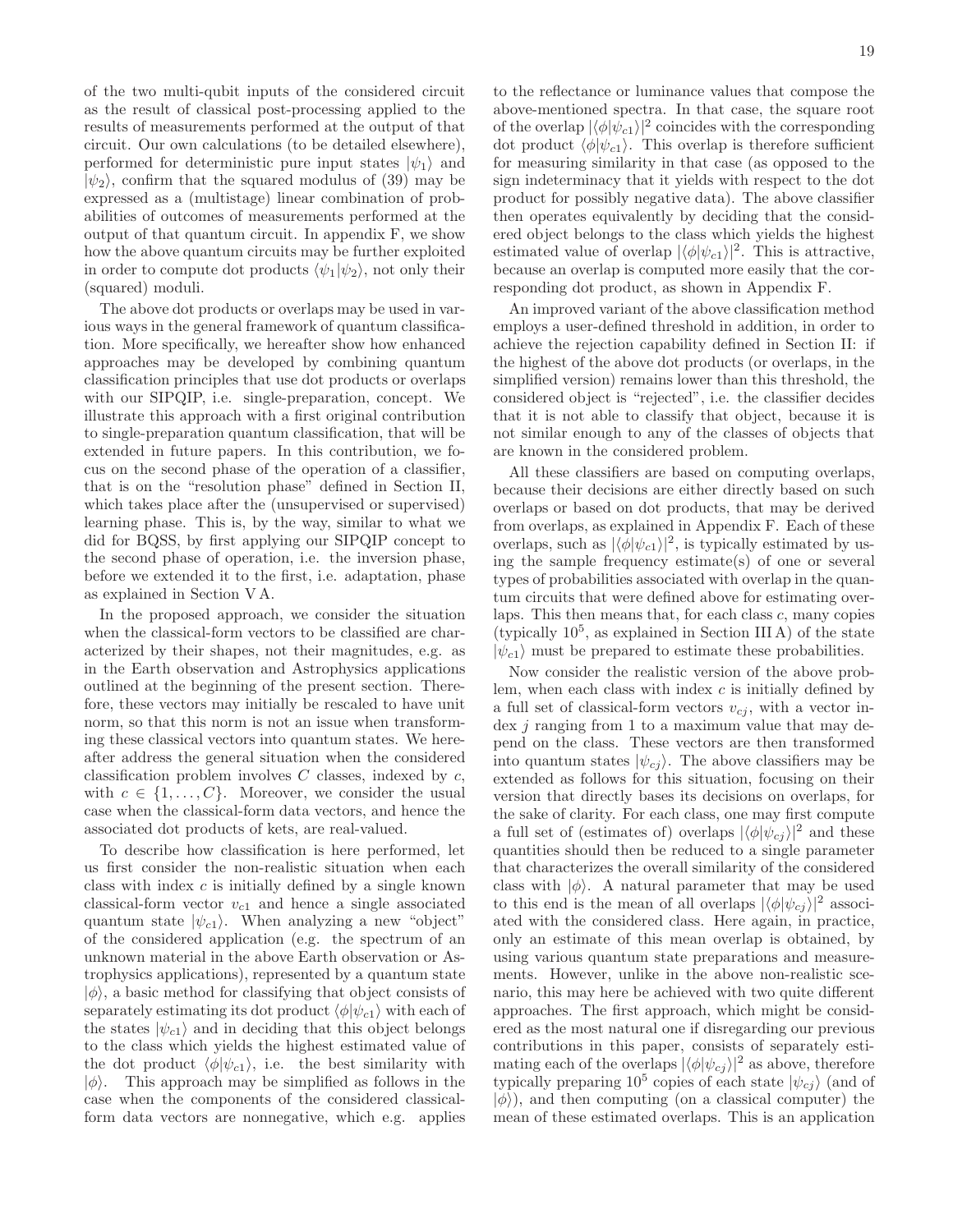of the standard, multiple-preparation, approach defined in Section III A. However, we stress that we here only aim at computing the mean of this finite set of overlaps, so that we only need to estimate the mean(s) of the corresponding set(s) of probabilities (as explained above, this involves one or several types of probabilities, depending on the considered quantum circuit). In Section III C, we showed that this may be performed much more efficiently by using our SIPQIP framework, which here means decreasing the number of preparations per state  $|\psi_{ci}\rangle$  and taking advantage of the averaging of measurement results that is then performed over all these states (thus still requesting one copy of  $|\phi\rangle$  per measurement). This number of preparations per state may even be decreased down to one if enough different states  $|\psi_{cj}\rangle$  are available to reach a high enough estimation accuracy: in [26] and Section IV B 2 of the present paper, we analyzed the numerical performance achieved by this SIPQIP approach for the BQPT and BHPE tasks, and we plan to investigate it for classification in future papers. In the literature, quantum classifiers have especially been considered for big-data, i.e. large-scale, applications [10, 83]. In such applications, the above-mentioned large number of states  $|\psi_{ci}\rangle$ will actually be available and our SIPQIP framework will take full advantage of it (besides, it can also attractively operate with a somewhat lower total number of states  $|\psi_{cj}\rangle$  and a number of preparations per state somewhat higher than one).

## VII. CONCLUSION

The term "machine learning" especially refers to algorithms (and associated systems) that derive mappings, i.e. intput/output transforms, by using numerical data that provide information about the transform which is of interest in the considered application. The data processing tasks to be performed in these applications not only include classification and regression, but also system identification, system inversion and input signal restoration (or source separation when considering several signals). Whereas these problems have been and are still widely investigated in a purely classical framework, part of them are currently being extended to configurations which involve quantum-form data and/or quantum processing means. Within this general quantum framework, we here tackled the most challenging configurations from two points of view. First, almost all this paper is devoted to unsupervised, i.e. blind, configurations, which have not been addressed in the literature for most of the tasks considered here. Unsupervised learning is very attractive because, as detailed in Sections I and II, it avoids the need for known "reference values" (e.g., input values for system identification) to learn the required mappings. Second, we here mainly aim at extending a variety of aspects of quantum machine learning by introducing new algorithms which can operate with only one instance of each prepared state (where the term "preparation"

is used for both deterministic and random pure states, as explained in Section I). This approach first avoids the burden of having to prepare many ideally identical copies of each used state in order to compute statistical parameters separately for each such state. Moreover, this approach yields much better performance than the multiple-preparation approach for a given total number of state preparations, as shown for blind quantum process tomography in our very recent paper [26] and confirmed here by our new results for blind Hamiltonian parameter estimation. Besides, this original single-preparation approach is especially of interest when combined with unsupervised learning, because using the multiple-preparation approach instead, in the unsupervised framework, would mean allowing the "reference values" to be unknown but still requesting that the same (unknown) reference value be prepared many times, which would still require significant control in the considered quantum learning procedure, so that this procedure would be "less unsupervised".

The above concepts thus result in a general SIngle-Preparation Quantum Information Processing (SIPQIP) framework. We illustrated it for various processing tasks, including with a quantitative evaluation of the numerical performance that it yields. For the tasks related to the blind, i.e. unsupervised, version of system identification (including quantum process tomography and Hamiltonian parameter estimation), system inversion and signal restoration (including source separation), we showed how to apply the proposed approach to a concrete example, related to spintronics, which involves Heisenberg coupling between two qubits. Starting from the explicit algorithms and system architectures that we detailed for this configuration, the reader may then adapt them to other types of processes, and we will also extend this approach to other processes in the future. Similarly, we provided a first illustration of the application of this SIPQIP framework to quantum classification and we plan to report extensions of this approach in future papers.

Moreover, when aiming at compensating for undesired Heisenberg coupling between qubits, we proposed two quantum system architectures: see Fig. 6 for a feedback structure and Fig. 7 for a feedforward structure. These architectures open the way to the much more general concept of "self-adaptive quantum gates", i.e. gates which include the following two features:

- 1. some means for controlling the values of parameters that define the quantum state transform that such a gate performs within a predefined class of transforms,
- 2. an autonomous (i.e. blind or unsupervised) algorithm which controls the adaptation of these parameter values, so as to achieve a predefined condition, that could consist of ensuring output disentanglement, as in the above example, or that could be a counterpart of that condition, depending on the available data and on the type of undesired be-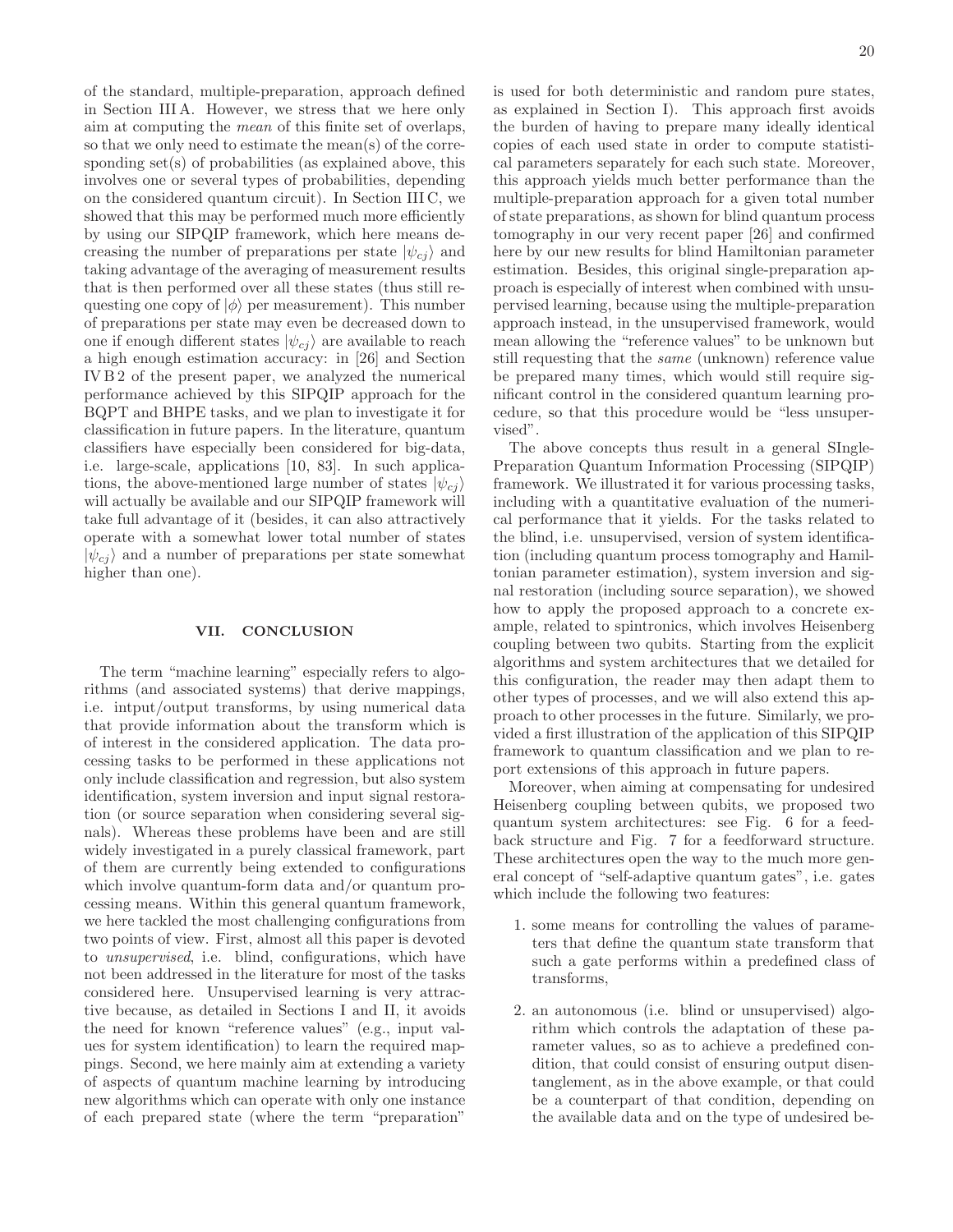havior that one wants to compensate for.

Such gates would especially be of interest for a quantum computer that, by the way, we proposed to more briefly call a "quamputer": by adequately selecting the abovementioned adaptation condition and designing an associated adaptation algorithm, one could create a selfadaptive quantum gate that automatically compensates for a given type of non-ideality (instead of undesired Heisenberg coupling in the above example) that occurs e.g. in a gate that precedes the considered self-adaptive gate, thus allowing practical future quamputers to operate correctly despite these non-idealities, thanks to their internal compensation means.

## Appendix A: Connection of single-preparation and multiple-preparation QIP with classical adaptive processing

Various types of classical data processing methods are based on adapting the parameter values of a system, e.g. of a filter, an artificial neural network (including the above-mentioned deep learning approaches) or a blind source separation system (see e.g. [1, 9, 29, 31, 32, 51, 87– 89] and references in Sections I and II). This adaptation is based on a set of (often multidimensional) data samples, which are typically used to minimize a cost function that depends on the considered problem. This yields the following two approaches.

The first approach corresponds to so-called batch algorithms [9, 32]. These algorithms are often iterative, and each of their steps uses the complete set of available data samples. This especially includes gradient descent algorithms [87] (i.e., steepest descent algorithms [51]), where each step uses the gradient of the cost function defined by all data samples to perform one update for all parameters.

The cost functions of the above algorithms, and hence their gradients, are often defined as the mean of an "elementary term" associated with a single data sample, where this mean is the expectation if considering a probabilistic representation, or the mean (or sum) over all data samples if using an empirical framework. The second type of adaptation algorithms is then derived from the first one essentially by removing the above mean from the update rule used in each adaptation step [51, 87, 89] (see e.g. [9] for comments about Robbins-Monro algorithms and stochastic approximation theory). Each such step thus uses only the "elementary term" associated with a single data sample (or a few samples [1]), where this term corresponds to a random variable in a probabilistic framework (as opposed to the expectation of these terms used in deterministic, batch, algorithms). This yields so-called online [9, 32] or stochastic algorithms, and especially stochastic gradient descent algorithms [1, 51], including the famous least-mean-square (LMS) or Widrow-Hoff algorithm [9, 51, 87–89].

If only considering a single step of the above second type of algorithms, these algorithms may at first glance appear not to be sound, because such a step only uses the elementary term associated with a single data sample to estimate the relevant expectation derived for the above first type of algorithms. However, one should instead consider the complete set of adaptation steps, which uses (once or repeatedly [9]) all data points: this overall set of steps of the algorithm eventually yields relevant behavior.

Unlike most above classical methods, the procedure that we described in Section III B does not concern iterative algorithms for optimizing a cost function. However, these two types of methods share a two-level structure, where the lower level uses only one (or a few) data sample(s), and the higher level gathers all the contributions derived from the lower level, thus extracting overall information that is relevant for the considered applications.

The lower level of these quantum methods might therefore be stated to be "stochastic" (in the sense "using a single data sample"), but that might be misleading for some QIP tasks, so that we instead call them "single-preparation (QIP) methods", for the sake of clarity. Therefore, the QIP methods based on the approach of Section III A are called "multiple-preparation (QIP) methods", whereas they might have been called "batch (QIP) methods", as a reference to the above batch classical methods.

# Appendix B: Validating the single-preparation QIP framework with Kolmogorov's approach

One may decide to use the approach defined in Section III B only as a means for proposing to use the expression obtained in (10) as an estimator of the quantity of interest, that is of  $E\{P(A_k)\}\$ for any  $k \in \{1, ..., 2^Q\},\$ and to then validate the relevance of this estimator from scratch, by using Kolmogorov's view of probabilities (see e.g. [68]). This validation consists of deriving the mean (and hence bias) and variance of this estimator. It is provided hereafter, first for a finite number L of trials, and then for the asymptotic case  $L \to +\infty$ .

The result of the trial with index  $\ell$ , which corresponds to the indicator function in (10), is here represented by a binary-valued random variable denoted as  $X_{\ell}$ , which takes the values 1 and 0 respectively with probabilities  $P(A_k, \ell)$  (defined as in Section III B) and  $[1 - P(A_k, \ell)].$ Then, the overall result  $(10)$  for all L trials is represented by the random variable

$$
\overline{X} = \frac{\sum_{\ell=1}^{L} X_{\ell}}{L}
$$
 (B1)

where we omit in notations that all  $X_{\ell}$  and hence  $\overline{X}$ depend on k.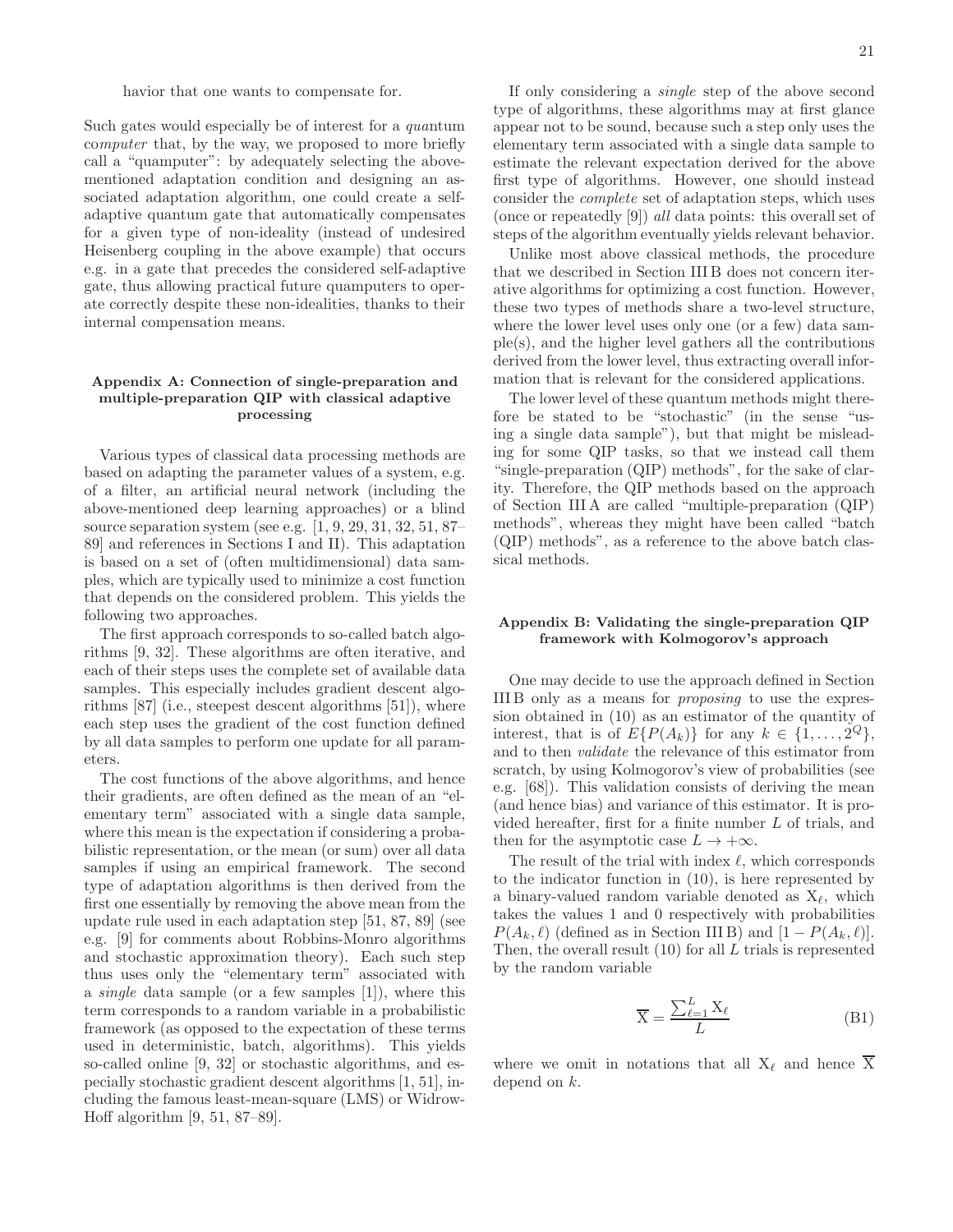# 1. Mean of  $\overline{X}$  for a finite L

As a first scenario, let us consider the case when the pure states  $|\psi(n)\rangle$  and hence the quantities  $P(A_k, \ell)$  are deterministic and the number  $K$  of copies of each state  $|\psi(n)\rangle$  is arbitrary (including  $K = 1$ ). It is then easily shown that

$$
E_1\{\mathbf{X}_\ell\} = P(A_k, \ell) \tag{B2}
$$

where  $E_1\{\cdot\}$  stands for expectation, i.e. statistical averaging with respect to the possible values (1 and 0) of  $X_{\ell}$ , with their above fixed probabilities, in this first scenario. Eq. (B1) then yields

$$
E_1\{\overline{X}\} = \frac{\sum_{\ell=1}^{L} P(A_k, \ell)}{L}.
$$
 (B3)

Then, the second scenario, which is the one of interest here, is when the quantities  $P(A_k, \ell)$  are stochastic and their samples are drawn with the same statistical distribution for all values of  $\ell$ . The expectation of this distribution is denoted as  $E\{P(A_k)\}\$ , since it does not depend on  $\ell$ . The expectation  $E_2\{\overline{X}\}\$  of  $\overline{X}$  is then obtained by performing statistical averaging not only with respect to the possible values of  $X_{\ell}$ , as above, but also with respect to the possible values of the quantities  $P(A_k, \ell)$ . Applying the latter averaging to (B3) yields

$$
E_2\{\overline{X}\} = \frac{\sum_{\ell=1}^{L} E\{P(A_k, \ell)\}}{L}
$$
 (B4)

$$
= E\{P(A_k)\}.
$$
 (B5)

So, for a finite L, the expectation of the proposed estimator  $\overline{X}$  of  $E\{P(A_k)\}\$ is equal to  $E\{P(A_k)\}\$ , i.e. this estimator is unbiased.

#### 2. Asymptotic mean of  $\overline{X}$

Starting from the above second scenario, when L tends to infinity, the above mean (B5) of course remains equal to  $E\{P(A_k)\}\$ . The proposed estimator X of  $E\{P(A_k)\}\$ is therefore asymptotically unbiased.

It should be noted that, in the above first scenario, (B3) similarly yields

$$
\lim_{L \to +\infty} E_1\{\overline{X}\} = \lim_{L \to +\infty} \frac{\sum_{\ell=1}^L P(A_k, \ell)}{L}
$$
 (B6)

provided this limit exists. This result is consistent with the frequentist view of probabilities and statistical mean because, in the latter view, the right-hand term of (B6) is the statistical mean of the samples  $P(A_k, \ell)$ .

# 3. Variance of  $\overline{X}$  for a finite L

We here consider the case when the number  $K$  of copies of each state  $|\psi(n)\rangle$  is equal to one, assuming these states are independently drawn (with the same distribution again) in the second scenario. For both scenarios, it may be shown that the random variables  $X_{\ell}$  are uncorrelated and that the variance of  $\overline{X}$ , defined with  $E_1\{\ldotp\}$  or  $E_2\{\cdot\}$  depending on the considered scenario, meets

$$
\text{var}\{\overline{X}\} = \frac{\sum_{\ell=1}^{L} \text{var}\{X_{\ell}\}}{L^2}.
$$
 (B7)

For deterministic values of the quantities  $P(A_k, \ell)$ , the variance of each random variable  $X_{\ell}$  is easily calculated, and (B7) then yields

$$
\text{var}_1\{\overline{X}\} = \frac{\sum_{\ell=1}^{L} [P(A_k, \ell) - P(A_k, \ell)^2]}{L^2}.
$$
 (B8)

Since  $P(A_k, \ell) \in [0, 1]$ , Eq. (B8) yields

$$
0 \leq \text{var}_1\{\overline{X}\} \leq \frac{1}{4L}.\tag{B9}
$$

For stochastic values of the quantities  $P(A_k, \ell)$ , one similarly obtains

$$
\text{var}_2\{\overline{X}\} = \frac{E\{P(A_k)\} - (E\{P(A_k)\})^2}{L}
$$
 (B10)

and

$$
0 \leq \text{var}_2\{\overline{X}\} \leq \frac{1}{4L}.\tag{B11}
$$

# 4. Asymptotic variance of  $\overline{X}$

Eq. (B9) and (B11) directly yield

$$
\lim_{L \to +\infty} \text{var}_1\{\mathbf{X}\} = 0 \tag{B12}
$$

$$
\lim_{L \to +\infty} \text{var}_2\{\overline{X}\} = 0. \tag{B13}
$$

This, together with the above result concerning the asymptotic mean of the proposed estimator X, shows that this estimator is asymptotically efficient. This is the counterpart, for our framework, of the convergence/stability analysis of the non-quantum adaptive systems considered in Appendix A.

# Appendix C: Considered quantum process and state properties

In this paper, we consider a device composed of two distinguishable [42] qubits implemented as electron spins 1/2, that are internally coupled according to the cylindrical-symmetry Heisenberg model, which is e.g. relevant for spintronics applications [79–81]. The symmetry axis of this model is here denoted as Oz. The considered spins are supposed to be placed in a magnetic field (also oriented along  $Oz$  and with a magnitude  $B$ ) and thus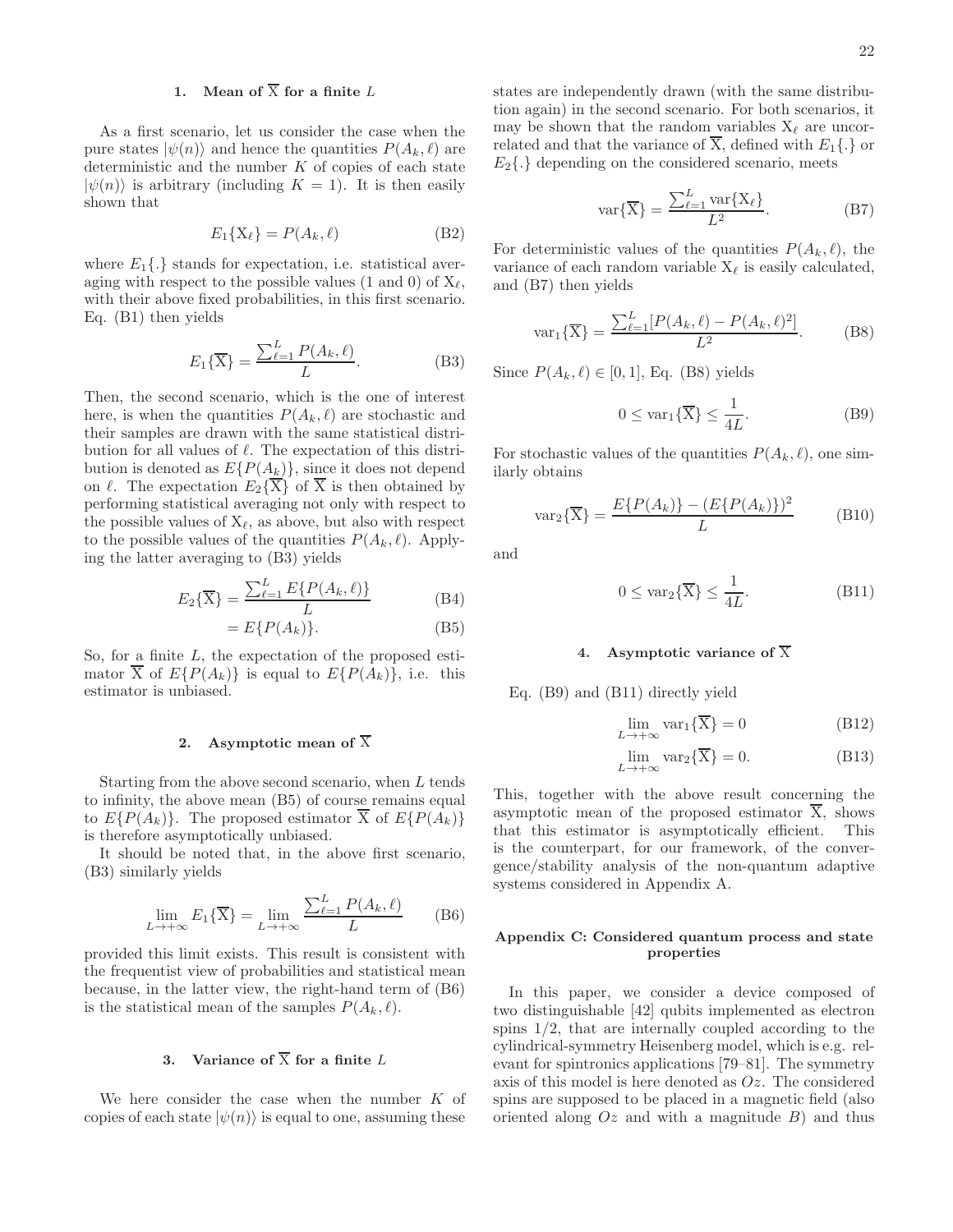coupled to it. Moreover, we assume an isotropic  $\overline{\overline{g}}$  tensor, with principal value  $g$ . The time interval when these spins are considered is supposed to be short enough for their coupling with their environment to be negligible. In these conditions, the temporal evolution of the state of the device composed of these two spins is governed by the following Hamiltonian:

$$
H = Gs_{1z}B + Gs_{2z}B - 2J_{xy}(s_{1x}s_{2x} + s_{1y}s_{2y})
$$
  
-2J<sub>z</sub>s<sub>1z</sub>s<sub>2z</sub> (C1)

where:

- $G = g\mu_e$ , where  $\mu_e$  is the Bohr magneton, i.e.  $\mu_e =$  $e\hbar/2m_e = 0.927 \times 10^{-23} J T^{-1}$  and  $\hbar$  is the reduced Planck constant,
- $s_{jx}, s_{jy}, s_{jz},$  with  $j \in \{1, 2\}$ , are the three components of the vector operator  $\overrightarrow{s_i}$  associated with spin  $j$  in a cartesian frame,
- $J_{xy}$  and  $J_z$  are the principal values of the exchange tensor.

Among the above parameters, the value of  $g$  may be experimentally determined, and B can be measured. The values of  $J_{xy}$  and  $J_z$  are here assumed to be unknown.

We here suppose that each spin j, with  $j \in \{1, 2\}$ , is prepared, i.e. initialized, at a given time  $t_0$ , in the pure state

$$
|\psi_j(t_0)\rangle = \alpha_j| + \rangle + \beta_j| - \rangle \tag{C2}
$$

where  $|+\rangle$  and  $|-\rangle$  are eigenkets of  $s_{iz}$ , for the eigenvalues  $1/2$  and  $-1/2$  respectively. We will further use the polar representation of the qubit parameters  $\alpha_i$  and  $\beta_i$ , which reads

$$
\alpha_j = r_j e^{i\theta_j} \qquad \beta_j = q_j e^{i\phi_j} \qquad j \in \{1, 2\} \qquad \text{(C3)}
$$

where i is the imaginary unit, and with  $0 \leq r_i \leq 1$  and

$$
q_j = \sqrt{1 - r_j^2} \qquad j \in \{1, 2\} \tag{C4}
$$

because each spin state  $|\psi_i(t_0)\rangle$  has unit norm. Moreover, for each couple of phase parameters  $\theta_i$  and  $\phi_i$ , only their difference has a physical meaning. After they have been prepared, these spins are coupled according to the abovedefined model for  $t \geq t_0$ .

Hereafter, we consider the state of the overall system composed of these two spins. At time  $t_0$ , this state is equal to the tensor product of the states of both spins defined in (C2). It therefore reads

$$
|\psi(t_0)\rangle = |\psi_1(t_0)\rangle \otimes |\psi_2(t_0)\rangle
$$
 (C5)

$$
= \alpha_1 \alpha_2 |++\rangle + \alpha_1 \beta_2 |+-\rangle
$$
  
+  $\beta_1 \alpha_2 |-+\rangle + \beta_1 \beta_2 |--\rangle$  (C6)

in the four-dimensional basis  $\mathcal{B}_+ = \{ | + + \rangle, | + - \rangle, | + \rangle, |- - \rangle\}.$ 

The state of this two-spin system then evolves with time. Its value  $|\psi(t)\rangle$  at any subsequent time t may be derived from its above-defined Hamiltonian. It is defined [38] by

$$
C_{+}(t) = MC_{+}(t_0)
$$
\n<sup>(C7)</sup>

where  $C_+(t_0)$  and  $C_+(t)$  are the column vectors of components of  $|\psi(t_0)\rangle$  and  $|\psi(t)\rangle$ , respectively, in basis  $\mathcal{B}_+$ . For instance, as shown by (C6),

$$
C_{+}(t_0) = [\alpha_1 \alpha_2, \alpha_1 \beta_2, \beta_1 \alpha_2, \beta_1 \beta_2]^T
$$
 (C8)

where  $T$  stands for transpose. Moreover, the matrix  $M$ of (C7), which defines the transform applied to  $|\psi(t_0)\rangle$ , reads

$$
M = QDQ^{-1} = QDQ \tag{C9}
$$

with

$$
Q = Q^{-1} = \begin{bmatrix} 1 & 0 & 0 & 0 \\ 0 & \frac{1}{\sqrt{2}} & \frac{1}{\sqrt{2}} & 0 \\ 0 & \frac{1}{\sqrt{2}} & -\frac{1}{\sqrt{2}} & 0 \\ 0 & 0 & 0 & 1 \end{bmatrix}
$$
 (C10)

and D equal to

$$
\begin{bmatrix}\ne^{-i\omega_{1,1}(t-t_0)} & 0 & 0 & 0 \\
0 & e^{-i\omega_{1,0}(t-t_0)} & 0 & 0 \\
0 & 0 & e^{-i\omega_{0,0}(t-t_0)} & 0 \\
0 & 0 & 0 & e^{-i\omega_{1,-1}(t-t_0)}\n\end{bmatrix}.
$$
\n(C11)

The four real (angular) frequencies  $\omega_{1,1}$  to  $\omega_{1,-1}$  in (C11) depend on the physical setup. In [38], it was shown that they read

$$
\omega_{1,1} = \frac{1}{\hbar} \left[ GB - \frac{J_z}{2} \right], \quad \omega_{1,0} = \frac{1}{\hbar} \left[ -J_{xy} + \frac{J_z}{2} \right], \text{(C12)}
$$
\n
$$
\omega_{0,0} = \frac{1}{\hbar} \left[ J_{xy} + \frac{J_z}{2} \right], \quad \omega_{1,-1} = \frac{1}{\hbar} \left[ -GB - \frac{J_z}{2} \right]. \tag{C13}
$$

Since the values of the parameters  $J_{xy}$  and  $J_z$  of the Hamiltonian of (C1) are presently unknown, the values of the parameters  $\omega_{1,1}$  to  $\omega_{1,-1}$  of the quantum process involved in (C7) are also unknown. Combining (C11) and  $(C12)-(C13)$  shows that the only quantities that must be estimated in order to obtain an estimate of D and hence<br>of M are  $\exp\left[i\frac{J_{xy}(t-t_0)}{\hbar}\right]$  and  $\exp\left[i\frac{J_z(t-t_0)}{2\hbar}\right]$ . i .

The (B)QPT problem then consists of estimating the matrix  $M$  involved in  $(C7)$ , which defines the considered quantum process. More precisely, its blind, i.e. unsupervised, version proposed in [26] operates as follows:

• It uses values of the output state  $|\psi(t)\rangle$  of this process.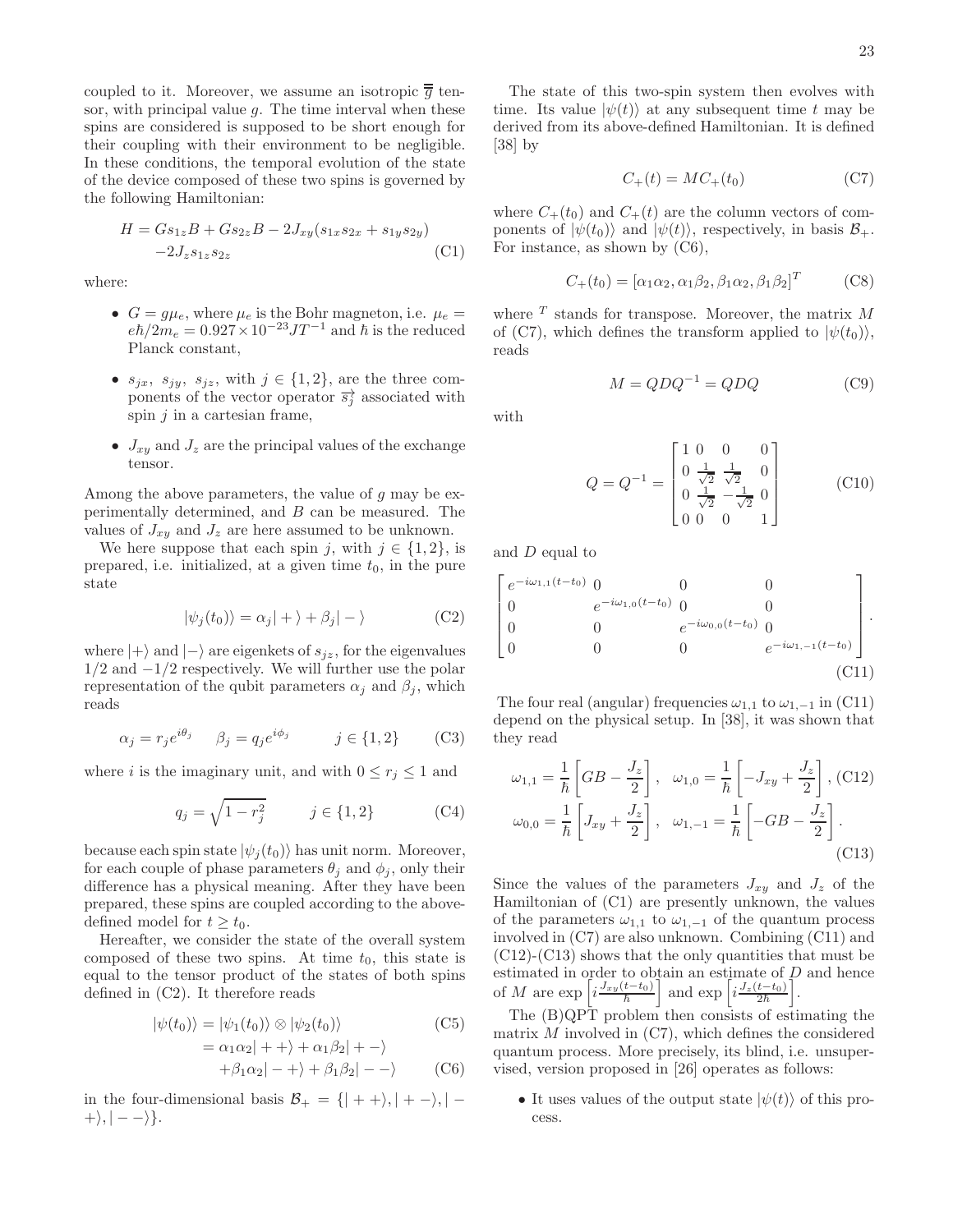- It does not use nor know values of its input state  $|\psi(t_0)\rangle$ .
- But it knows and exploits some properties of these states  $|\psi(t_0)\rangle$ . In [26], these requested properties are as follows. The states  $|\psi(t_0)\rangle$  are required to be unentangled (as shown by (C5)). Besides, the proposed BQPT methods are statistical approaches and the six parameters  $r_j$ ,  $\theta_j$  and  $\phi_j$ , with  $j \in \{1, 2\}$ , defined in (C3) are constrained to have properties that are similar to those requested in the above-mentioned QSICA methods: (i) these parameters are random valued, so that we consider random pure quantum states  $|\psi_i(t_0)\rangle$  (see [48] for more details) and (ii) some combinations of the random variables  $r_j$ ,  $\theta_j$  and  $\phi_j$  are statistically independent and have a few known statistical features, as detailed in [26].

#### Appendix D: A method for estimating  $J_{xy}$  and  $J_z$

# 1. Estimating  $J_{xy}$

We here consider the problem of estimating the Hamiltonian parameter  $J_{xy}$ , defined in Section IV B. We focus on the practical situation with estimation errors for  $\Delta_{Ed1}$  and  $\Delta_{Ed2}$ , and with a known range for  $J_{xy}$ . We hereafter show how to exploit this range in such a way that the values of  $J_{xy1}$  and  $J_{xy2}$  which are the closest to one another are also those which are the closest to  $J_{xy}$ . To this end, one takes into account that  $\widehat{\Delta}_{Ed1}$  and  $\widehat{\Delta}_{Ed2}$  are always in the interval  $\Big[-\Big]$ π  $\frac{\pi}{2}, \frac{\pi}{2}$ 2 | (because they are values of the arcsin function: see (19)). This, together with the known range of possible values of  $J_{xy1}$ , the known value of  $\tau_{11}$  and the corresponding version of (21) defines the range  $\{\hat{k}_{xy1}^{min}, \dots, \hat{k}_{xy1}^{max}\}$  of integers in which it is guaranteed that  $k_{xy1}$  should be selected. Similarly, the value of  $\tau_{12}$  is to be selected as explained hereafter, and for the application of the procedure with any given value  $\tau_{12}$ , the integer  $k_{xy2}$  should be selected in a known interval  $\{\hat{k}_{xy2}^{min}, \dots, \hat{k}_{xy2}^{max}\}$ . When the estimation errors for  $\Delta_{Ed1}$  and  $\Delta_{Ed2}$  remain low enough, the values  $J_{xy1}$  and  $J_{xy2}$  of the grids respectively corresponding to  $\Delta k_{xy1} = 0$  and  $\Delta k_{xy2} = 0$  both remain close to their theoretical value  $J_{xy}$ . Around these values, the two grids almost coincide. Then, for larger values of  $|\Delta k_{xy1}|$  and  $|\Delta k_{xy2}|$  corresponding to the above-defined intervals, we here want the associated parts of the two grids to become more "desynchronized", i.e. we want the gaps between the values of the two grids to become larger. This is obtained by adequately selecting  $\tau_{12}$  for an arbitrarily chosen value  $\tau_{11}$ , but this should be performed without knowing where  $J_{xy}$  is in the considered interval. We therefore use a worst-case approach in terms of desynchronization, for the ideal estimation (28), as follows. The reference point, shared by both grids, is equal

to  $J_{xy}$  and is obtained when  $\Delta k_{xy1} = 0$  and  $\Delta k_{xy2} = 0$ . We consider the case when this reference point is the lowest value in both bounded grids, i.e.  $\hat{k}_{xy1}^{min} = k_{xy1}$  and  $\hat{k}_{xy2}^{min} = k_{xy2}$ . For any given  $\tau_{11}$ , we select a value  $\tau_{12}$ which is only somewhat larger than  $\tau_{11}$ , thus considering that  $\hat{k}_{xy2}^{min} = \hat{k}_{xy1}^{min}$  and  $\hat{k}_{xy2}^{max} = \hat{k}_{xy1}^{max}$ . The values are then somewhat closer to one another in the second grid than in the first one. Moreover, we select  $\tau_{12}$  so that, when moving towards the higher values in both bounded grids, the gaps between the corresponding points of the two grids increase, until they reach the maximum possible gap for the highest values. This means that we set  $\tau_{12}$  so that the highest value in the first bounded grid (i.e. the value of  $J_{xy1}$  in (24) corresponding to  $k_{xy1} = k_{xy1}^{max}$ , moreover taking into account (28)) is equal to that of the middle of the interval of the second grid defined as follows: the lower bound of that interval is the highest value in the bounded part of that grid considered here (i.e. the value of  $\widehat{J}_{xy2}$  in (26) corresponding to  $\widehat{k}_{xy2} = \widehat{k}_{xy2}^{max} = \widehat{k}_{xy1}^{max}$ , moreover taking into account (28)) and the higher bound of that interval is the next value that would be found in that grid, when moving towards higher values, if that grid were complete, i.e. this upper bound is equal to the hower bound plus  $\frac{\hbar\pi}{\tau_{12}}$ . Using (24) to (28), it may easily be shown that the above desynchronization condition for the highest values of the two grids yields

$$
\frac{\hbar}{\tau_{11}} (\hat{k}_{xy1}^{max} - \hat{k}_{xy1}^{min}) \pi = \frac{\hbar}{\tau_{12}} (\hat{k}_{xy1}^{max} - \hat{k}_{xy1}^{min} + \frac{1}{2}) \pi.
$$
 (D1)

Therefore, for a given value  $\tau_{11}$ , one should set  $\tau_{12}$  so that

$$
\frac{\tau_{12}}{\tau_{11}} = \frac{\hat{k}_{xy1}^{max} - \hat{k}_{xy1}^{min} + \frac{1}{2}}{\hat{k}_{xy1}^{max} - \hat{k}_{xy1}^{min}}
$$
(D2)

$$
= \frac{2(\hat{k}_{xy1}^{max} - \hat{k}_{xy1}^{min}) + 1}{2(\hat{k}_{xy1}^{max} - \hat{k}_{xy1}^{min})}.
$$
 (D3)

The latter expression shows that the value thus obtained in this practical procedure for a bounded interval on  $J_{x,y}$ yields a rational value of  $\frac{\tau_{12}}{\tau_{11}}$  (unlike the above preliminary procedure for the ideal case and without restrictions on the domain of  $J_{xy}$ ).

#### 2. Estimating  $J_z$

The method used for estimating  $J_z$  is very similar to the approach described above for  $J_{xy}$ . It is therefore more briefly outlined hereafter. It uses the procedure of the second part of the BQPT method of Section IV A, based on (22) and (23). This procedure is here applied twice, i.e. with  $\tau_2$  of Section IV A successively replaced by two values denoted as  $\tau_{21}$  and  $\tau_{22}$ . For  $\tau_{21}$ , combining (22) and (23) and using the same type of notations as for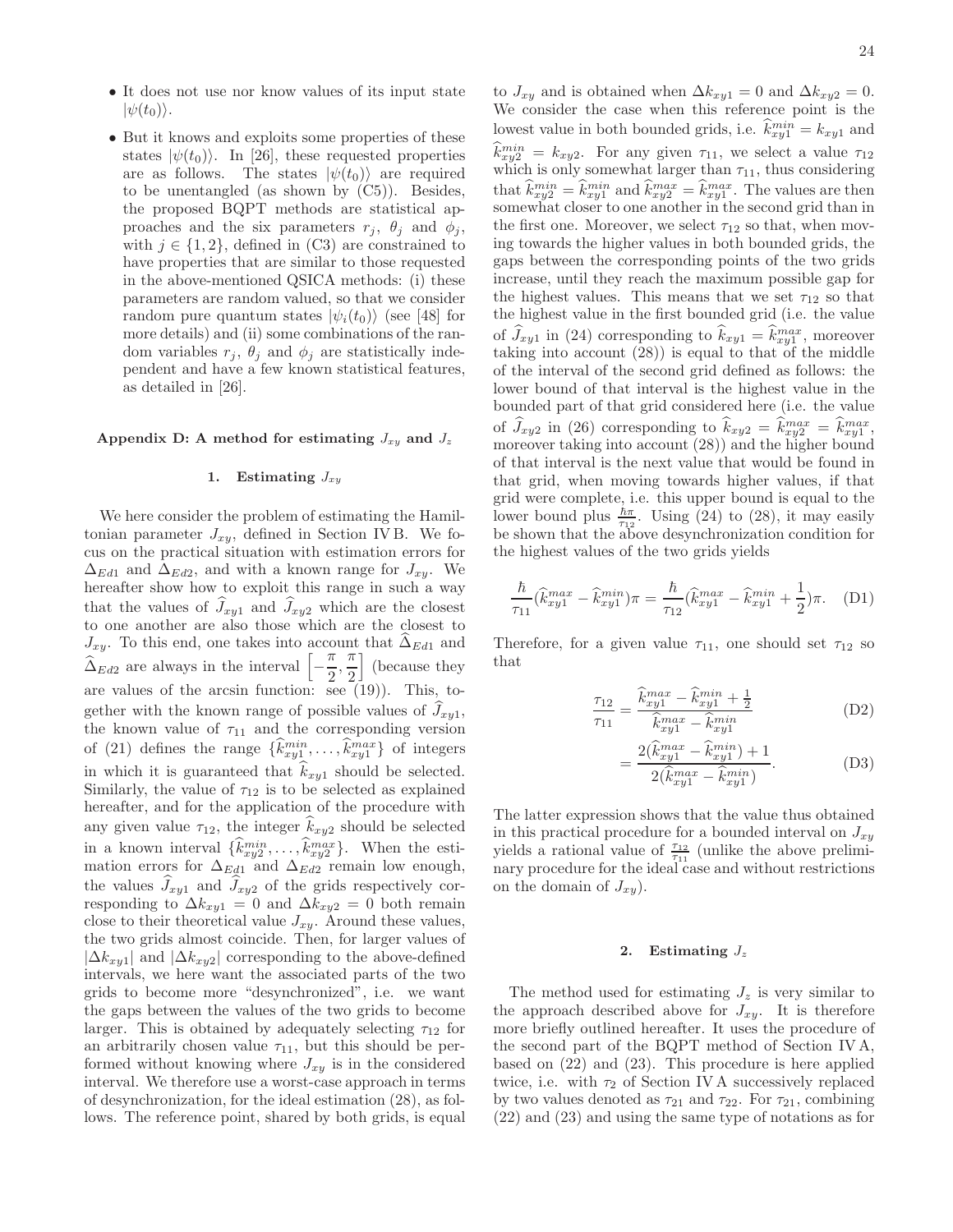$J_{xy}$  yields

$$
\widehat{J}_{z1} = J_z + \frac{\hbar}{\tau_{21}} \left[ \widehat{\Delta \Phi}_{1,0d1} - \Delta \Phi_{1,0d1} + 2\Delta k_{z1} \pi \right] + (\widehat{J}_{xy} - J_{xy})
$$
\n(D4)

with

$$
\Delta k_{z1} = \hat{k}_{z1} - k_{z1} \tag{D5}
$$

and where  $J_{xy}$  is the estimate of  $J_{xy}$  without any indeterminacy that was obtained in the first part of this Hamiltonian parameter estimation method. This shows that the procedure applied with the time interval  $\tau_{21}$  yields a regular one-dimensional grid of possible estimates  $J_{z1}$  of  $J_z$ , with a step equal to  $\frac{2\tilde{h}\pi}{\tau_{21}}$ . Its application with the time interval  $\tau_{22}$  is analyzed in the same way. We here exploit the differences between these two grids, by transposing the approach that we described above for  $J_{xy}$ . Thus, first considering the case with no estimation errors and with  $J_z$  equal to the lowest value of both bounded grids leads one to select  $\tau_{21}$  and  $\tau_{22}$  so that

$$
\frac{\hbar}{\tau_{21}} 2(\hat{k}_{z1}^{max} - \hat{k}_{z1}^{min})\pi = \frac{\hbar}{\tau_{22}} 2(\hat{k}_{z1}^{max} - \hat{k}_{z1}^{min} + \frac{1}{2})\pi
$$
 (D6)

and hence

$$
\frac{\tau_{22}}{\tau_{21}} = \frac{\hat{k}_{z1}^{max} - \hat{k}_{z1}^{min} + \frac{1}{2}}{\hat{k}_{z1}^{max} - \hat{k}_{z1}^{min}} \tag{D7}
$$

where the integers  $\hat{k}_{z1}^{min}$  and  $\hat{k}_{z1}^{max}$  are defined by using the same approach as for  $J_{xy}$ , here taking into account that  $\Delta\Phi_{1,0d1}$  and hence its relevant estimates are guaranteed to be in the interval  $[-\pi, \pi]$  (see the expression of  $\Delta\Phi_{1,0d1}$  in [26]) and that  $\widehat{J}_{xy}$  and GB are known.

Then, for the practical situation with estimation errors, and still with prior knowledge about an interval which contains the actual value  $J_z$ , the method proposed for determining  $J_z$  consists of comparing each value  $J_{z1}$ of the first bounded grid to each value  $J_{z2}$  of the second bounded grid in order to derive the couple of closest values and then the corresponding estimate  $\frac{J_{z1} + J_{z2}}{2}$ .

#### Appendix E: Test conditions

We here define the conditions used for all the tests reported in Section IV B 2. The actual values of the parameters of the Hamiltonian (C1) were first selected by using the following properties. Conventional Electron Spin Resonance generally operates at X or Q bands (around 10 and 35 GHz respectively). For electron spins with  $q = 2$ , at 35 GHz, the resonance field is near 1.25 T. In the simulations, we used the values  $q = 2$  and  $B = 0.99$  T. Concerning the exchange coupling, we chose  $J_z/k_B \simeq 1 \,\mathrm{K}$ and  $J_{xy}/k_B = 0.3$  K. These values were motivated by [26], Appendix E of [38] and [90]. As in [26], we selected part of the parameters defined above and below so as to avoid specific cases (see footnote [50] of [26]), but this here led us to slightly shift some of these values as compared with those of [26], because we here have to take these specific cases into account for four time intervals  $(\tau_{11}, \tau_{12}, \tau_{21} \text{ and } \tau_{22})$  instead of only three  $(\tau_1 \tau_2, \tau_3)$ in [26], so that the blind Hamiltonian parameter estimation (BHPE) method proposed here is somewhat more constraining that the BQPT method of [26].

The parameters of the BHPE method were then set as follows. The six parameters  $r_j$ ,  $\theta_j$  and  $\phi_j$ , with  $j \in \{1, 2\}$ , of each initial state  $|\psi(t_0)\rangle$  were randomly drawn with a uniform distribution, over an interval which depends on the part of the considered BHPE method, in order to meet the constraints on the statistics of these parameters that are imposed by that BHPE method. The parameters  $q_1$  and  $q_2$  were then derived from (C4). More precisely, the parameter  $J_{xy}$  was first estimated by applying the procedure of the first part of the BQPT method of Section IV A successively to each of the two values  $\tau_{11}$ and  $\tau_{12}$ . For each of these values, as a first step, to estimate the absolute value of  $v$  as detailed in [26], the qubit parameter values  $r_1$  and  $r_2$  were selected within the 20%-80% sub-range of their 0%-100% allowed range defined in [26], that is,  $[0.1, 0.4]$  for  $r_1$  and  $[0.6, 0.9]$  for  $r_2$ , as in [39]. Besides,  $\phi_1$  and  $\phi_2$  were drawn over [0,  $2\pi$ ] whereas  $\theta_1$ and  $\theta_2$  were fixed to 0 (as stated above, the parameters which have a physical meaning are  $\phi_j - \theta_j$ ). These data are thus such that  $E\{\sin \Delta_I\} = 0$ , as required by this step of the considered BQPT method. Then, as a second step, to estimate the sign of  $v$  as detailed in [26], the same conditions as in the above first step were used for  $r_i, \theta_i$  and  $\phi_i$ , with  $j \in \{1, 2\}$ , except that  $\phi_1$  was fixed to 0 and  $\phi_2$  was drawn over [0,  $\pi$ ]. These data are thus such that  $E\{\sin \Delta I\}$  is non-zero and has a known sign (here, it is positive), as required by this step of the considered BQPT method. The above two steps were performed with  $\tau_{11} = 0.5$  ns and then  $\tau_{12}$  defined by (D2), with  $\hat{k}_{xy1}^{min} = 0$  and  $\hat{k}_{xy1}^{max} = 31$  because the only prior knowledge about  $J_{xy}$  which is provided to this BHPE method is that  $J_{xy}/k_B$  is in the range [0, 1.5K] (the upper bound 1.5 K was selected as 5 times the value 0.3 K, which was actually used to create the data processed in these tests as explained above). For  $\tau_{12}$ , the above interval of values of  $J_{xy}/k_B$  results in  $\hat{k}_{xy2}^{min} = 0$  and  $\hat{k}_{xy2}^{max} = 32$ .

The parameter  $J_z$  was then estimated by applying the procedure of the second part of the BQPT method of Section IV A successively to each of the two values  $\tau_{21}$  and  $\tau_{22}$ , with  $\tau_{21} = 0.53$  ns and then  $\tau_{22}$  defined by (D7), with  $\hat{k}_{z1}^{min} = -13$  and  $\hat{k}_{z1}^{max} = 7$  because the only prior knowledge about  $J_z$  which is provided to this BHPE method is that  $J_z/k_B$  is in the range  $[\simeq 0.45$ K,  $\simeq 2.24$ K] (these two bounds were selected as the actual value  $\simeq$  1 K respectively divided and multiplied by  $\sqrt{5}$ ). For  $\tau_{22}$ , the above interval of values of  $J_z/k_B$  results in  $\hat{k}^{min}_{z} = -13$ and  $\hat{k}_{z2}^{max} = 7$ . The proposed method uses measurements along the Oz and Ox axes. For each of the parameters  $r_j$ ,  $\theta_j$  and  $\phi_j$ , with  $j \in \{1, 2\}$ , we used the same statistics for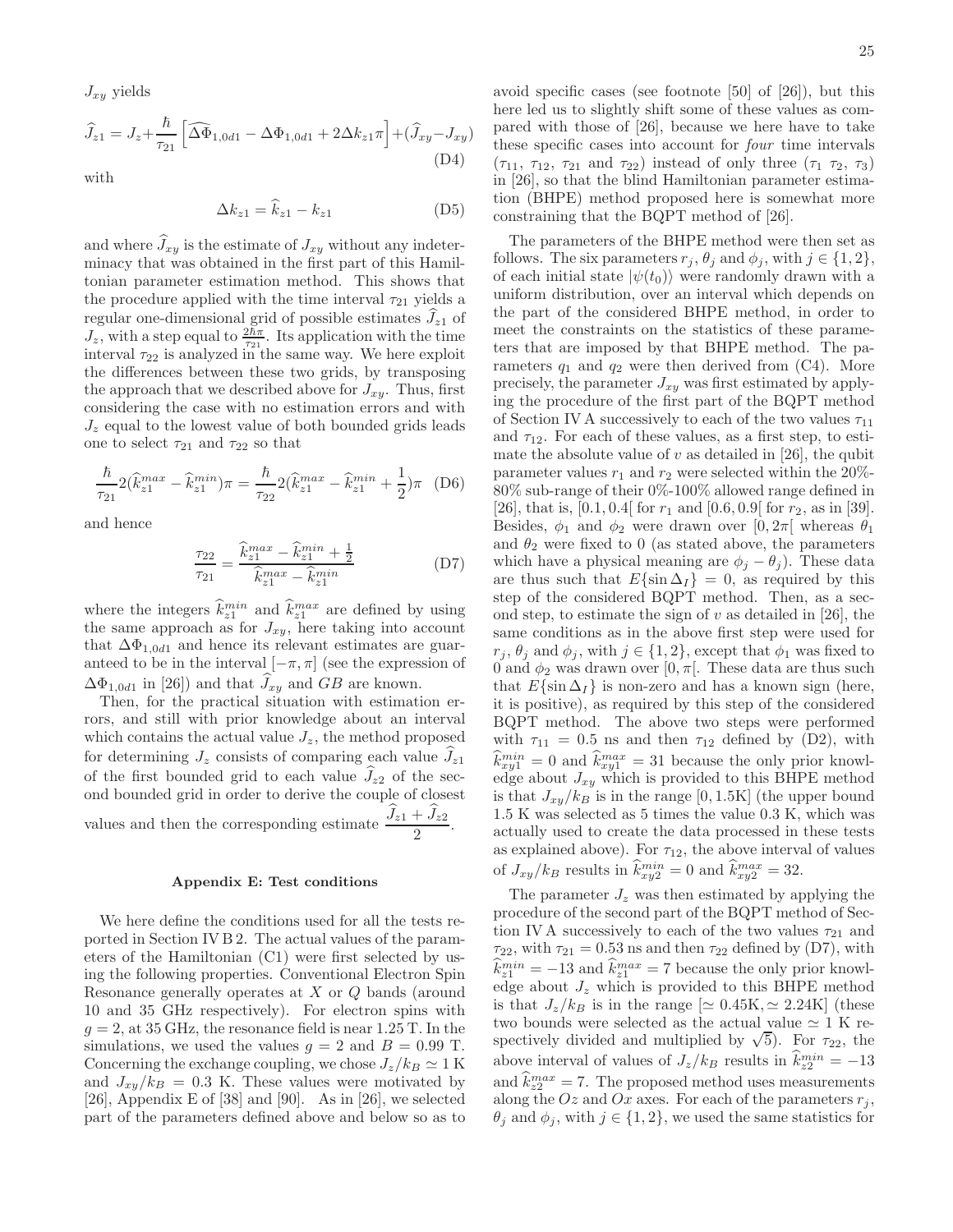measurements along the  $Oz$  and  $Ox$  axes. These statistics were also the same when using  $\tau_{21}$  and  $\tau_{22}$ , and they are defined as follows. The proposed method is based on two instances of Eq. (40) of [26]. For the first instance of this equation,  $r_1$  and  $r_2$  were drawn over [0.1, 0.4] and  $\phi_1$  and  $\phi_2$  were drawn over  $[-\pi/2, \pi/2]$ , whereas  $\theta_1$  and  $\theta_2$  were fixed to 0. For the second instance of the above equation,  $r_1$  and  $r_2$  were drawn over [0.6, 0.9], whereas  $\phi_1$ ,  $\phi_2$ ,  $\theta_1$ , and  $\theta_2$  were selected in the same way as for the first instance of that equation.

#### Appendix F: Computing the dot product of two kets

In Section VI, we considered the situation when two known unit-norm classical-form vectors  $v_1$  and  $v_2$  are stored in two unit-norm kets  $|\psi_1\rangle$  and  $|\psi_2\rangle$ , and one then uses quantum circuits from the literature to compute the corresponding overlap  $|\langle \psi_1 | \psi_2 \rangle|^2$ . We here propose an extension of this approach, that has not been reported in the literature to our knowledge, and that allows one to compute the complex-valued dot product  $\langle \psi_1 | \psi_2 \rangle$  itself, not only its (squared) modulus. To this end, we first consider the classical-form vector

$$
v_3 = \mu_3(v_1 + v_2)
$$
 (F1)

where  $\mu_3$  is real-valued and selected so that  $v_3$  has unit norm.  $v_3$  is stored in the unit-norm ket

$$
|\psi_3\rangle = \mu_3(|\psi_1\rangle + |\psi_2\rangle). \tag{F2}
$$

Simple calculations then yield

$$
|\langle \psi_1 | \psi_3 \rangle|^2 = \mu_3^2 (1 + |\langle \psi_1 | \psi_2 \rangle|^2 + 2 \Re(\langle \psi_1 | \psi_2 \rangle). \tag{F3}
$$

The above-mentioned quantum circuits allow one to compute the overlaps  $|\langle \psi_1 | \psi_3 \rangle|^2$  and  $|\langle \psi_1 | \psi_2 \rangle|^2$ , and (F3) then yields  $\Re(\langle \psi_1 | \psi_2 \rangle)$ . Similarly,  $\Im(\langle \psi_1 | \psi_2 \rangle)$  is obtained by using the ket  $|\psi_4\rangle$  corresponding to the vector

$$
v_4 = \mu_4 (v_1 + iv_2) \tag{F4}
$$

where  $\mu_4$  is real-valued and selected so that  $v_4$  has unit norm. Similar calculations then yield

$$
|\langle \psi_1 | \psi_4 \rangle|^2 = \mu_4^2 (1 + |\langle \psi_1 | \psi_2 \rangle|^2 - 2 \Im(\langle \psi_1 | \psi_2 \rangle). \tag{F5}
$$

The dot product  $\langle \psi_1 | \psi_2 \rangle$  is eventually derived from its above real and imaginary parts.

- [1] Y. LeCun, Y. Bengio, and G. Hinton, Nature 521, 436 (2015).
- [2] M. Anderson, IEEE Spectrum , 12 (2017).
- [3] J. Biamonte, P. Wittek, N. Pancotti, P. Rebentrost, N. Wiebe, and S. Lloyd, Nature 549, 195 (14 Sept. 2017).
- [4] E. P. DeBenedictis, Computer 51, 68 (Feb. 2018).
- [5] S. D. Sarma, D.-L. Deng, and L.-M. Duan, Physics Today 72, 48 (March 2019).
- [6] C. M. Bishop, *Neural networks for pattern recognition* (Clarendon Press, Oxford, 1995).
- [7] C. M. Bishop, *Pattern recognition and machine learning* (Springer, Singapore, 2006).
- [8] R. O. Duda, P. E. Hart, and D. G. Stork, *Pattern classification* (Wiley, New York, 2000).
- [9] S. Theodoridis and K. Koutroumbas, *Pattern recognition (fourth edition)* (Academic Press, San Diego, California, USA, 2009).
- [10] P. Rebentrost, M. Mohseni, and S. Lloyd, Physical Review Letters 113, 130503 (2014).
- [11] K. Abed-Meraim, W. Qiu, and Y. Hua, Proceedings of the IEEE 85, 1310 (1997).
- [12] Z. Ding and Y. Li, *Blind equalization and identification* (Marcel Dekker, New York, 2001).
- [13] L. Ljung, *System identification: theory for the user* (Prentice Hall PTR, Upper Saddle River, NJ, 1999).
- [14] M. A. Nielsen and I. L. Chuang, *Quantum computation and quantum information* (Cambridge University Press, Cambridge, UK, 2000).
- [15] C. H. Baldwin, A. Kalev, and I. Deutsch, Physical Review A 90, 012110 (2014).
- [16] R. Blume-Kohout, J. K. Gamble, E. Nielsen, J. Mizrahi, J. D. Sterk, and P. Maunz, arXiv:1310.4492v1 (16 Oct. 2013).
- [17] M. P. A. Branderhorst, J. Nunn, I. A. Walmsley, and R. L. Kosut, New Journal of Physics 11, 115010 (12pp) (2009).
- [18] S. T. Merkel, J. M. Gambetta, J. A. Smolin, S. Poletto, A. D. Córcoles, B. R. Johnson, C. A. Ryan, and M. Steffen, Physical Review A 87, 062119 (2013).
- [19] N. Navon, N. Akerman, S. Kotler, Y. Glickman, and R. Ozeri, Physical Review A 90, 010103 (2014).
- [20] A. Shukla and T. S. Mahesh, Physical Review A 90, 052301 (2014).
- [21] M. Takahashi, S. D. Bartlett, and A. C. Doherty, Physical Review A 88, 022120 (2013).
- [22] Y. Wang, D. Dong, I. R. Petersen, and J. Zhang, in *Proceedings of the 20th World Congress of the International Federation of Automatic Control (IFAC 2017)* (Toulouse, France, 2017) pp. 12241–12245.
- [23] A. G. White and A. Gilchrist, Journal of the Optical Society of America B 24, 172 (Feb. 2007).
- [24] Y. Deville and A. Deville, in *Proceedings of the 12th International Conference on Latent Variable Analysis and Signal Separation (LVA/ICA 2015)* (Liberec, Czech Republic, Springer International Publishing Switzerland, LNCS 9237, 2015) pp. 184–192.
- [25] Y. Deville and A. Deville, in *Proceedings of the 20th World Congress of the International Federation of Automatic Control (IFAC 2017)* (Toulouse, France, 2017) pp. 12228–12234.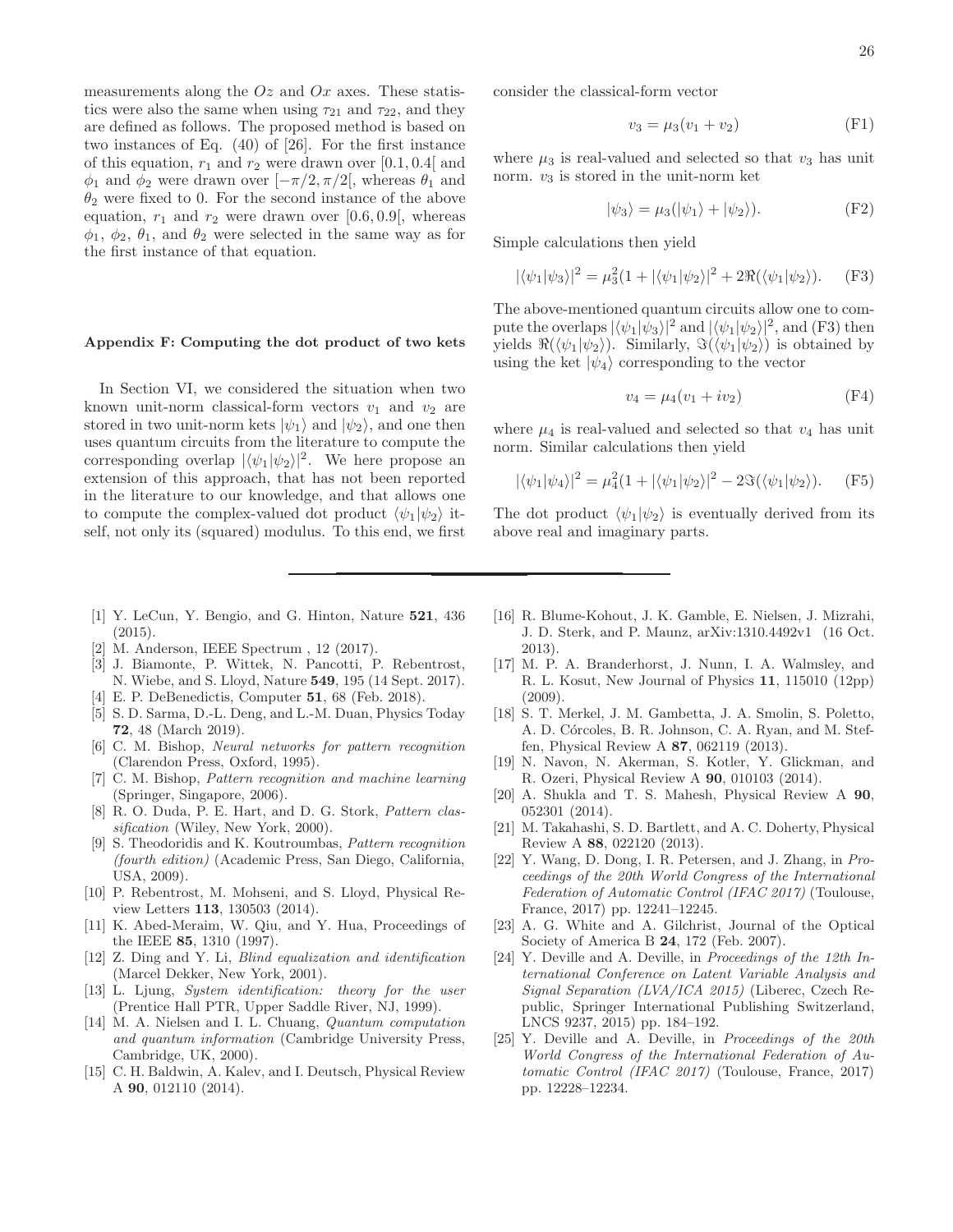- [27] A. Cichocki and S.-I. Amari, *Adaptive blind signal and image processing. Learning algorithms and applications* (Wiley, Chichester, England, 2002).
- [28] A. Cichocki, R. Zdunek, A. H. Phan, and S.-I. Amari, *Nonnegative matrix and tensor factorizations. Applications to exploratory multi-way data analysis and blind source separation* (Wiley, Chichester, UK, 2009).
- [29] P. Comon and C. Jutten, *Handbook of blind source separation. Independent component analysis and applications* (Academic Press, Oxford, UK, 2010).
- [30] Y. Deville, *Traitement du signal : signaux temporels et spatiotemporels - Analyse des signaux, th´eorie de l'information, traitement d'antenne, séparation aveugle de sources* (Ellipses Editions Marketing, Paris, France, 2011).
- [31] Y. Deville, Wiley encyclopedia of electrical and electronics engineering (Wiley, J. Webster (ed.), 2016) Chap. Blind source separation and blind mixture identification methods, pp. 1–33.
- [32] A. Hyvarinen, J. Karhunen, and E. Oja, *Independent Component Analysis* (Wiley, New York, 2001).
- [33] S. Makino, T.-W. Lee, and H. S. (Eds), *Blind speech separation* (Springer, Dordrecht, The Netherlands, 2007).
- [34] H. Abdi and L. J. Williams, WIREs Computational Statistics 2, 433 (July/August 2010).
- [35] I. T. Jolliffe, *Principal Component Analysis* (Springer-Verlag, New York, 2002).
- [36] S. Lloyd, M. Mohseni, and P. Rebentrost, Nature Physics 10, 631 (Sept. 2014).
- [37] Y. Deville and A. Deville, in *Proceedings of the 7th International Conference on Independent Component Analysis and Signal Separation (ICA 2007), ISSN 0302-9743, Springer-Verlag, vol. LNCS 4666. Erratum: replace two terms*  $E\{r_i\}E\{q_i\}$  *in (33) of [37] by*  $E\{r_iq_i\}$ *, since*  $q_i$ *depends on* ri*.* (London, UK, 2007) pp. 706–713.
- [38] Y. Deville and A. Deville, Quantum Information Processing 11, 1311 (2012).
- [39] Y. Deville and A. Deville, Blind source separation: Advances in theory, algorithms and applications (Springer, Berlin, Germany, G. R. Naik and W. Wang Eds, 2014) Chap. Chapter 1. Quantum-source independent component analysis and related statistical blind qubit uncoupling methods, pp. 3–37.
- [40] Y. Deville and A. Deville, in *Proceedings of the 23rd IEEE International Workshop on Machine Learning for Signal Processing (MLSP 2013)* (Southampton, United Kingdom, 2013).
- [41] Y. Deville and A. Deville, in *Proceedings of the 2014 IEEE International Conference on Acoustics, Speech, and Signal Processing (ICASSP 2014)* (Florence, Italy, 2014) pp. 6262–6266.
- [42] Y. Deville and A. Deville, Digital Signal Processing 67, 30 (August 2017).
- [43] J. G. Proakis, *Digital communications* (McGraw-Hill, Boston, 2001).
- [44] R. D. Mori, *Spoken dialogues with computers* (Academic Press, London, 1998).
- [45] J.-L. Starck and F. Murtagh, *Astronomical image and data analysis* (Springer, Berlin, 2006).
- [46] E. C. Cherry, The Journal of the Acoustical Society of America 25, 975 (Sept. 1953).
- [47] Y. Deville and A. Deville, in *Proceedings of the 2018 IEEE 28th International Workshop on Machine Learning for Signal Processing (MLSP 2018),* (Aalborg, Denmark, 2018).
- [48] A. Deville and Y. Deville, Entropy 19, paper no. 311 (2017).
- [49] J. Preskill, http://www.theory.caltech.edu/˜preskill/ph219/ chap3 15.pdf (2018 (fall term)).
- [50] D. H. Johnson and D. Dudgeon, *Array signal processing. Concepts and techniques* (Prentice Hall, Upper Saddle River, 1993).
- [51] S. Haykin, *Adaptive filter theory (third edition)* (Prentice Hall, Upper Saddle River, New Jersey 07458, 1996).
- [52] G. R. Steinbrecher, J. P. Olson, D. Englund, and J. Carolan, Nature Partner Journals Quantum Information 5, 1 (2019).
- [53] J. Hérault and B. Ans, C.R. de l'Académie des Sciences de Paris 299, 525 (1984).
- [54] C. Jutten and J. Hérault, Signal Processing 24, 1 (July 1991).
- [55] P. Comon, C. Jutten, and J. Hérault, Signal Processing 24, 11 (1991).
- [56] E. Sorouchyari, Signal Processing 24, 21 (July 1991).
- [57] Y. Deville, Signal Processing **51**, 229 (June 1996).
- [58] A. Cichocki, W. Kasprzak, and S. Amari, in *Proceedings of the 1995 International Symposium on Nonlinear Theory and Its Applications (NOLTA '95)* (Las Vegas, U.S.A, 1995) pp. 61–65.
- [59] Y. Deville, IEEE Transactions on Signal Processing 47, 1272 (May 1999).
- [60] L. B. Almeida, Journal of Machine Learning Research 4, 1297 (2003).
- [61] Y. Deville and S. Hosseini, Signal Processing 89, 378 (April 2009).
- [62] L. Duarte, F. O. Pereira, R. Attux, R. Suyama, and J. M. T. Romano, in *Proceedings of the 12th International Conference on Latent Variable Analysis and Signal Separation (LVA/ICA 2015), Springer International Publishing Switzerland, LNCS 9237* (Liberec, Czech Republic, 2015) pp. 176–183.
- [63] S. Hosseini and Y. Deville, Signal Processing 93, 671 (April 2013).
- [64] P. Brakel and Y. Bengio, arXiv:1710.05050v1 (13 Oct 2017).
- [65] See also [14] p. 398 for the other earliest references.
- [66] I. L. Chuang and M. A. Nielsen, Journal of Modern Optics 44, 2455 (1997).
- [67] P. Wittek, *Quantum Machine Learning. What Quantum Computing Means to Data Mining* (Academic Press / Elsevier, San Diego (USA) / Amsterdam (The Netherlands), 2014).
- [68] A. Papoulis, *Probability, random variables, and stochastic processes* (McGraw-Hill, Singapore, 1984).
- [69] J. L. O'Brien, G. J. Pryde, A. Gilchrist, D. F. V. James, N. K. Langford, T. C. Ralph, and A. G. White, Physical Review Letters 93, 080502 (2004).
- [70] We do not focus on whether Heisenberg coupling could be used as a desired phenomenon, to build suitable gates for quamputers, as already mentioned in [26].
- [71] J. Zhang and M. Sarovar, Physical Review Letters 113, 080401 (2014).